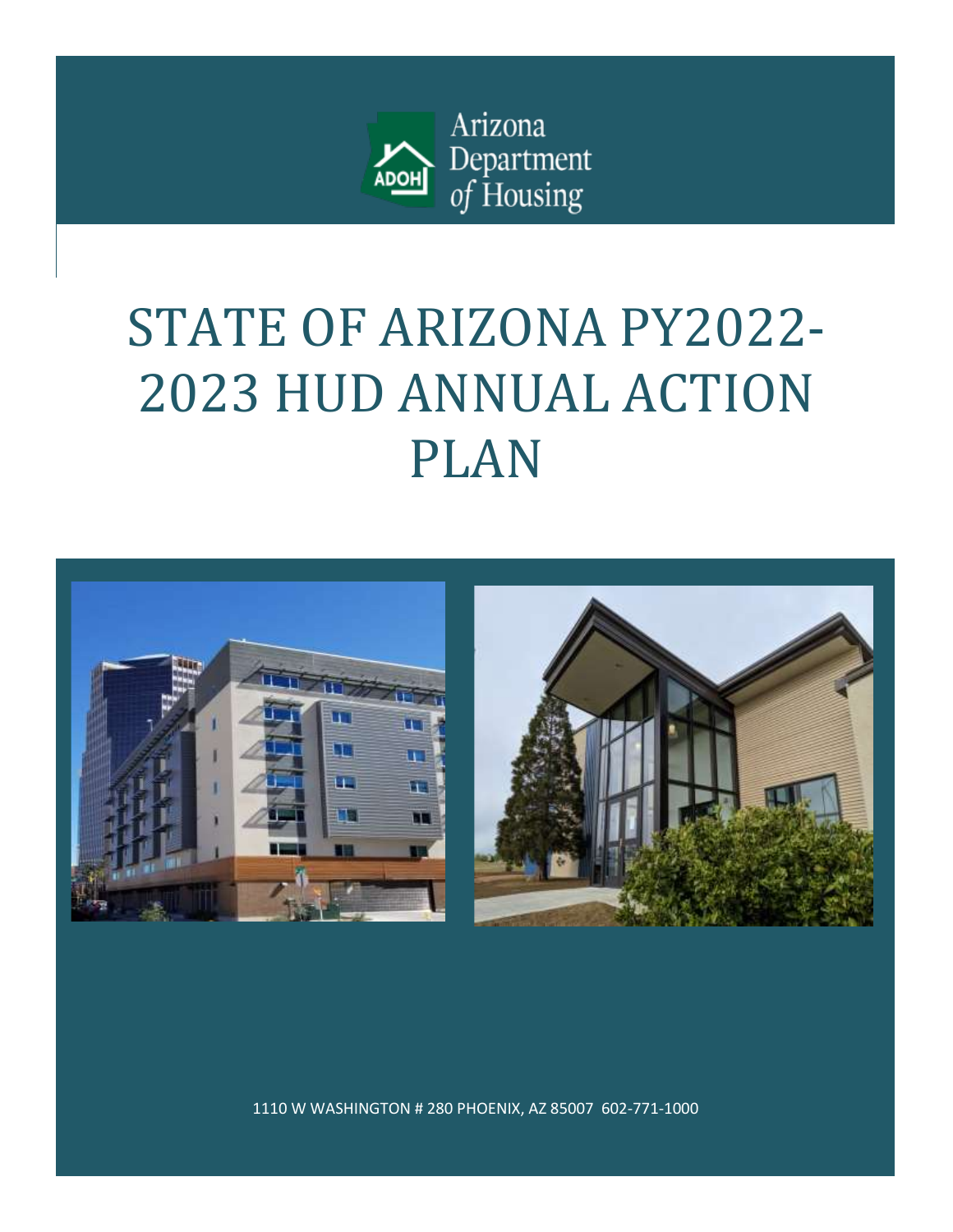# Contents

| .49 |
|-----|
|     |
|     |
|     |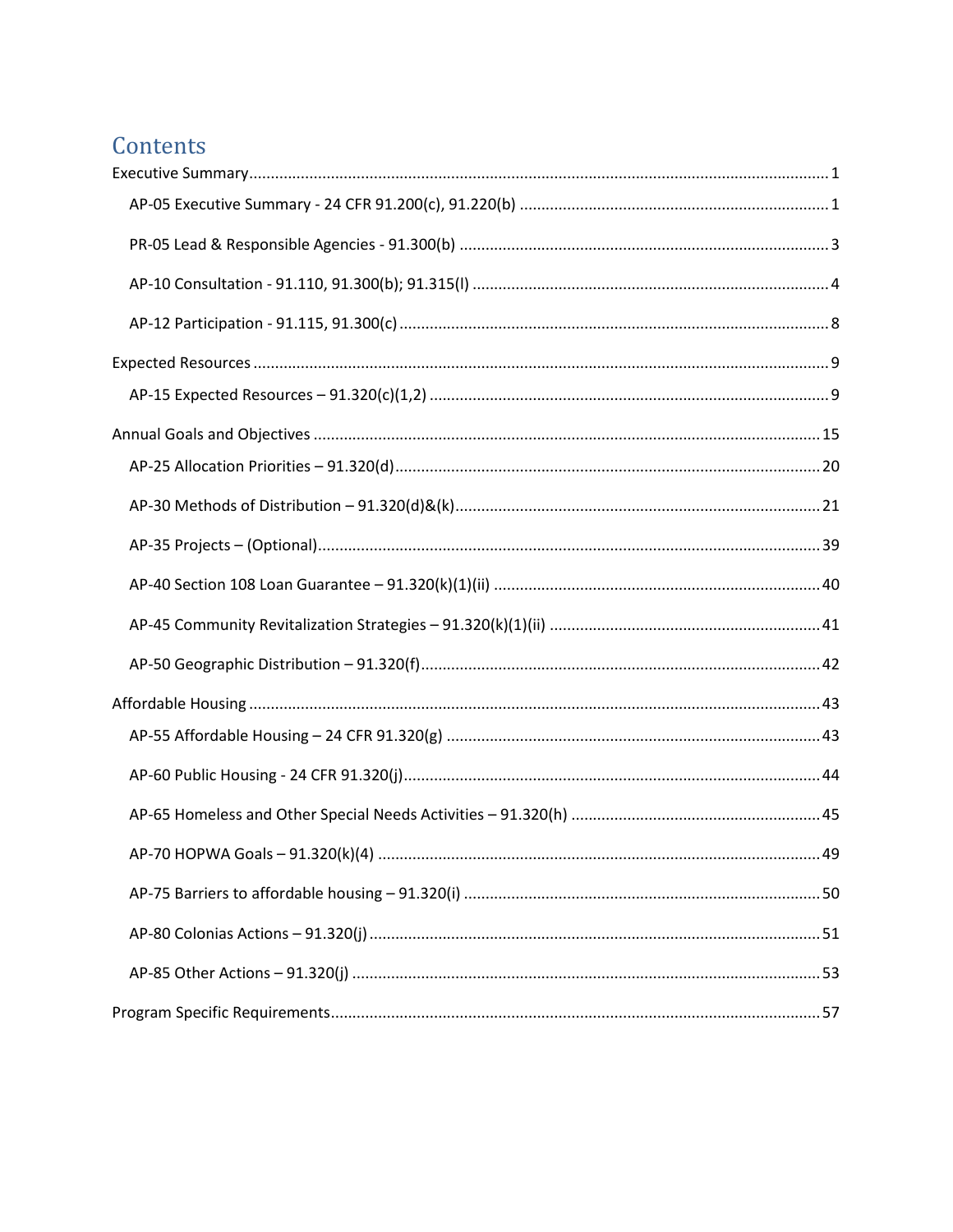

# **Executive Summary**

### <span id="page-2-1"></span><span id="page-2-0"></span>**AP-05 Executive Summary - 24 CFR 91.200(c), 91.220(b)**

#### **1. Introduction**

The Annual Action Plan is required by the U.S. Department of Housing and Urban Development (HUD) for jurisdictions that receive a direct allocation of HUD formula funds from the HUD Office of Community Planning and Development (CPD). CPD formula funds received by the State of Arizona include the Community Development Block Grant (CDBG), HOME Investment Partnerships Program (HOME), Housing Opportunities for Persons with AIDS (HOPWA), and National Housing Trust Fund (NHTF) programs administered by the Arizona Department of Housing (ADOH), and the Emergency Solutions Grant (ESG) program administered by the Arizona Department of Economic Security (DES).

The ADOH is the State agency responsible for developing the Consolidated Plan and Annual Action Plan. The Consolidated Plan determines priorities, establishes strategic goals, and allocates resources for the HUD CPD programs administered by the ADOH and DES for the 5-year period beginning July 1, 2020 and ending June 30, 2024. This Annual Action Plan describes how HUD CPD funding will be distributed to address the priorities identified in the Consolidated Plan for the year beginning July 1, 2022 and ending June 30, 2023.

The primary purpose of HUD programs administered by the ADOH and DES is to develop viable communities by promoting integrated approaches that provide decent housing, a suitable living environment and expanded economic opportunities for low-and-moderate income people, households and communities. HUD CPD resources are focused on households at various income levels including: 1) extremely low-income households that have income at or below 30% of the area median income (AMI); 2) very low-income households that have income 31%-50% of AMI; and 3) low-and moderate-income households that have income 51-80% of AMI.

The ADOH vision is a state where individual lives are impacted by the department's commitment to providing the opportunity for people to live the life they love in their own home. The ADOH administers programs for housing partners who apply to the department for funding with the underlying premise that safe, decent, affordable housing and healthy communities are the cornerstone of a rich, vibrant and clean environment that stimulates economic growth and provides the stability necessary for Arizonans to pursue their dreams.

The ADES works with families, community organizations, advocates and state and federal partners to realize our collective vision that every child, adult, and family in Arizona will be safe and economically secure. The ADES Homeless Coordination Office supports statewide efforts to provide community-based services for individuals and families experiencing homelessness.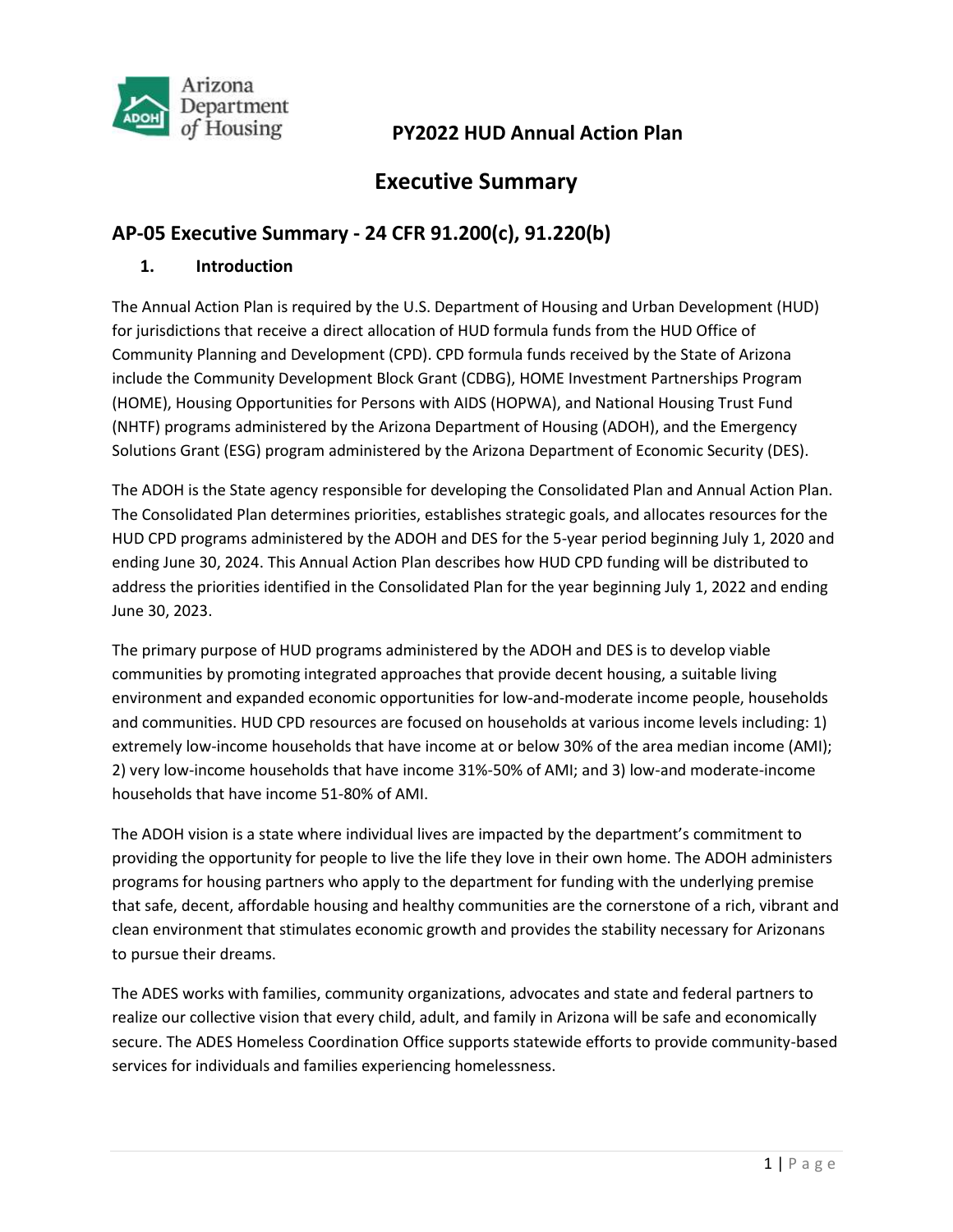

#### **2. Summarize the objectives and outcomes identified in the Plan**

The objectives of the Consolidated Plan are based on a housing market analysis, needs assessment, and stakeholder and citizen input. To address infrastructure, facility, housing and services needs with HUD CPD resources, the State established goals and objectives to address needs in seven categories:

- 1. Community Facilities and Improvements.
- 2. Public Services.
- 3. Decent Affordable Housing.
- 4. Homelessness.
- 5. Housing and Services for People with HIV/AIDS.
- 6. Program Administration.

#### **3. Evaluation of past performance**

The State of Arizona continues to make progress towards goals established in the 5-year Consolidated Plan. It committed funding to promote community sustainability through improvements to facilities and infrastructure, owner-occupied housing rehabilitation, removal of architectural barriers, development of multi-family rental units, rental assistance, and supportive services to Arizona's low- and moderate-income and most vulnerable residents. Performance is reported annually in the State of Arizona Consolidated Annual Performance Evaluation Report (CAPER).

#### **4. Summary of Citizen Participation Process and consultation process**

The PY2022 Annual Plan is being made available from April 1, 2022 to April 30, 2022. A virtual public hearing will be held Wednesday April 6, 2022 at 11:00 am. The public comment period and public hearing were announced through an information bulletin and notice on the Arizona Department of Housing website. In addition, newspaper ads were placed in newspapers of general circulation throughout Arizona.

#### **5. Summary of public comments**

A summary of public comments received will be included in the Annual Plan submission to HUD.

#### **6. Summary of comments or views not accepted and the reasons for not accepting them**

A summary of public comments or views not accepted and the reasons for not accepting them, if any, will be included in the Annual Plan submission to HUD.

#### **7. Summary**

Citizen and stakeholder consultation included a public hearing and public comment period.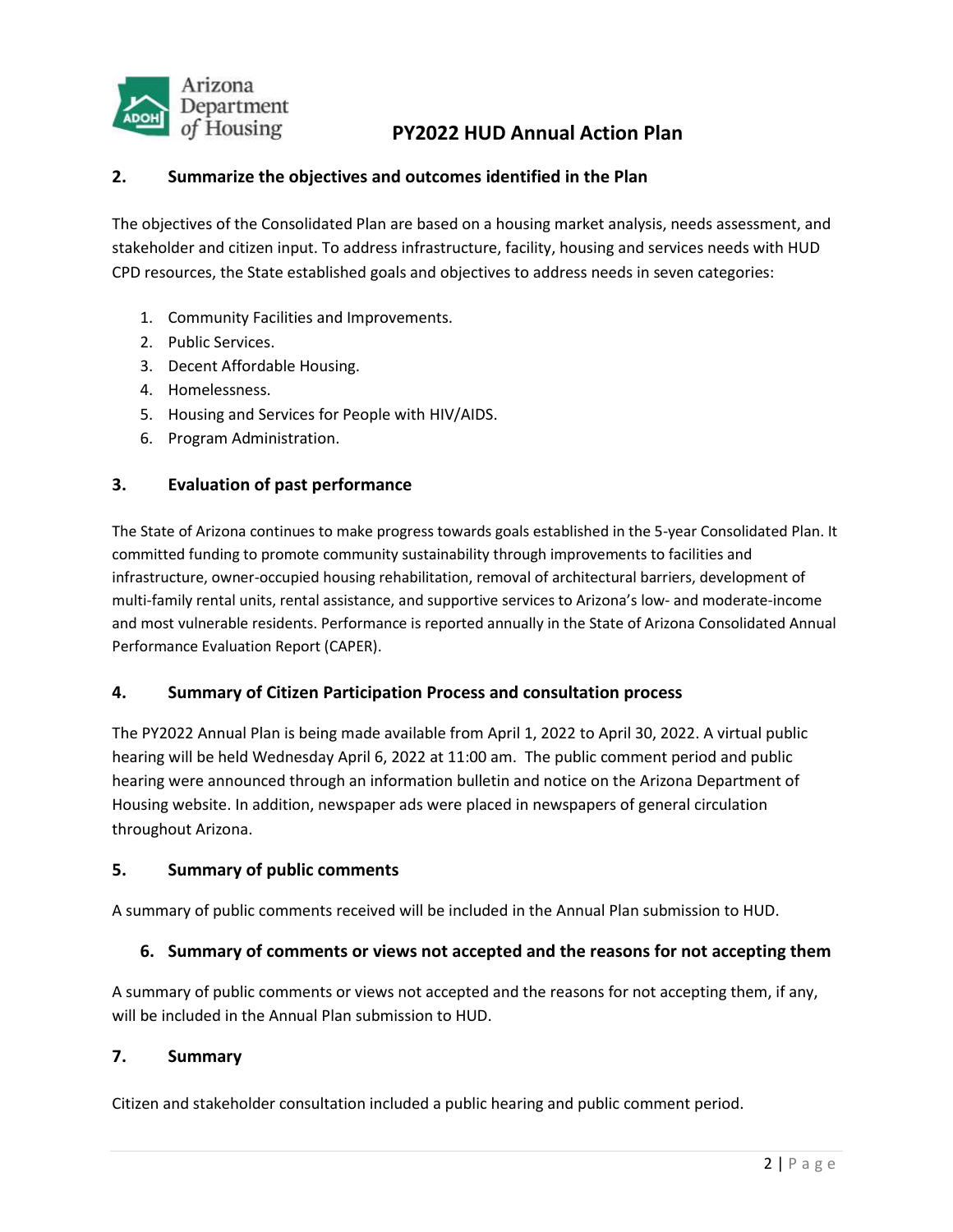

### **PR-05 Lead & Responsible Agencies - 91.300(b)**

### **1. Agency/entity responsible for preparing/administering the Consolidated Plan**

The following are the agencies/entities responsible for preparing the Consolidated Plan and those responsible for administration of each grant program and funding source.

| <b>Agency Role</b>                     | <b>Name</b>    | <b>Department/Agency</b>                         |  |  |
|----------------------------------------|----------------|--------------------------------------------------|--|--|
|                                        |                |                                                  |  |  |
| <b>CDBG Administrator</b>              | ARIZONA        | Kathy Blodgett, CD&R Programs Administrator      |  |  |
| <b>HOPWA Administrator</b>             | <b>ARIZONA</b> | Olivia Gutzman, Special Needs Administrator      |  |  |
| <b>HOME Administrator</b>              | <b>ARIZONA</b> | Ruby Dhillon-Williams, Assistant Deputy Director |  |  |
| <b>ESG Administrator</b>               | <b>ARIZONA</b> | Betsy Long, Arizona Dept of Economic Security    |  |  |
| <b>Lead Annual Action Plan Contact</b> | ARIZONA        | Ruby Dhillon-Williams, Assistant Deputy Director |  |  |

**Table 1 – Responsible Agencies**

#### <span id="page-4-0"></span>**Narrative**

The Arizona Department of Housing oversees the preparation and administration of the Consolidated Plan and Annual Action Plans.

#### **Consolidated Plan Public Contact Information**

Ruby Dhillon-Williams Assistant Deputy Director, Housing & Community Development Arizona Department of Housing 1110 West Washington Street, Suite 310 Phoenix, AZ 85007 Phone: 602-771-1010 Email: ruby.dhillon@azhousing.gov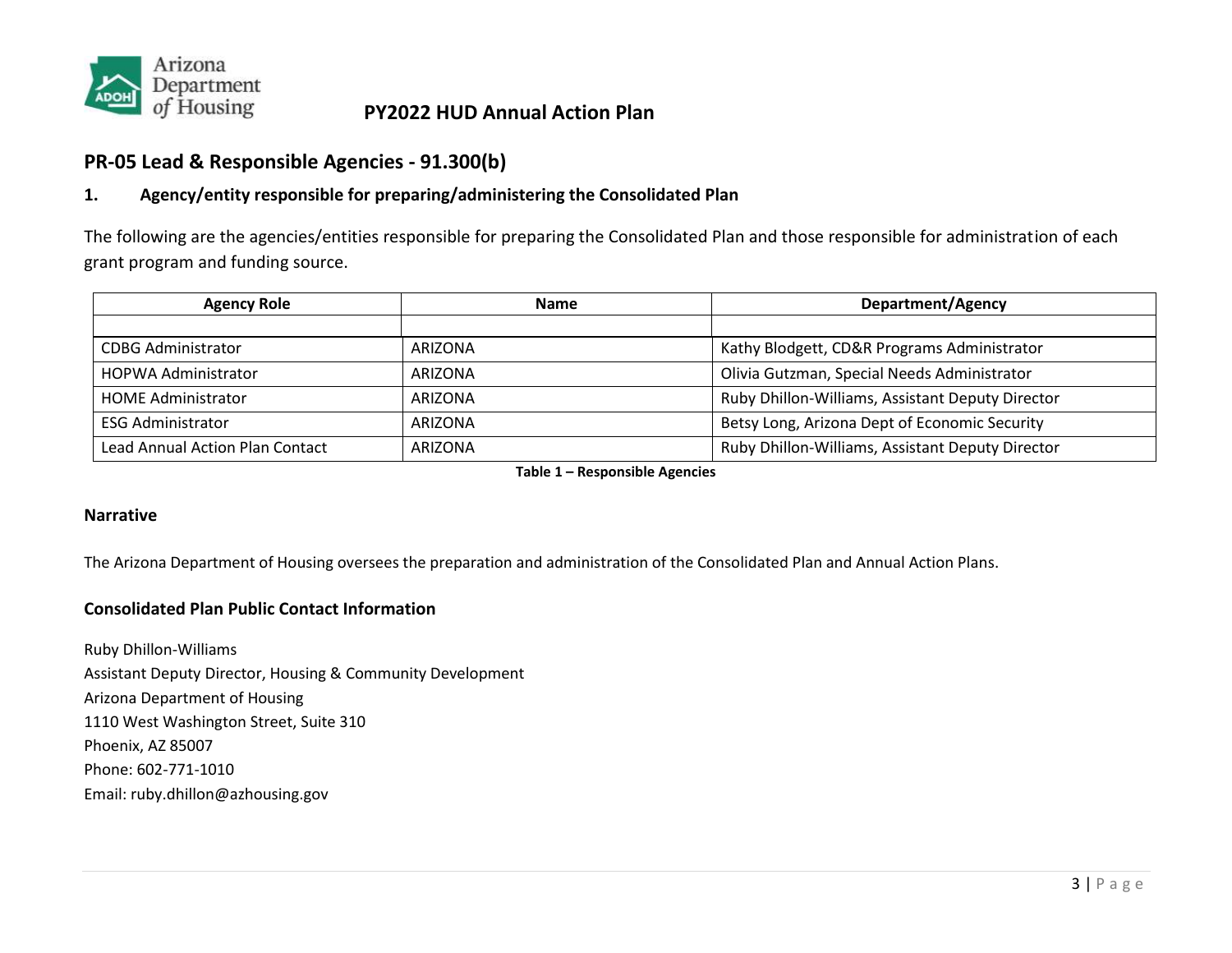

### <span id="page-5-0"></span>**AP-10 Consultation - 91.110, 91.300(b); 91.315(l)**

#### **1. Introduction**

ADOH is involved on a continual basis in planning efforts with other State agencies and departments; city, town and county governments; regional councils of government; housing and social service providers; businesses; and citizens. State and local planning bodies often share some component of ADOH's mission to address housing and community development needs for low-income and special needs populations throughout the state.

**Provide a concise summary of the state's activities to enhance coordination between public and assisted housing providers and private and governmental health, mental health and service agencies (91.215(l)).**

The ADOH and ADES participate in numerous efforts to enhance coordination between public and assisted housing providers and private and governmental health, mental health and service agencies, including:

The Arizona Management System (AMS) is designed to engage employees at all levels in data-driven decision-making and problem solving. AMS includes six key goals - ensuring world class education, driving economic opportunity, championing healthy communities, conserving natural resources, protecting life and property, and accelerating agency performance. The ADOH Director previously chaired working groups, including the long-term housing solutions for homeless and recidivism housing subgroups, out of which emerged 1) the Home Matters to Arizona, a new source of funding that endeavors to increase private contributions to affordable housing, and 2) a housing pilot program for inmates leaving the state prison system. The ADOH Director has also been a member of the efficient government and economy goal councils.

The development of the Arizona State Health Improvement Plan (AzHIP), *Healthy People, Healthy Communities*, is the result of the diligent work of numerous public health professionals, advocates and community stakeholders, including the ADOH. The AzHIP provides a structure and venue to bring together a networked system of partners to align resources and efforts to improve the health of Arizonans and Arizona communities.

The Arizona Housing Coalition is a 200+ member collaborative association that leads efforts to end homelessness and advocate for safe, affordable homes for all Arizonans. The Coalition is committed to championing funding priorities focused on increased development of affordable housing and aligning of resources that address homelessness and housing instability.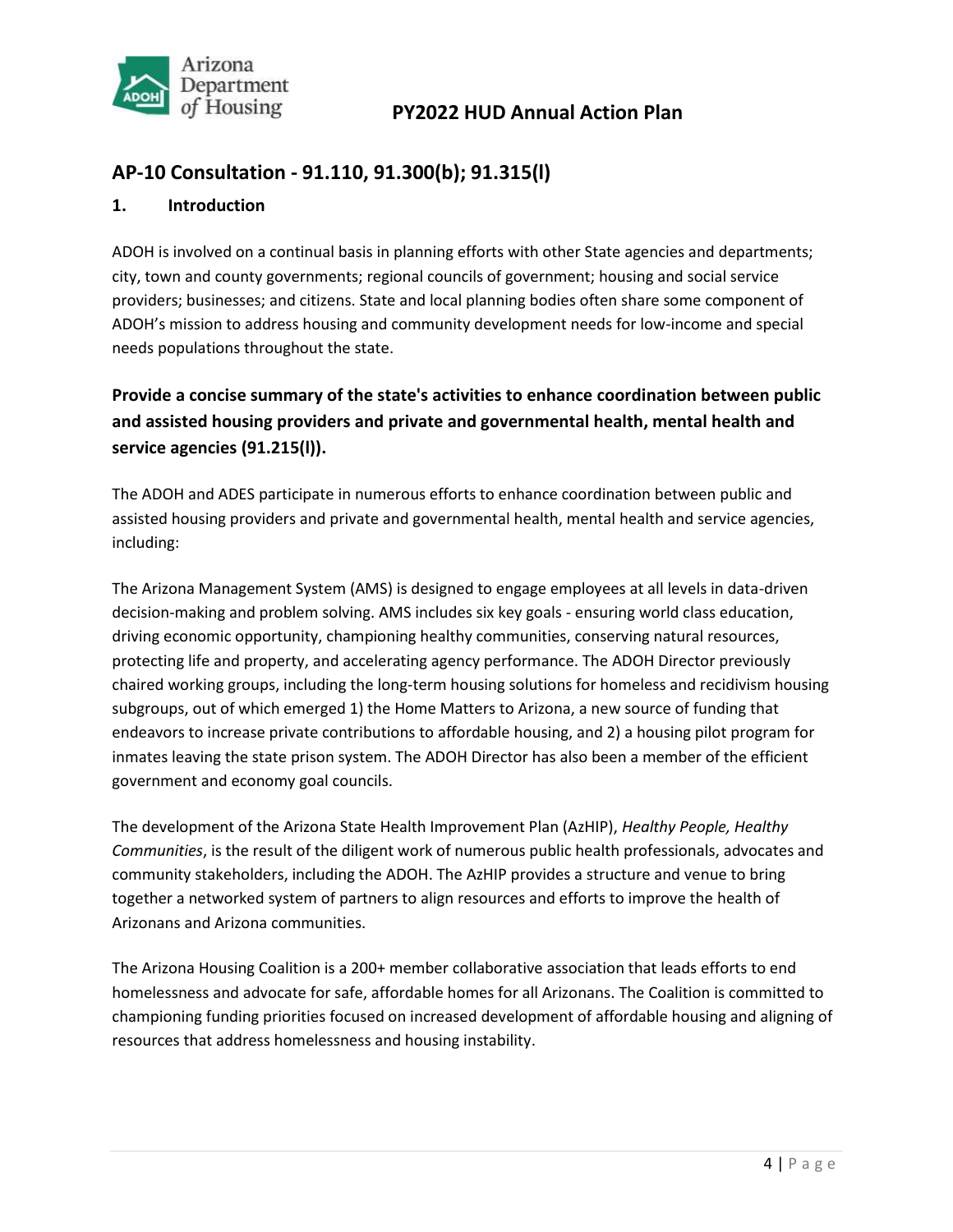

In collaboration with the Arizona Department of Economic Security Division of Developmental Disabilities, the HUD 811 Project Rental Assistance Program provides rental assistance for people with developmental disabilities through the coordinated effort of public organizations, property owners and managers, and governmental and non-governmental health and service agencies.

The 2014 Arizona Olmstead plan describes in detail how the community, including government and private funding, will come together to address housing needs of people with disabilities. While the majority of Arizonans who are aging and individuals with intellectual and/or physical disabilities are living in integrated settings, they may not be actively engaged and participating in their communities. The working draft of the Arizona Olmstead Plan outlines how the State can support these individuals to find resources through individuals/agencies that provide services. Each state agency actively participates in quarterly meetings to discuss progress made on agency specific action plans, identify strategies to address implementation barriers, and discuss strategies for collaboration.

The Arizona Health Care Cost Containment System works with ADOH to create rental units for people with serious mental illness (SMI). AHCCCS contracts with Regional Behavioral Health Authorities (RHBAs) to provide integrated health care, crisis and housing services for members who have a serious mental illness. Each RHBA has a Housing Coordinator who is engaged with the Continuum of Care (CoC) and the housing system.

The Arizona SOAR (SSI/SSDI Outreach, Access and Recovery) steering committee meets regularly to increase access to disability income benefit programs administered by the Social Security Administration (SSA) for eligible adults who are homeless or at risk of homelessness, have a mental illness and/or a cooccurring substance use disorder, or have a serious physical illness that affects their ability to work at a substantial gainful level.

### **Provide a concise summary of the state's activities to enhance coordination with local jurisdictions serving Colonias and organizations working within Colonias communities.**

There are 64 Arizona designated Colonias in the southern counties of Cochise, Gila, Graham, Greenlee, La Paz, Pima, Santa Cruz, and Yuma, and on the Cocopah, and Tohono O'odham Indian Reservations. The ADOH has developed a process to certify Arizona Colonias to ensure that they comply with federal legislation at Section 916 of the Cranston-Gonzalez Act of 1990 and HUD guidance. The ADOH sets aside 10% of its annual CDBG funds for projects in Colonias with high-priority needs. Colonias typically partner with local government to apply for CDBG Colonias funding, which is made available biennially to facilitate larger awards to address significant water, sewer and/or housing needs in their entirety.

Through a contract with ADOH, regional Councils of Government provide technical assistance to rural communities, including Colonias. The ADOH is also a partner in the Rural Water Infrastructure Committee (RWIC), a partnership of various federal and state agencies that provide loans, grants, and technical assistance to Arizona's rural communities. The RWIC seeks to create a sustainable organization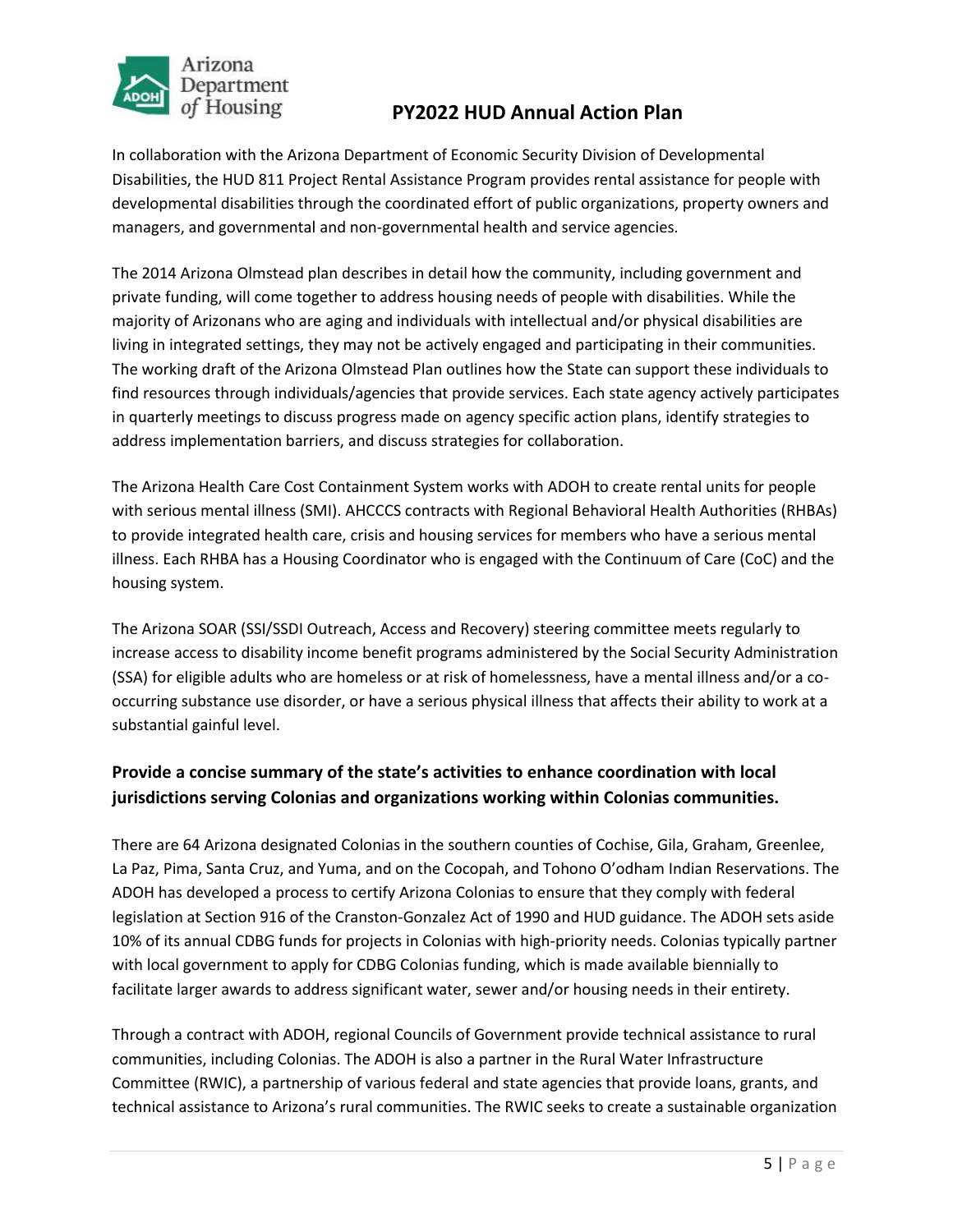

of funders and technical assistance providers who partner to meet the needs of small drinking water and wastewater systems throughout Arizona.

### **Describe coordination with the Continuum of Care and efforts to address the needs of homeless persons (particularly chronically homeless individuals and families, families with children, veterans, and unaccompanied youth) and persons at risk of homelessness.**

The Arizona Department of Housing is the lead agency for the Arizona Balance of State Continuum of Care (AZBOSCOC) for the 13 non-metro counties in the state. The ADOH serves as the collaborative applicant for CoC funds and the Homeless Management Information System (HMIS) lead agency. The State's CoC process brings together local government, community businesses, faith-based organizations, nonprofit organizations and people who are currently or formerly experienced homelessness to develop local solutions to end homelessness. The ADOH annually applies for funding to HUD for projects and programs to address the needs identified through the CoC process.

In 2017, the Arizona Action Plan to End Homelessness Among Veterans was updated to reflect the current needs of communities in each region and build on the success of prior plans. The updated plan incorporated a statewide needs assessment with respect to the homeless services system. Regional summits were conducted in Northern, Central and Southern Arizona, and provided a forum for community partners to express concerns about the landscape of veteran homelessness and shortcomings in services. The plan includes 3 key goals, 3 strategies, and 26 regional objectives.

In early 2022, the Arizona Department of Housing began a series of discussions with Local Coalitions to End Homelessness and the two urban CoCs. These discussions focused on unmet needs of people at risk of and experiencing homelessness. During the coming fiscal year, the results of these discussions will be incorporated into a Statewide Plan to Address Homelessness.

**Describe consultation with the Continuum(s) of Care that serves the State in determining how to allocate ESG funds, develop performance standards for and evaluate outcomes of projects and activities assisted by ESG funds, and develop funding, policies and procedures for the operation and administration of HMIS**

The State Homeless Coordination Office works through the ESG Collaborators Group in Maricopa County and directly with all three CoCs in the State (Maricopa Regional, Tucson Pima Collaboration to End Homelessness (TPCH), and Balance of State) to coordinate funding for the State Emergency Solutions Grant (ESG) program. The State ESG program funds objectives that local ESG recipients do not have resources or capacity to address. As a result, in the Maricopa Regional and TPCH CoCs, State ESG funds will generally focus on rapid rehousing, allowing the local CoCs to focus on homelessness prevention. All four ESG activities (outreach, emergency shelter, rapid rehousing, and homeless prevention) are funded for the Balance of State. ESG contracts are issued for a period of three to five years. As part of the coordinated effort with the CoC, the State Homeless Coordination Office works closely with the HMIS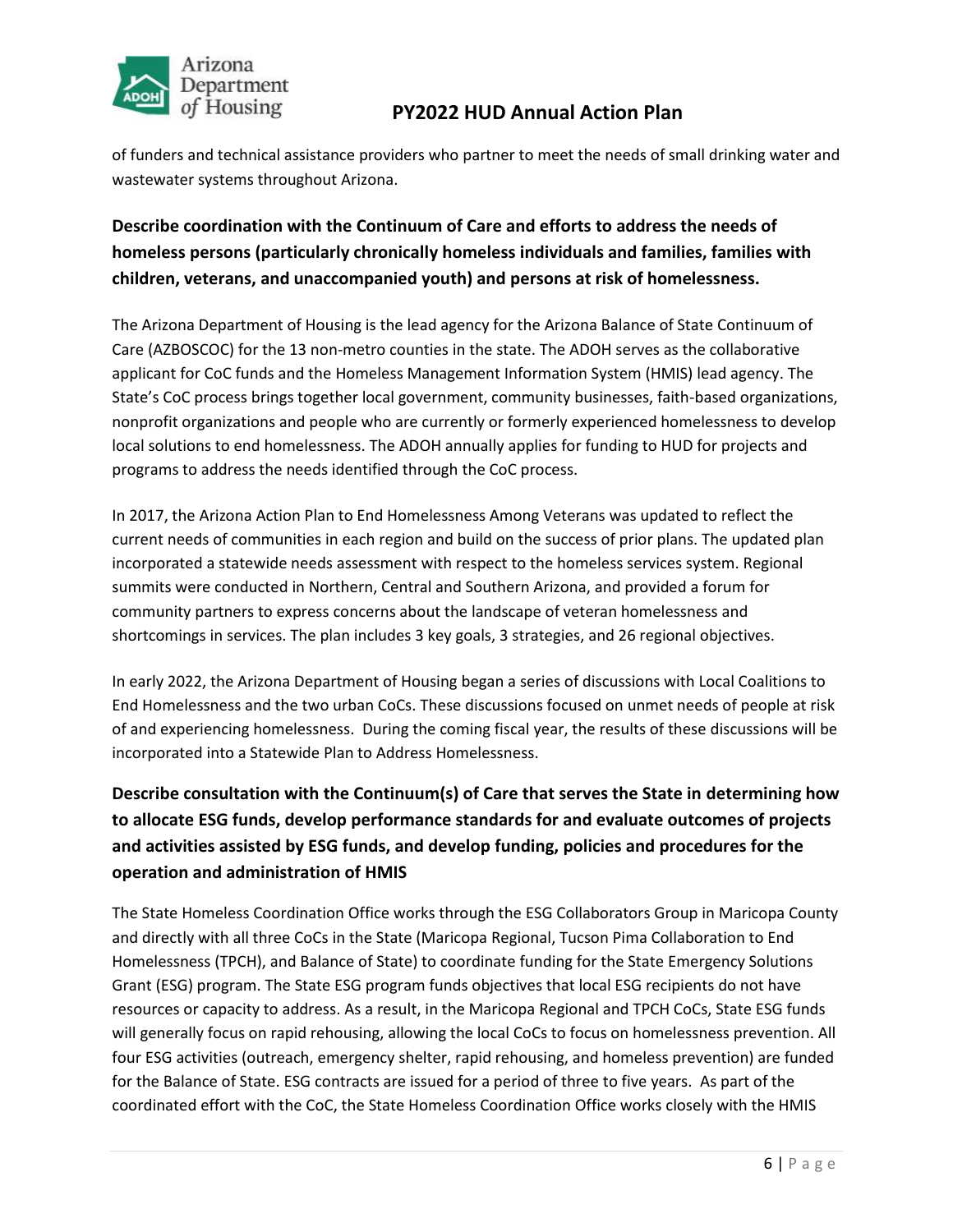

system to develop reports and procedures that allow all funders to measure and monitor program recipients.

### **2. Agencies, groups, organizations and others who participated in the process and consultations**

The ADOH consulted with private, nonprofit and local government stakeholders in the development of this Annual Action Plan. Consultation opportunities were offered to all stakeholders on the ADOH mailing list, including broadband providers, flood management and climate change entities.

#### **Identify any Agency Types not consulted and provide rationale for not consulting**

The ADOH offered an opportunity for consultation and consulted with all agency and organization types to identify priorities and needs.

#### **Other local/regional/state/federal planning efforts considered when preparing the Plan**

| Name of Plan | <b>Lead Organization</b>               | How do the goals of your Strategic Plan overlap with the |
|--------------|----------------------------------------|----------------------------------------------------------|
|              |                                        | goals of each plan?                                      |
|              |                                        | The goals of the Consolidated Plan strategic plan and    |
|              | Continuum of Care   AZ Dept of Housing | Continuum of Care share the common goals of preventing   |
|              |                                        | and ending homelessness.                                 |

**Table 2 – Other local / regional / federal planning efforts**

#### **Narrative**

In addition to Councils of Government that are partners in distributing CDBG funds, the ADOH offered opportunities for housing, social service agencies, broadband providers, entities that manage flood prone areas, entities that monitor risk and climate change, and other entities to review and comment on the Annual Action Plan. The ADOH held a hearing at the Statewide Annual Housing Forum to receive input into the Annual Action Plan, including needs and priorities. Public hearing attendance information is included in the attachments.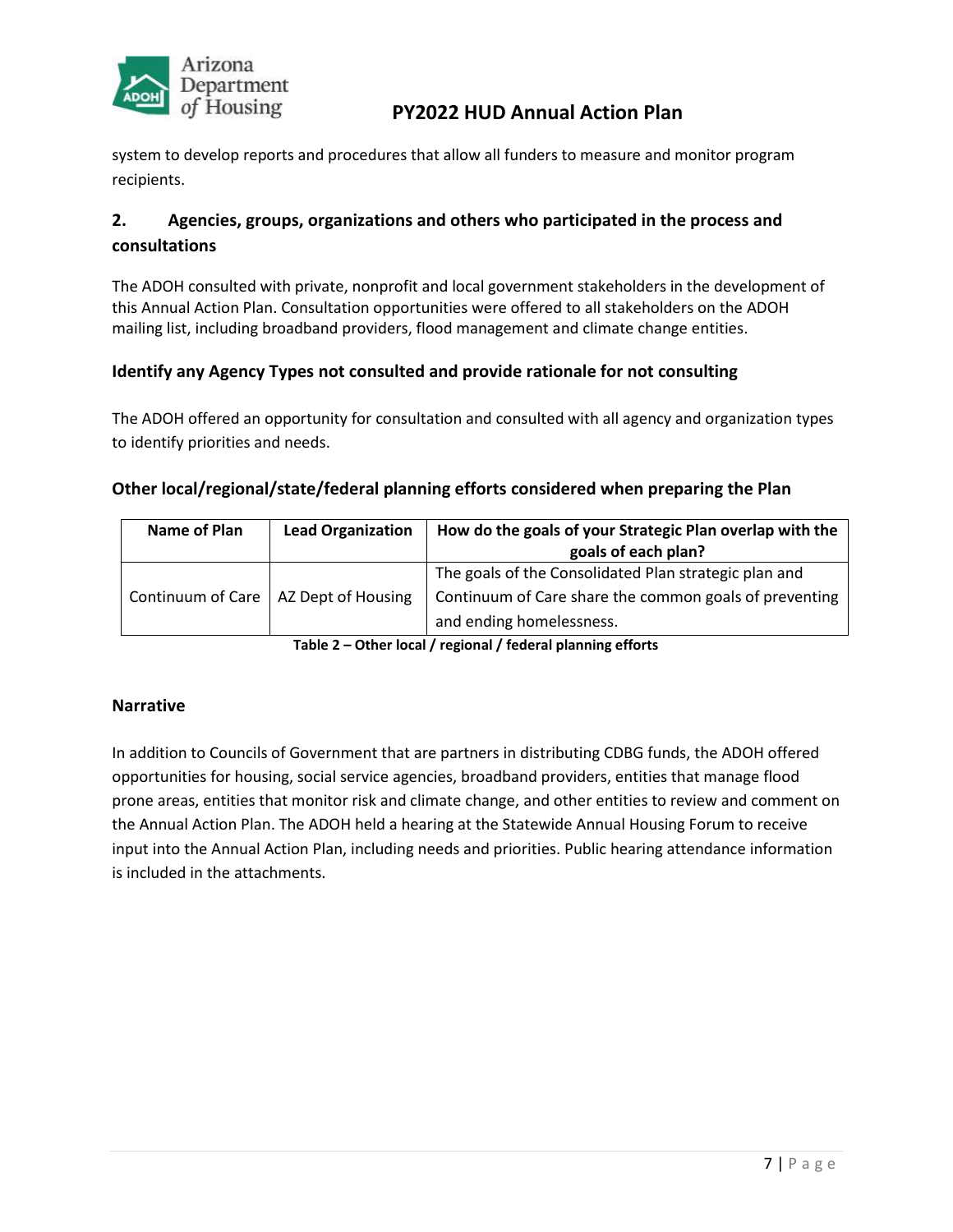

### **AP-12 Participation - 91.115, 91.300(c)**

#### **1. Summary of citizen participation process/Efforts made to broaden citizen participation Summarize citizen participation process and how it impacted goal-setting**

The ADOH implemented its 2020-2024 Citizen Participation Plan to broaden citizen participation through a public hearing and public comment period. The goals identified in the Consolidated Plan and PY2022 Annual Action Plan reflect input regarding priority needs and investments received through the citizen participation process.

<span id="page-9-0"></span>The draft PY2022 Annual Action Plan will be made available for a thirty-day public comment period from April 1, 2022 to April 30, 2022. A virtual public hearing will be held to discuss the Action Plan on Wednesday April 6, 2022 at 11:00 am. In addition to public notices placed in newspapers, the ADOH announced the public comment period and availability of the draft PY2022 Annual Action Plan and related materials through its listserv.

#### **2. Summary of citizen participation process and efforts made to broaden citizen participation in Colonias**

The ADOH implemented its 2020-2024 Citizen Participation Plan to broaden citizen participation through a public hearing and public comment period. The goals identified in the Consolidated Plan and PY2022 Annual Action Plan reflect input regarding priority needs and investments received through the citizen participation process.

The draft PY2022 Annual Action Plan will be made available for a thirty-day public comment period from April 1, 2022 to April 30, 2022. A virtual public hearing will be held to discuss the Action Plan on April 6, 2022 at 11:00 am. In addition to public notices placed in newspapers, the ADOH announced the public comment period and availability of the draft PY2022 Annual Action Plan and related materials through its listserv.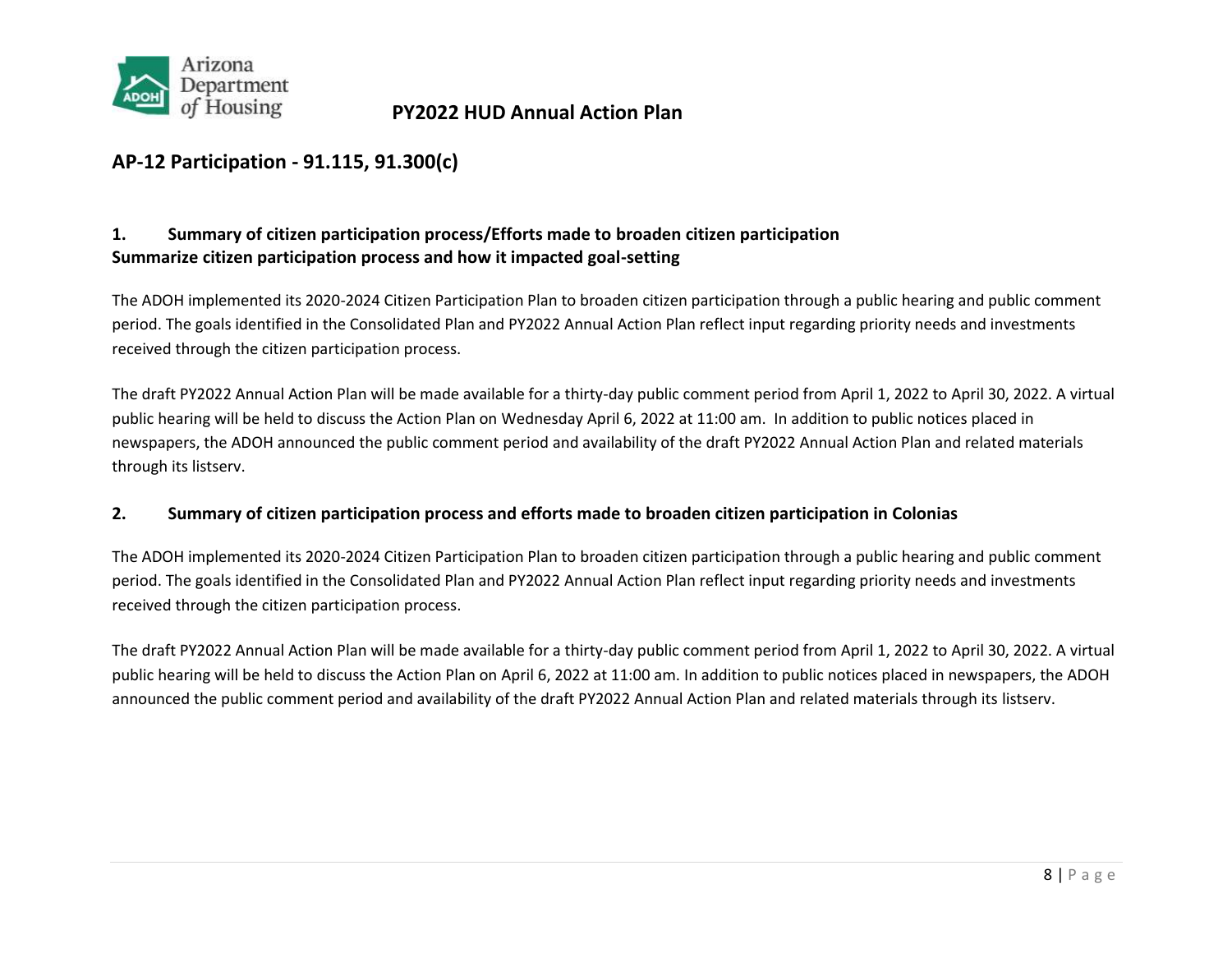

# **Expected Resources**

### **AP-15 Expected Resources – 91.320(c)(1,2)**

#### **Introduction**

The State of Arizona anticipates receiving CDBG, HOME, ESG, HOPWA, and NHTF Consolidated Plan resources from the US Department of Housing and Urban Development in PY2022. The expected amount available for each program is based on PY2021 allocations as federal appropriations have not yet been made. When PY2022 allocations are received from HUD, amounts allocated to activities, administration, any required set-asides, and to specific geographies will be proportionately increased or decreased based on the increased or decreased allocation for each program, except that \$2.5 million will be the minimum amount set-aside for HOME-funded owner-occupied housing rehabilitation.

#### <span id="page-10-0"></span>**Anticipated Resources**

<span id="page-10-1"></span>

| Program     | <b>Source</b> | <b>Uses of Funds</b>   |                    |         | <b>Expected Amount Available Year 1</b> |            | <b>Expected</b>     | <b>Narrative Description</b>        |
|-------------|---------------|------------------------|--------------------|---------|-----------------------------------------|------------|---------------------|-------------------------------------|
|             | οf            |                        | Annual             | Program | <b>Prior Year</b>                       | Total:     | <b>Amount</b>       |                                     |
|             | <b>Funds</b>  |                        | <b>Allocation:</b> | Income: | <b>Resources:</b>                       | \$         | <b>Available</b>    |                                     |
|             |               |                        | Ş                  | \$      |                                         |            | <b>Remainder of</b> |                                     |
|             |               |                        |                    |         |                                         |            | <b>ConPlan</b>      |                                     |
|             |               |                        |                    |         |                                         |            |                     |                                     |
| <b>CDBG</b> | public -      | Acquisition            |                    |         |                                         |            |                     | <b>Community Development Block</b>  |
|             | federal       | Admin and              |                    |         |                                         |            |                     | Grant (CDBG) funds may be used      |
|             |               | Planning               |                    |         |                                         |            |                     | for a variety of activities that    |
|             |               | Economic               |                    |         |                                         |            |                     | meet the needs of LMI residents     |
|             |               | Development            |                    |         |                                         |            |                     | and communities. Eligible           |
|             |               | Housing                |                    |         |                                         |            |                     | activities include public services, |
|             |               | Public                 |                    |         |                                         |            |                     | and capital improvements such as    |
|             |               | Improvements           |                    |         |                                         |            |                     | infrastructure, facilities, and     |
|             |               | <b>Public Services</b> |                    |         |                                         |            |                     | housing. Each activity must meet    |
|             |               |                        | 9,799,245          | 0       | 994,362                                 | 10,793,607 | 19,598,490          | a CDBG national objective.          |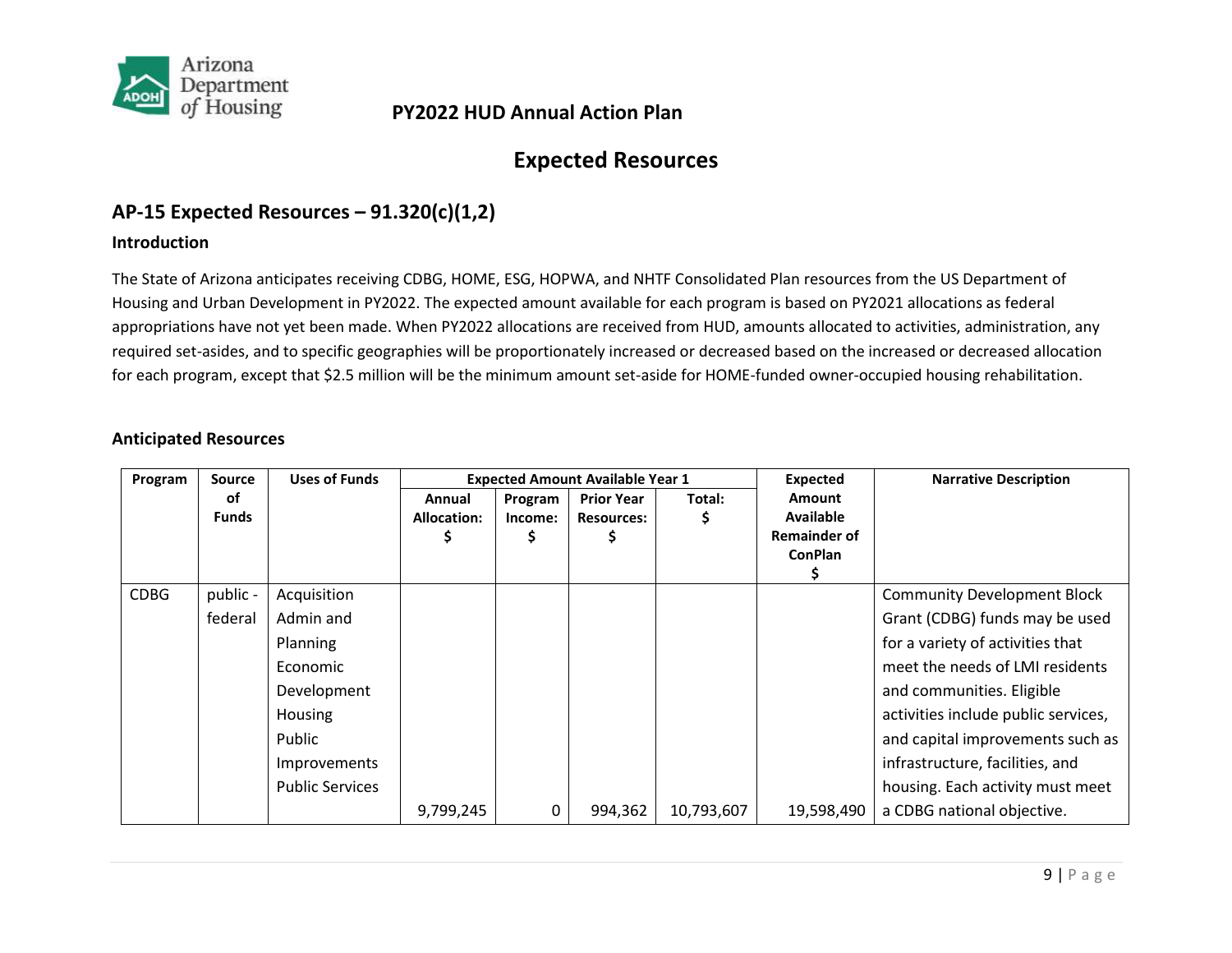

| Program     | <b>Source</b> | <b>Uses of Funds</b> |                    | <b>Expected Amount Available Year 1</b> |                   |           | <b>Expected</b>     | <b>Narrative Description</b>       |
|-------------|---------------|----------------------|--------------------|-----------------------------------------|-------------------|-----------|---------------------|------------------------------------|
|             | οf            |                      | Annual             | Program                                 | <b>Prior Year</b> | Total:    | <b>Amount</b>       |                                    |
|             | <b>Funds</b>  |                      | <b>Allocation:</b> | Income:                                 | <b>Resources:</b> | \$        | Available           |                                    |
|             |               |                      |                    |                                         |                   |           | <b>Remainder of</b> |                                    |
|             |               |                      |                    |                                         |                   |           | <b>ConPlan</b>      |                                    |
|             |               |                      |                    |                                         |                   |           | \$                  |                                    |
| <b>HOME</b> | public -      | Acquisition          |                    |                                         |                   |           |                     | <b>HOME Investment Partnership</b> |
|             | federal       | Homebuyer            |                    |                                         |                   |           |                     | Program (HOME) funds may be        |
|             |               | assistance           |                    |                                         |                   |           |                     | used to assist LMI owners and      |
|             |               | Homeowner            |                    |                                         |                   |           |                     | renters through new construction   |
|             |               | rehab                |                    |                                         |                   |           |                     | of housing, acquisition and/or     |
|             |               | Multifamily          |                    |                                         |                   |           |                     | rehabilitation of housing, tenant- |
|             |               | rental new           |                    |                                         |                   |           |                     | based rental assistance, and       |
|             |               | construction         |                    |                                         |                   |           |                     | homeownership assistance. 15%      |
|             |               | Multifamily          |                    |                                         |                   |           |                     | of HOME funds are set aside for    |
|             |               | rental rehab         |                    |                                         |                   |           |                     | development activities carried     |
|             |               | <b>New</b>           |                    |                                         |                   |           |                     | out by specially-formed nonprofit  |
|             |               | construction for     |                    |                                         |                   |           |                     | organizations called Community     |
|             |               | ownership            |                    |                                         |                   |           |                     | <b>Housing Development</b>         |
|             |               | <b>TBRA</b>          | 5,884,026          | 0                                       | 0                 | 5,884,026 | 11,768,052          | Organizations.                     |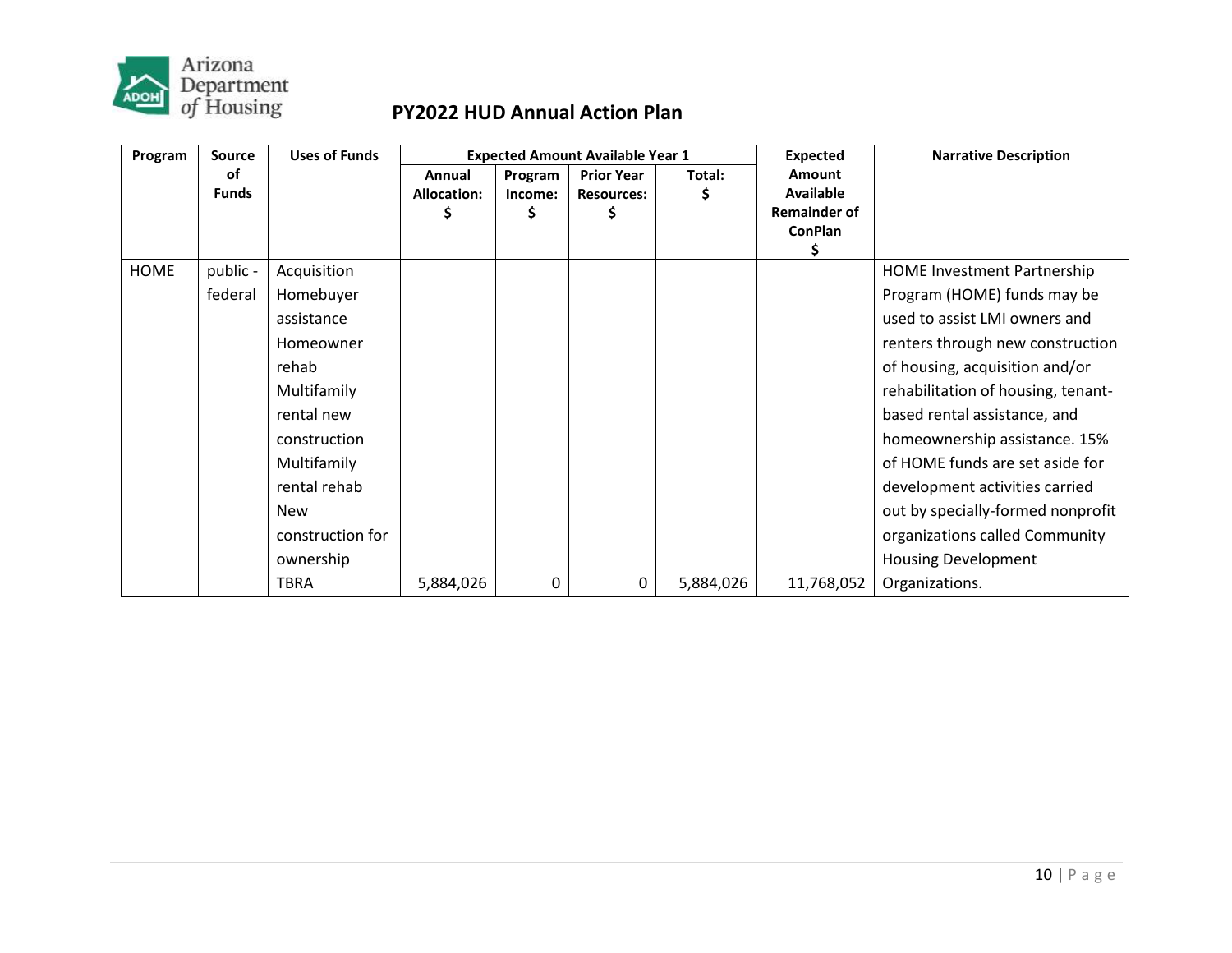

| Program      | <b>Source</b> | <b>Uses of Funds</b> |                    | <b>Expected Amount Available Year 1</b> |                   |         | Expected            | <b>Narrative Description</b>     |  |  |
|--------------|---------------|----------------------|--------------------|-----------------------------------------|-------------------|---------|---------------------|----------------------------------|--|--|
|              | оf            |                      | Annual             | Program                                 | <b>Prior Year</b> | Total:  | Amount              |                                  |  |  |
|              | <b>Funds</b>  |                      | <b>Allocation:</b> | Income:                                 | <b>Resources:</b> | \$      | Available           |                                  |  |  |
|              |               |                      | Ş                  | Ş                                       | Ş                 |         | <b>Remainder of</b> |                                  |  |  |
|              |               |                      |                    |                                         |                   |         | <b>ConPlan</b><br>Ş |                                  |  |  |
| <b>HOPWA</b> | public -      | Permanent            |                    |                                         |                   |         |                     | The Housing Opportunities for    |  |  |
|              | federal       | housing in           |                    |                                         |                   |         |                     | Persons with AIDS (HOPWA)        |  |  |
|              |               | facilities           |                    |                                         |                   |         |                     | program funds housing assistance |  |  |
|              |               | Permanent            |                    |                                         |                   |         |                     | and support services for low-    |  |  |
|              |               | housing              |                    |                                         |                   |         |                     | income persons with HIV/AIDS     |  |  |
|              |               | placement            |                    |                                         |                   |         |                     | and their families.              |  |  |
|              |               | Short term or        |                    |                                         |                   |         |                     |                                  |  |  |
|              |               | transitional         |                    |                                         |                   |         |                     |                                  |  |  |
|              |               | housing              |                    |                                         |                   |         |                     |                                  |  |  |
|              |               | facilities           |                    |                                         |                   |         |                     |                                  |  |  |
|              |               | <b>STRMU</b>         |                    |                                         |                   |         |                     |                                  |  |  |
|              |               | Supportive           |                    |                                         |                   |         |                     |                                  |  |  |
|              |               | services             |                    |                                         |                   |         |                     |                                  |  |  |
|              |               | <b>TBRA</b>          | 442,224            | 0                                       | 0                 | 442,224 | 884,448             |                                  |  |  |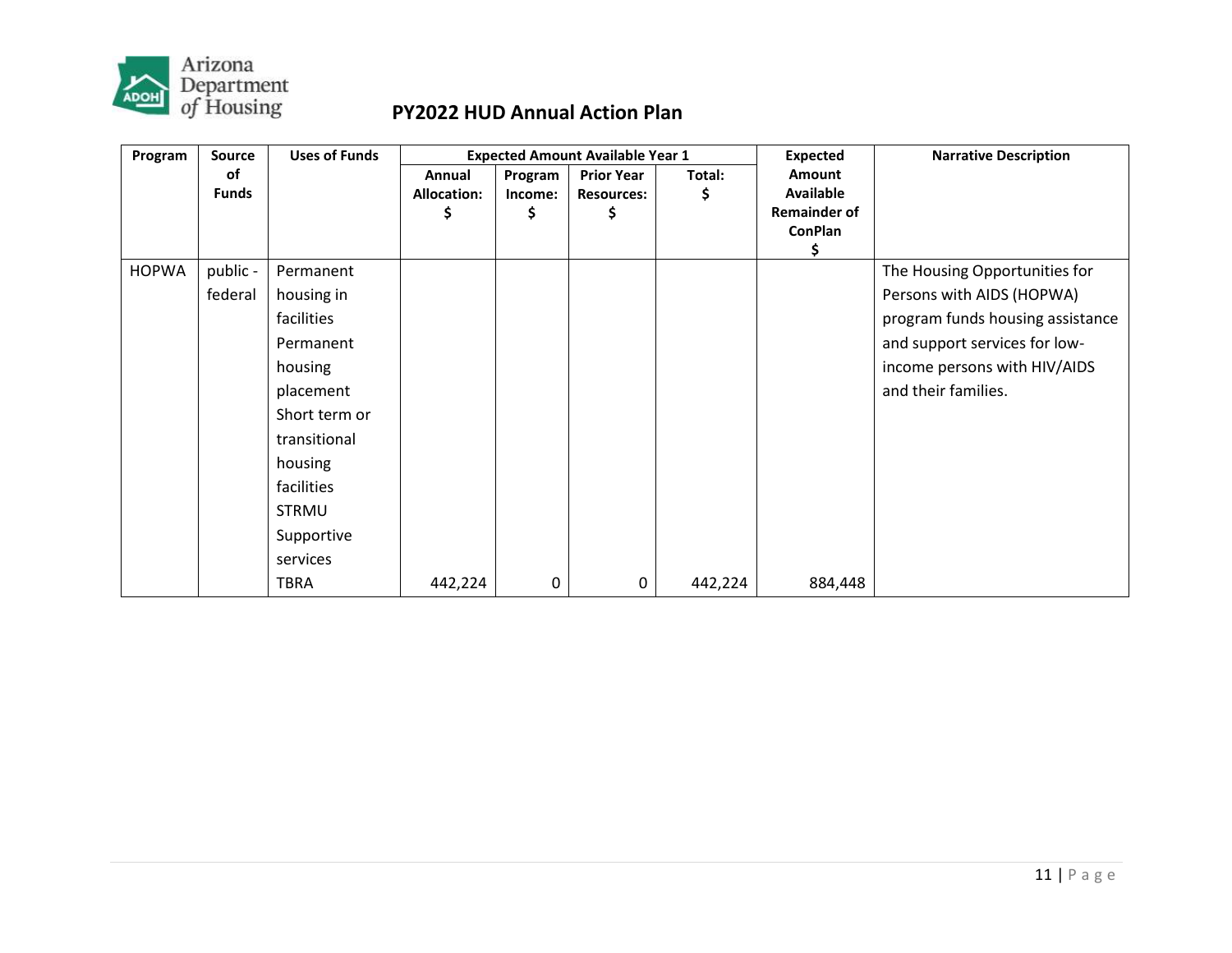

| Program | <b>Source</b>      | <b>Uses of Funds</b> |                                   | <b>Expected Amount Available Year 1</b> |                                              |             | <b>Expected</b>                                                           | <b>Narrative Description</b>        |
|---------|--------------------|----------------------|-----------------------------------|-----------------------------------------|----------------------------------------------|-------------|---------------------------------------------------------------------------|-------------------------------------|
|         | 0f<br><b>Funds</b> |                      | Annual<br><b>Allocation:</b><br>Ś | Program<br>Income:<br>\$                | <b>Prior Year</b><br><b>Resources:</b><br>\$ | Total:<br>Ş | Amount<br><b>Available</b><br><b>Remainder of</b><br><b>ConPlan</b><br>\$ |                                     |
| ESG     | public -           | Conversion and       |                                   |                                         |                                              |             |                                                                           | The Emergency Solutions Grant       |
|         | federal            | rehab for            |                                   |                                         |                                              |             |                                                                           | (ESG) program provides funding      |
|         |                    | transitional         |                                   |                                         |                                              |             |                                                                           | to: 1) engage homeless              |
|         |                    | housing              |                                   |                                         |                                              |             |                                                                           | individuals and families living on  |
|         |                    | Financial            |                                   |                                         |                                              |             |                                                                           | the street; 2) improve the          |
|         |                    | Assistance           |                                   |                                         |                                              |             |                                                                           | number and quality of emergency     |
|         |                    | Overnight            |                                   |                                         |                                              |             |                                                                           | shelters; 3) help operate shelters; |
|         |                    | shelter              |                                   |                                         |                                              |             |                                                                           | 4) provide essential services to    |
|         |                    | Rapid re-            |                                   |                                         |                                              |             |                                                                           | shelter residents; 5) rapidly re-   |
|         |                    | housing (rental      |                                   |                                         |                                              |             |                                                                           | house individuals and families      |
|         |                    | assistance)          |                                   |                                         |                                              |             |                                                                           | experiencing homelessness; and      |
|         |                    | Rental               |                                   |                                         |                                              |             |                                                                           | 6) prevent families and             |
|         |                    | Assistance           |                                   |                                         |                                              |             |                                                                           | individuals from becoming           |
|         |                    | <b>Services</b>      |                                   |                                         |                                              |             |                                                                           | homeless.                           |
|         |                    | Transitional         |                                   |                                         |                                              |             |                                                                           |                                     |
|         |                    | housing              | 1,552,059                         | 0                                       | 0                                            | 1,552,059   | 3,104,118                                                                 |                                     |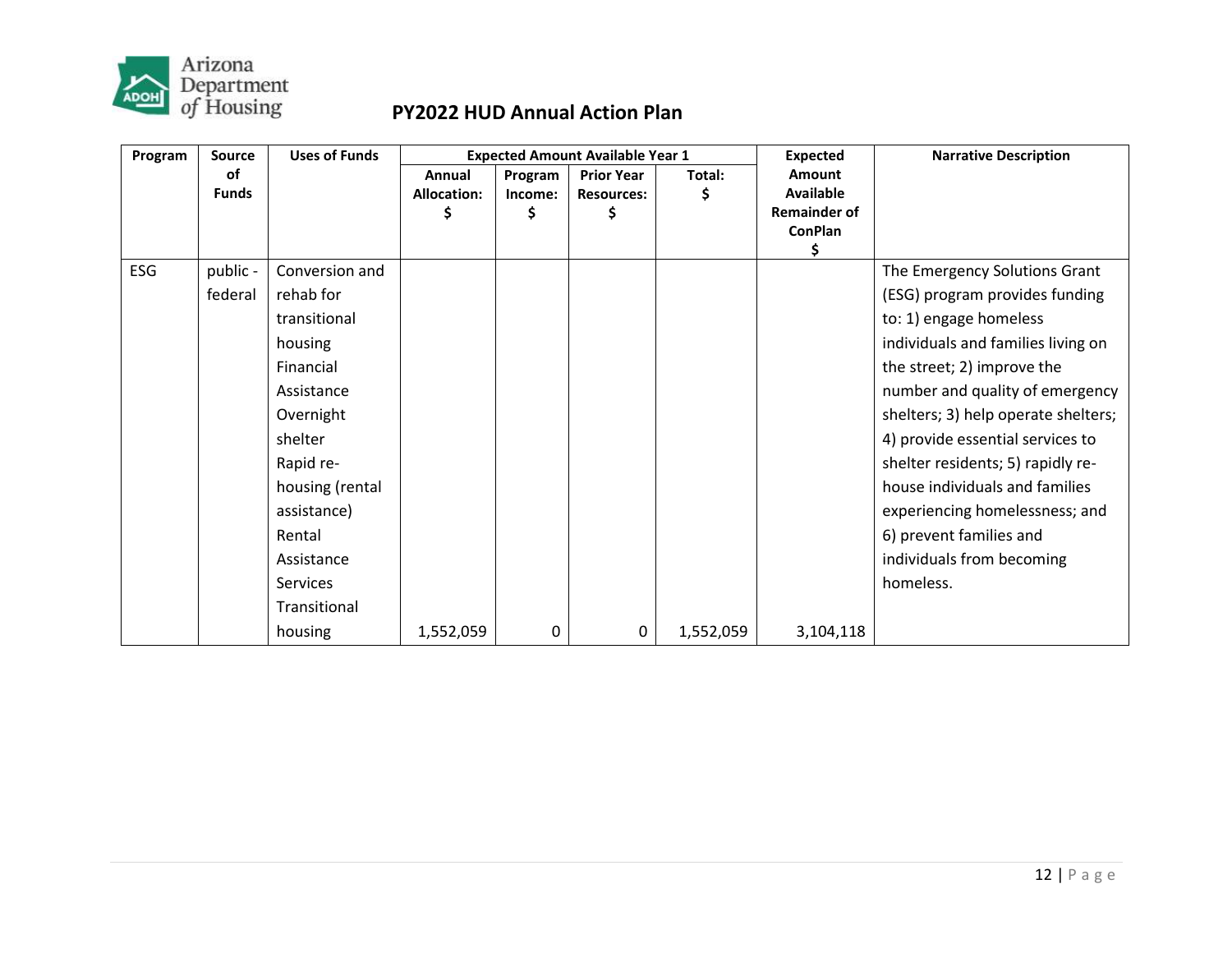

| Program    | <b>Source</b>      | <b>Uses of Funds</b> |                                    |                          | <b>Expected Amount Available Year 1</b>      |             | <b>Expected</b>                                                     | <b>Narrative Description</b>    |
|------------|--------------------|----------------------|------------------------------------|--------------------------|----------------------------------------------|-------------|---------------------------------------------------------------------|---------------------------------|
|            | 0f<br><b>Funds</b> |                      | Annual<br><b>Allocation:</b><br>Ş. | Program<br>Income:<br>\$ | <b>Prior Year</b><br><b>Resources:</b><br>\$ | Total:<br>S | Amount<br><b>Available</b><br><b>Remainder of</b><br><b>ConPlan</b> |                                 |
| <b>HTF</b> | public -           | Acquisition          |                                    |                          |                                              |             |                                                                     | The National Housing Trust Fund |
|            | federal            | Admin and            |                                    |                          |                                              |             |                                                                     | is targeted to building,        |
|            |                    | Planning             |                                    |                          |                                              |             |                                                                     | rehabilitating, preserving, and |
|            |                    | Homebuyer            |                                    |                          |                                              |             |                                                                     | operating rental housing for    |
|            |                    | assistance           |                                    |                          |                                              |             |                                                                     | extremely low-income people.    |
|            |                    | Multifamily          |                                    |                          |                                              |             |                                                                     |                                 |
|            |                    | rental new           |                                    |                          |                                              |             |                                                                     |                                 |
|            |                    | construction         |                                    |                          |                                              |             |                                                                     |                                 |
|            |                    | Multifamily          |                                    |                          |                                              |             |                                                                     |                                 |
|            |                    | rental rehab         |                                    |                          |                                              |             |                                                                     |                                 |
|            |                    | <b>New</b>           |                                    |                          |                                              |             |                                                                     |                                 |
|            |                    | construction for     |                                    |                          |                                              |             |                                                                     |                                 |
|            |                    | ownership            | 11,477,467                         | 0                        | 0                                            | 11,477,467  | 15,000,000                                                          |                                 |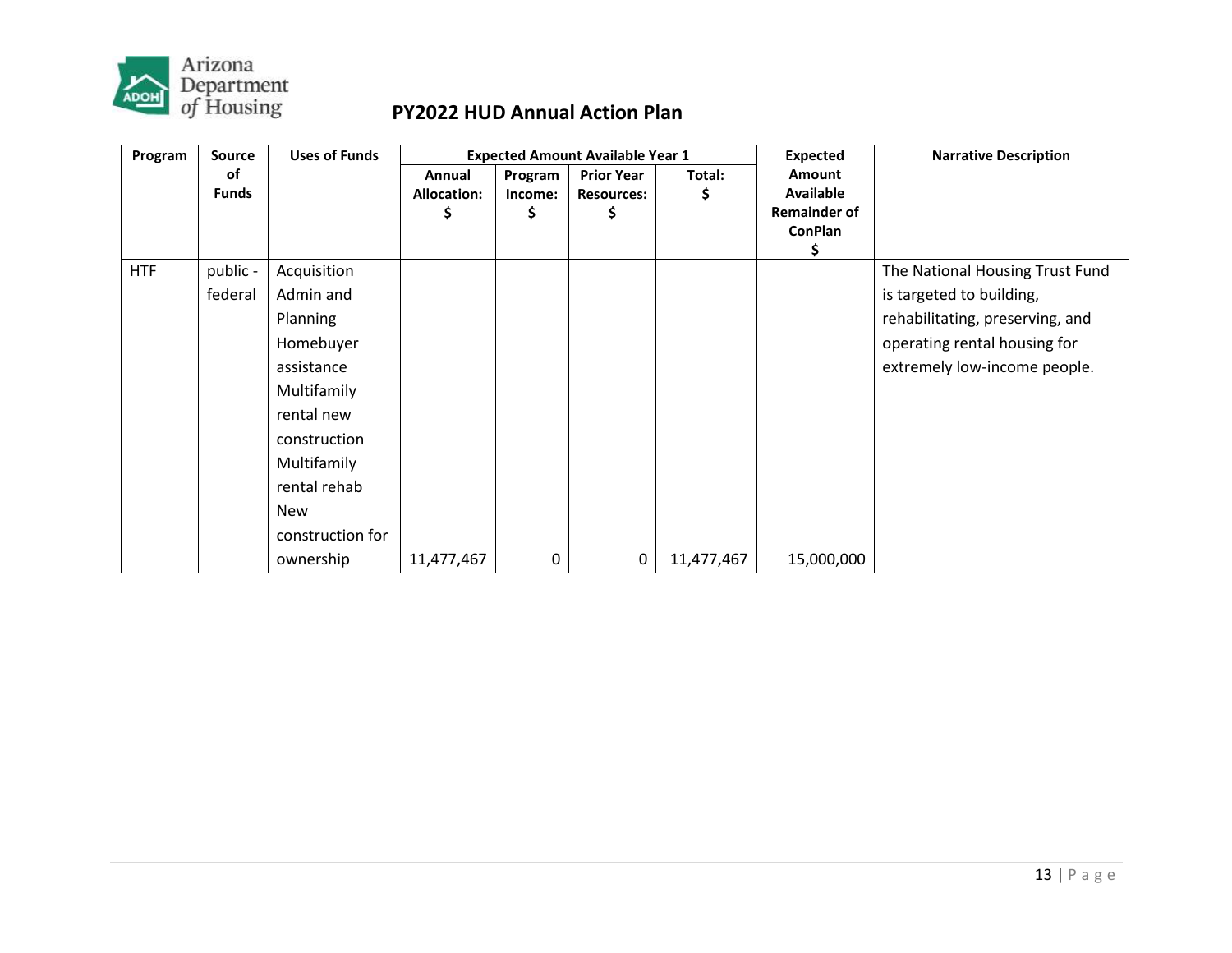

### **Explain how federal funds will leverage those additional resources (private, state and local funds), including a description of how matching requirements will be satisfied**

HUD Consolidated Plan resources are leveraged with numerous federal, state, local and private resources to address the needs identified in this plan. Federal leverage resources from the US Department of Housing and Urban Development include:

- 1. Continuum of Care funding for emergency and transitional housing, permanent housing placement, essential services, rapid rehousing (rental assistance), and permanent housing in facilities.
- 2. Veterans Affairs Supportive Housing vouchers for rent subsidies to Veterans experiencing homelessness.
- 3. Section 811 Project Rental Assistance for housing people with developmental disabilities.

#### State leverage resources include:

- 1. Federal and State Low-income Housing Tax Credit financing for developers of affordable rental housing serving low-income households.
- 2. The Arizona Industrial Development Authority HOME PLUS mortgage program.
- 3. The Arizona Housing Trust Fund for the 25% HOME match requirement.
- 4. The Arizona Housing Program Fund and leveraged resources from units of local government for the CDBG match requirement.
- 5. The Arizona Lottery and General funds to support activities to address homelessness.

Local and private leverage resources include:

- 1. Federal Home Loan Bank resources that support savings for homeownership and provide financing for affordable housing development and preservation.
- 2. ESG matching funds from allowable costs incurred by sub-grantees, cash donations, and the value of third-party in-kind contributions.
- 3. Private equity and financing for the acquisition, rehabilitation and production of rental and owner housing.

### **If appropriate, describe publicly owned land or property located within the jurisdiction that may be used to address the needs identified in the plan**

The State of Arizona does not have land or property that may be used to address the needs identified in this plan.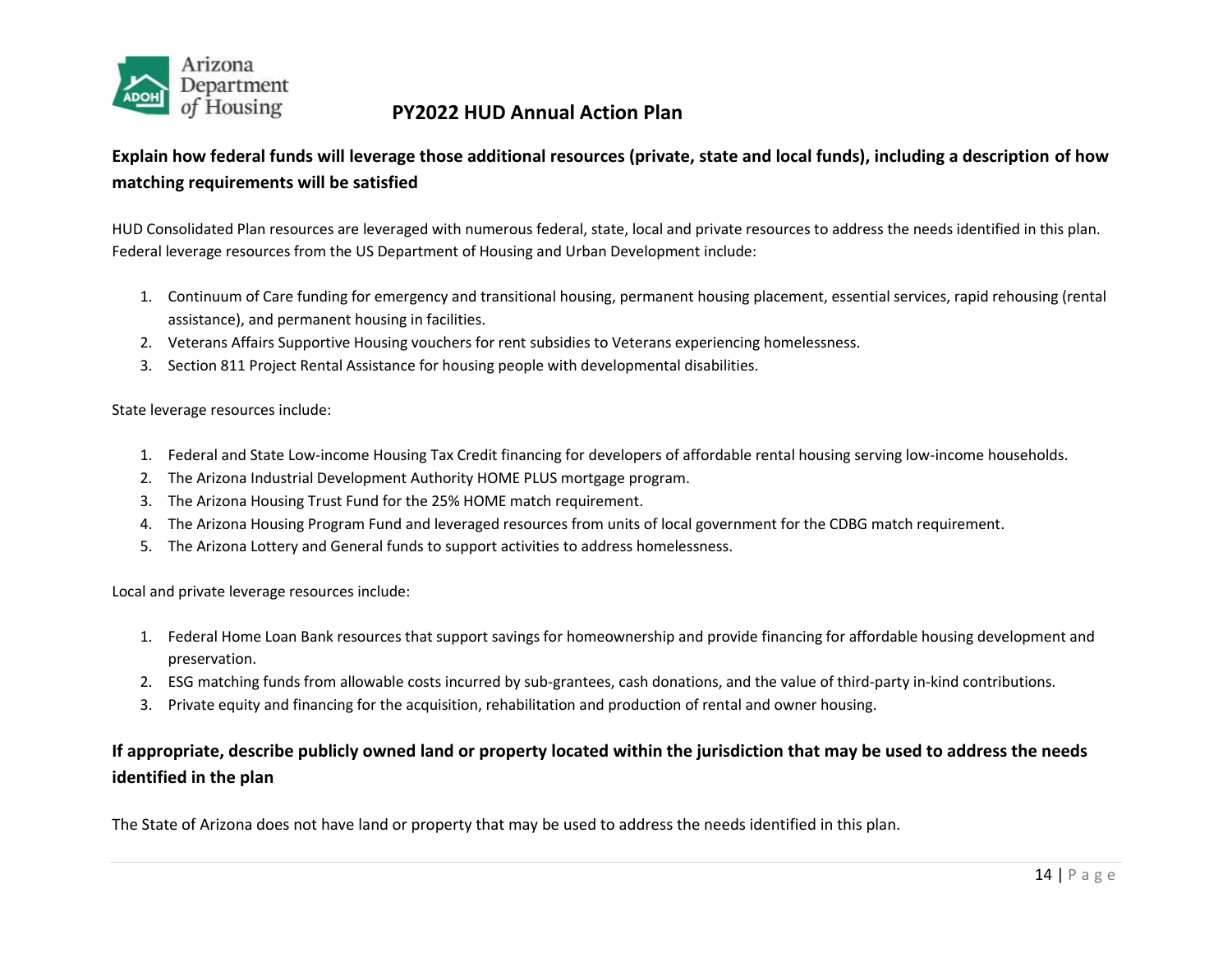

# **Annual Goals and Objectives**

# **AP-20 Annual Goals and Objectives – 91.320(c)(3)&(e)**

#### **Goals Summary Information**

The ADOH and ADES have established the following goals based on the expected distribution of funds to eligible activities.

<span id="page-16-0"></span>

| Sort           | <b>Goal Name</b>       | <b>Start</b> | End  | Category    | Geographic | <b>Needs Addressed</b> | <b>Funding</b> | <b>Goal Outcome Indicator</b>   |
|----------------|------------------------|--------------|------|-------------|------------|------------------------|----------------|---------------------------------|
| Order          |                        | Year         | Year |             | Area       |                        |                |                                 |
| 1              | Community              | 2020         | 2024 | Non-Housing | State of   | Community              | CDBG:          | Public Facility or              |
|                | Facilities and         |              |      | Community   | Arizona    | Facilities and         | \$6,805,268    | Infrastructure Activities other |
|                | Improvements           |              |      | Development | FY2020-    | Improvements           |                | than Low/Moderate Income        |
|                |                        |              |      |             | 2024       |                        |                | Housing Benefit: 20000          |
|                |                        |              |      |             |            |                        |                | <b>Persons Assisted</b>         |
|                |                        |              |      |             |            |                        |                | Public Facility or              |
|                |                        |              |      |             |            |                        |                | Infrastructure Activities for   |
|                |                        |              |      |             |            |                        |                | Low/Moderate Income             |
|                |                        |              |      |             |            |                        |                | Housing Benefit: 20             |
|                |                        |              |      |             |            |                        |                | <b>Households Assisted</b>      |
|                |                        |              |      |             |            |                        |                | <b>Buildings Demolished: 1</b>  |
|                |                        |              |      |             |            |                        |                | <b>Buildings</b>                |
| $\overline{2}$ | <b>Public Services</b> | 2020         | 2024 | Non-Housing | State of   | <b>Public Services</b> | CDBG:          | Public service activities other |
|                |                        |              |      | Community   | Arizona    |                        | \$100,000      | than Low/Moderate Income        |
|                |                        |              |      | Development | FY2020-    |                        |                | Housing Benefit: 1250           |
|                |                        |              |      |             | 2024       |                        |                | Persons Assisted                |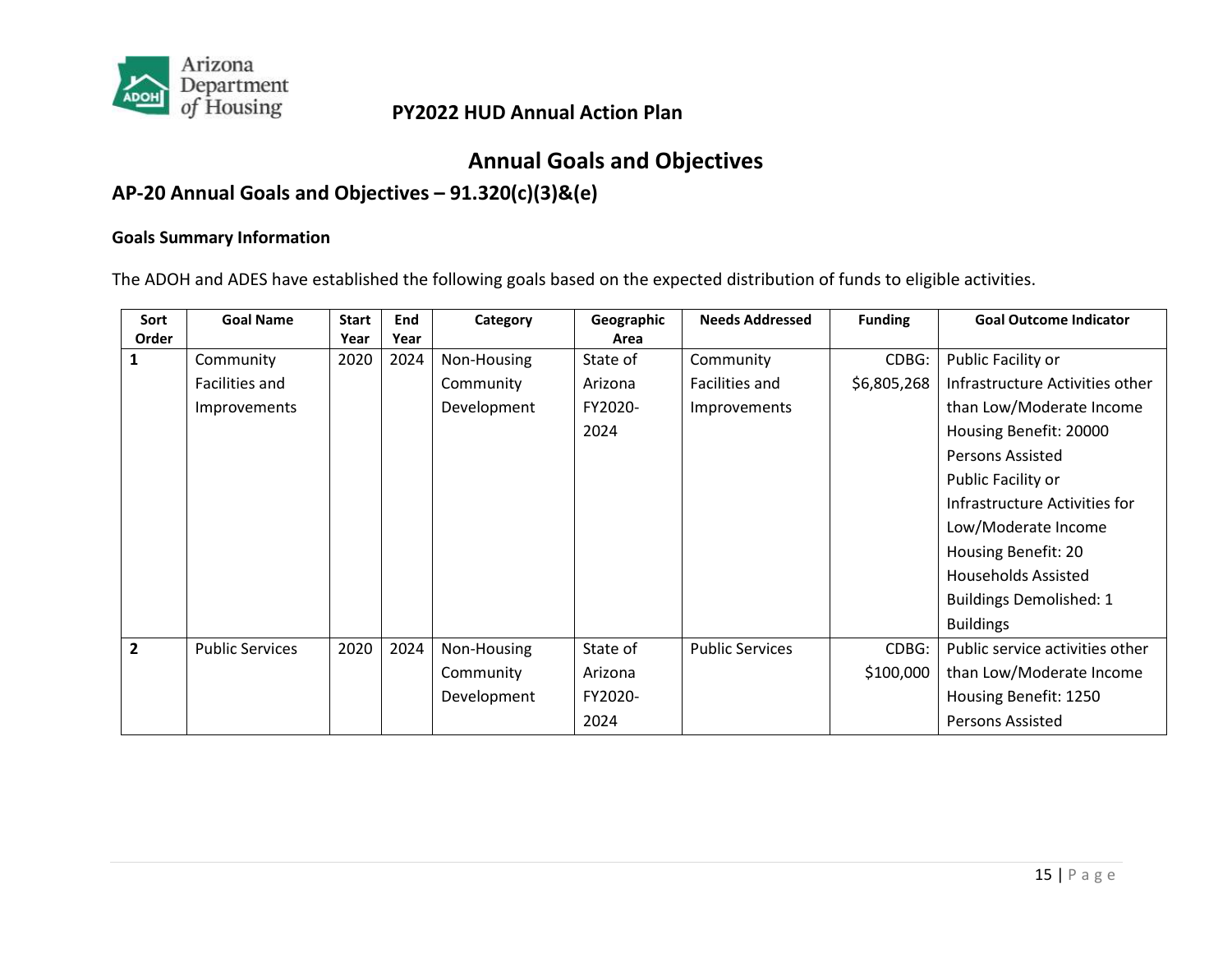

| Sort  | <b>Goal Name</b> | <b>Start</b> | End  | Category             | Geographic | <b>Needs Addressed</b> | <b>Funding</b> | <b>Goal Outcome Indicator</b>   |
|-------|------------------|--------------|------|----------------------|------------|------------------------|----------------|---------------------------------|
| Order |                  | Year         | Year |                      | Area       |                        |                |                                 |
| 3     | Decent           | 2020         | 2024 | Affordable           | State of   | Decent Affordable      | CDBG:          | Rental units constructed: 36    |
|       | Affordable       |              |      | Housing              | Arizona    | <b>Housing</b>         | \$2,500,000    | Household Housing Unit          |
|       | Housing          |              |      | Non-Homeless         | FY2020-    |                        | HOME:          | Rental units rehabilitated: 5   |
|       |                  |              |      | <b>Special Needs</b> | 2024       |                        | \$5,295,624    | Household Housing Unit          |
|       |                  |              |      |                      |            |                        | HTF:           | <b>Homeowner Housing</b>        |
|       |                  |              |      |                      |            |                        | \$10,329,720   | Rehabilitated: 110 Household    |
|       |                  |              |      |                      |            |                        |                | <b>Housing Unit</b>             |
| 4     | HIV/AIDS Housing | 2020         | 2024 | Non-Homeless         | State of   | Housing and            | HOPWA:         | Public service activities other |
|       | and Services     |              |      | <b>Special Needs</b> | Arizona    | Services for           | \$398,002      | than Low/Moderate Income        |
|       |                  |              |      |                      | FY2020-    | People with            |                | Housing Benefit: 50 Persons     |
|       |                  |              |      |                      | 2024       | HIV/AIDS               |                | Assisted                        |
|       |                  |              |      |                      |            |                        |                | Tenant-based rental             |
|       |                  |              |      |                      |            |                        |                | assistance / Rapid Rehousing:   |
|       |                  |              |      |                      |            |                        |                | 30 Households Assisted          |
|       |                  |              |      |                      |            |                        |                | Homelessness Prevention: 45     |
|       |                  |              |      |                      |            |                        |                | <b>Persons Assisted</b>         |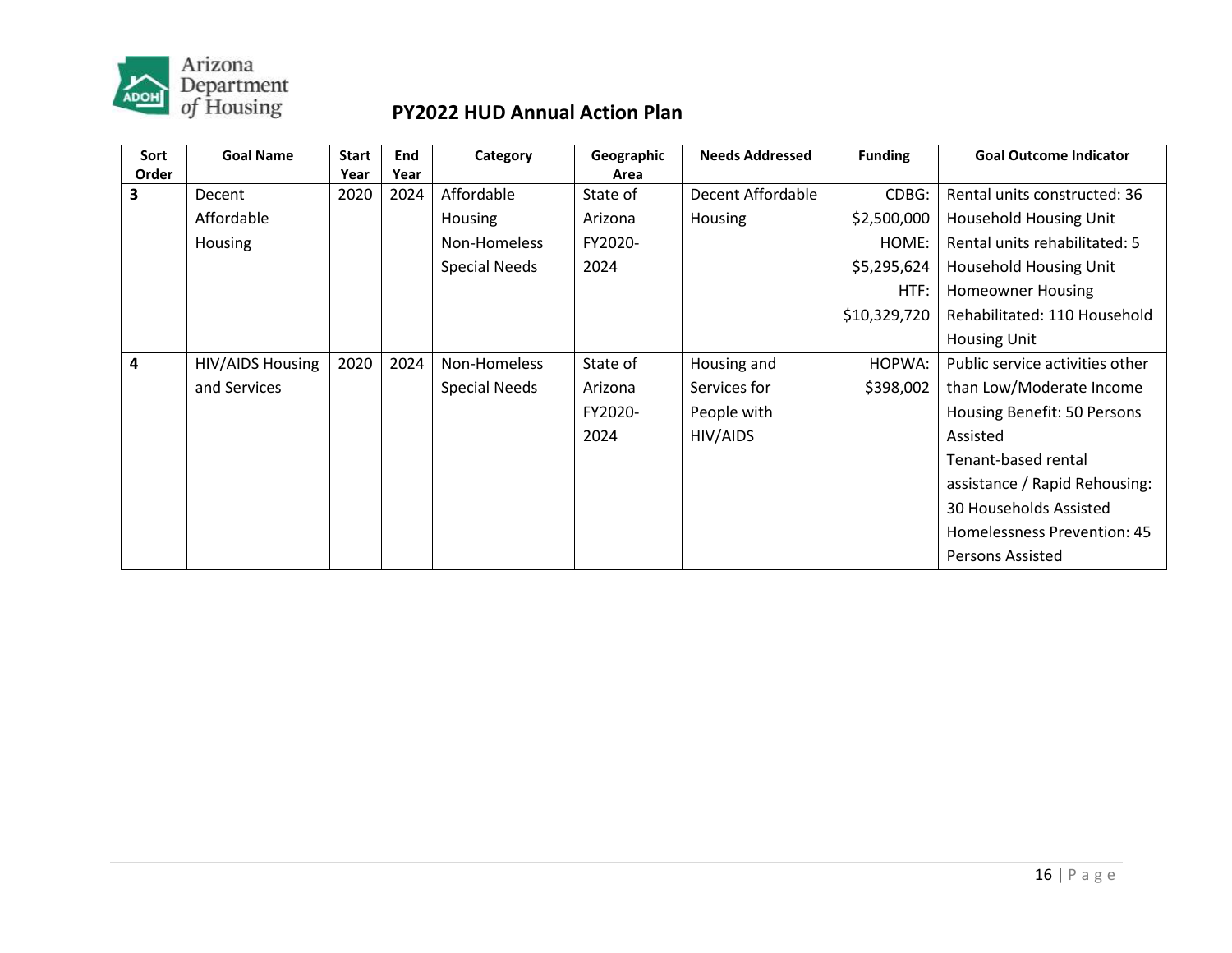

| Sort           | <b>Goal Name</b> | <b>Start</b> | End  | Category       | Geographic | <b>Needs Addressed</b> | <b>Funding</b> | <b>Goal Outcome Indicator</b>   |
|----------------|------------------|--------------|------|----------------|------------|------------------------|----------------|---------------------------------|
| Order          |                  | Year         | Year |                | Area       |                        |                |                                 |
| 5              | Homelessness     | 2020         | 2024 | Homeless       | State of   | Homelessness           | ESG:           | Public service activities other |
|                |                  |              |      |                | Arizona    |                        | \$1,435,655    | than Low/Moderate Income        |
|                |                  |              |      |                | FY2020-    |                        |                | Housing Benefit: 200 Persons    |
|                |                  |              |      |                | 2024       |                        |                | Assisted                        |
|                |                  |              |      |                |            |                        |                | Tenant-based rental             |
|                |                  |              |      |                |            |                        |                | assistance / Rapid Rehousing:   |
|                |                  |              |      |                |            |                        |                | 100 Households Assisted         |
|                |                  |              |      |                |            |                        |                | Homeless Person Overnight       |
|                |                  |              |      |                |            |                        |                | Shelter: 200 Persons Assisted   |
|                |                  |              |      |                |            |                        |                | Overnight/Emergency             |
|                |                  |              |      |                |            |                        |                | Shelter/Transitional Housing    |
|                |                  |              |      |                |            |                        |                | Beds added: 5 Beds              |
|                |                  |              |      |                |            |                        |                | Homelessness Prevention:        |
|                |                  |              |      |                |            |                        |                | 100 Persons Assisted            |
| $6\phantom{1}$ | Program          | 2020         | 2024 | Program        |            | Program                | CDBG:          | Other: 1 Other                  |
|                | Administration   |              |      | Administration |            | Administration         | \$393,977      |                                 |
|                |                  |              |      |                |            |                        | HOPWA:         |                                 |
|                |                  |              |      |                |            |                        | \$44,222       |                                 |
|                |                  |              |      |                |            |                        | HOME:          |                                 |
|                |                  |              |      |                |            |                        | \$588,402      |                                 |
|                |                  |              |      |                |            |                        | ESG:           |                                 |
|                |                  |              |      |                |            |                        | \$116,404      |                                 |
|                |                  |              |      |                |            |                        | HTF:           |                                 |
|                |                  |              |      |                |            |                        | \$1,147,747    |                                 |

**Table 3 – Goals Summary**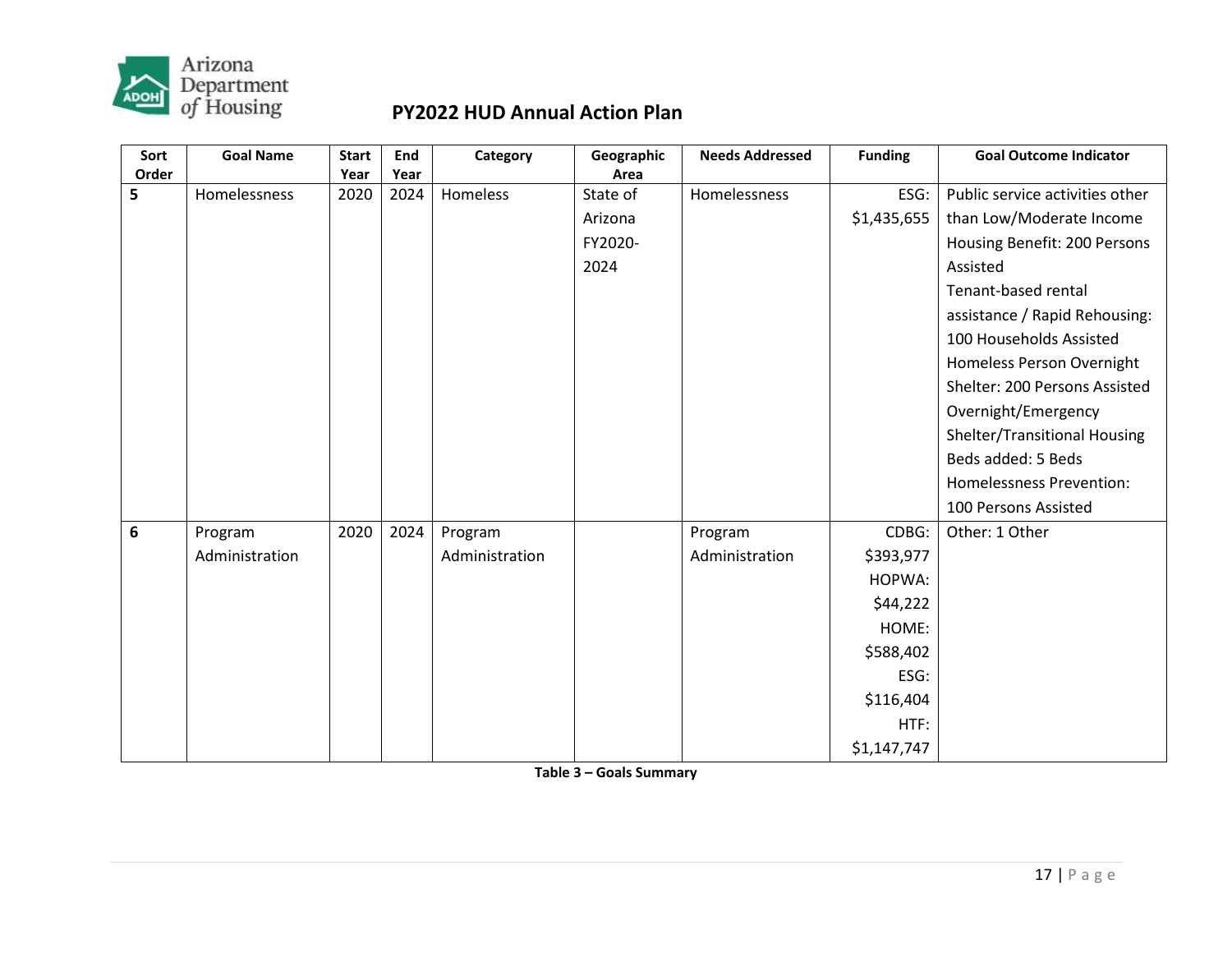

### **Goal Descriptions**

| 1              | <b>Goal Name</b>           | <b>Community Facilities and Improvements</b>                                                                                                                                                                                                                                                                                                                                                                                                                                                                                                                                                                                                                                |
|----------------|----------------------------|-----------------------------------------------------------------------------------------------------------------------------------------------------------------------------------------------------------------------------------------------------------------------------------------------------------------------------------------------------------------------------------------------------------------------------------------------------------------------------------------------------------------------------------------------------------------------------------------------------------------------------------------------------------------------------|
|                | Goal<br><b>Description</b> | Development of/improvements to facilities for seniors, youth, persons with disabilities, abused and neglected children,<br>neighborhood facilities, parks/ recreation facilities, child care centers, fire stations/ equipment, health facilities, bus<br>shelters. Development of/improvements to flood drainage, water/sewer systems, streets, sidewalks, including for housing<br>development. Includes water lines, sanitary/storm sewers, fire hydrants, traffic lights/signs. Development of/<br>improvements to group homes, emergency shelter/transitional housing facilities (that add beds). Clearance and demolition<br>or movement of buildings to other sites. |
| $\overline{2}$ | <b>Goal Name</b>           | <b>Public Services</b>                                                                                                                                                                                                                                                                                                                                                                                                                                                                                                                                                                                                                                                      |
|                | Goal<br><b>Description</b> | Services to LMI individuals, including persons experiencing homelessness, seniors, persons with disabilities, youth,<br>domestic violence survivors, people with serious mental illness, people with alcohol/substance use disorders,<br>abused/neglected children, domestic violence survivors.                                                                                                                                                                                                                                                                                                                                                                            |
| 3              | <b>Goal Name</b>           | Decent Affordable Housing                                                                                                                                                                                                                                                                                                                                                                                                                                                                                                                                                                                                                                                   |
|                | Goal<br><b>Description</b> | Acquisition and/or rehabilitation of affordable rental housing, including energy-efficiency, disability accessibility<br>improvements, temporary or permanent relocation, permanent supportive housing, transitional housing, HOME CHDO set-<br>aside. Construction of affordable rental housing, including permanent supportive housing, transitional housing, HOME<br>CHDO set-aside. Rehabilitation of housing occupied by LMI owners, including energy-efficiency and disability accessibility<br>improvements.                                                                                                                                                         |
| 4              | <b>Goal Name</b>           | HIV/AIDS Housing and Services                                                                                                                                                                                                                                                                                                                                                                                                                                                                                                                                                                                                                                               |
|                | Goal<br><b>Description</b> | Essential services, monthly rental assistance and/or security/utility deposits, permanent housing placement, and<br>assistance with rent, mortgage and utilities to prevent homelessness among LMI persons with HIV/AIDS and their families.                                                                                                                                                                                                                                                                                                                                                                                                                                |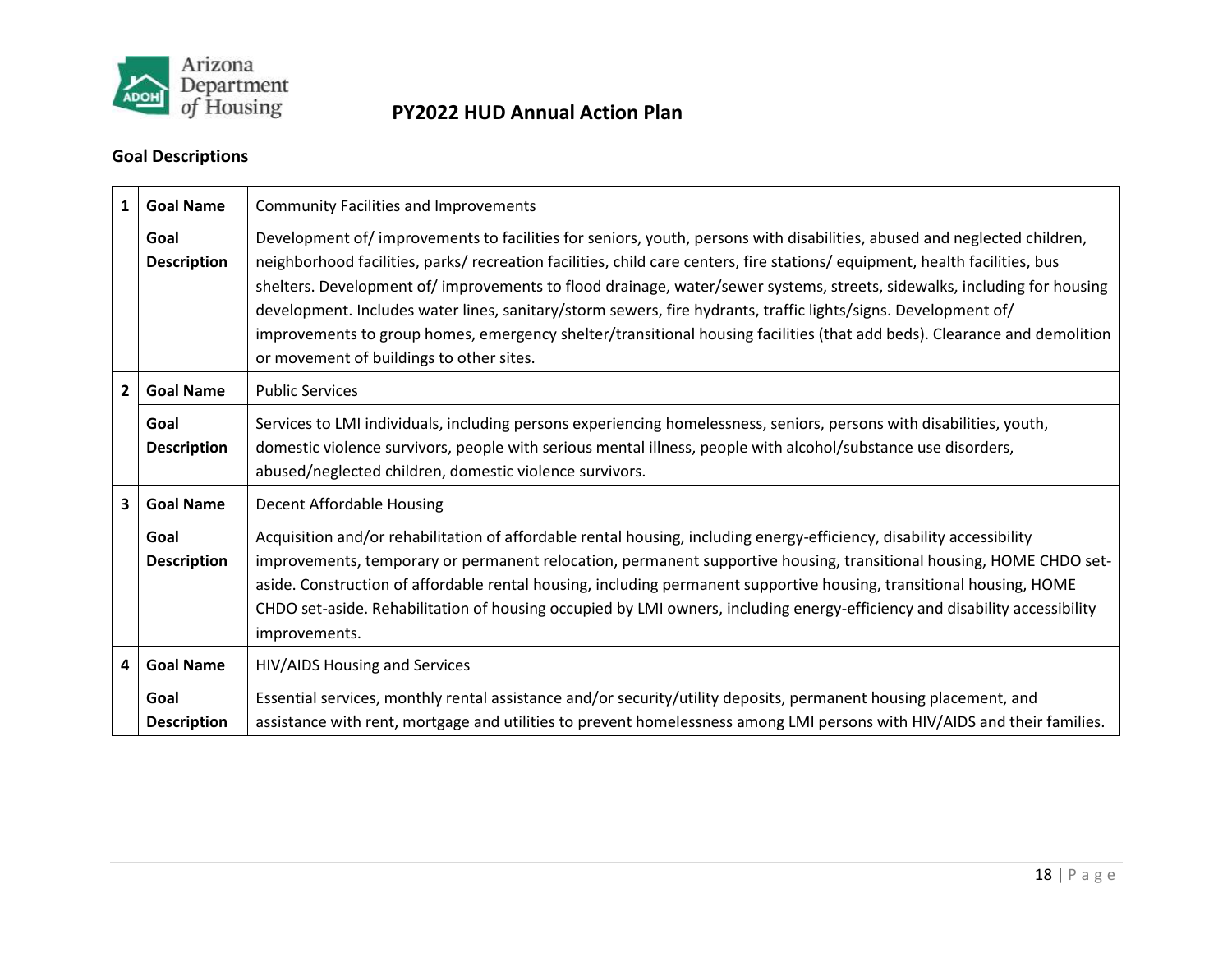

| Goal Name                  | <b>Homelessness</b>                                                                                                                                                                                                                                                                                                                                                                                                                                          |
|----------------------------|--------------------------------------------------------------------------------------------------------------------------------------------------------------------------------------------------------------------------------------------------------------------------------------------------------------------------------------------------------------------------------------------------------------------------------------------------------------|
| Goal<br><b>Description</b> | Rent, mortgage, utility and related assistance to maintain housing stability and prevent homelessness. Essential services<br>including street outreach. Operating support for emergency/transitional shelter. Monthly rental assistance for households<br>experiencing homelessness. Improvements to emergency/transitional shelter (no beds added). Development of or<br>conversion to emergency/transitional shelter. (incl improvements with added beds). |
| <b>Goal Name</b>           | Program Administration                                                                                                                                                                                                                                                                                                                                                                                                                                       |
| Goal<br><b>Description</b> | Program Administration, including indirect costs, 1% CDBG technical assistance, and fair housing activities.                                                                                                                                                                                                                                                                                                                                                 |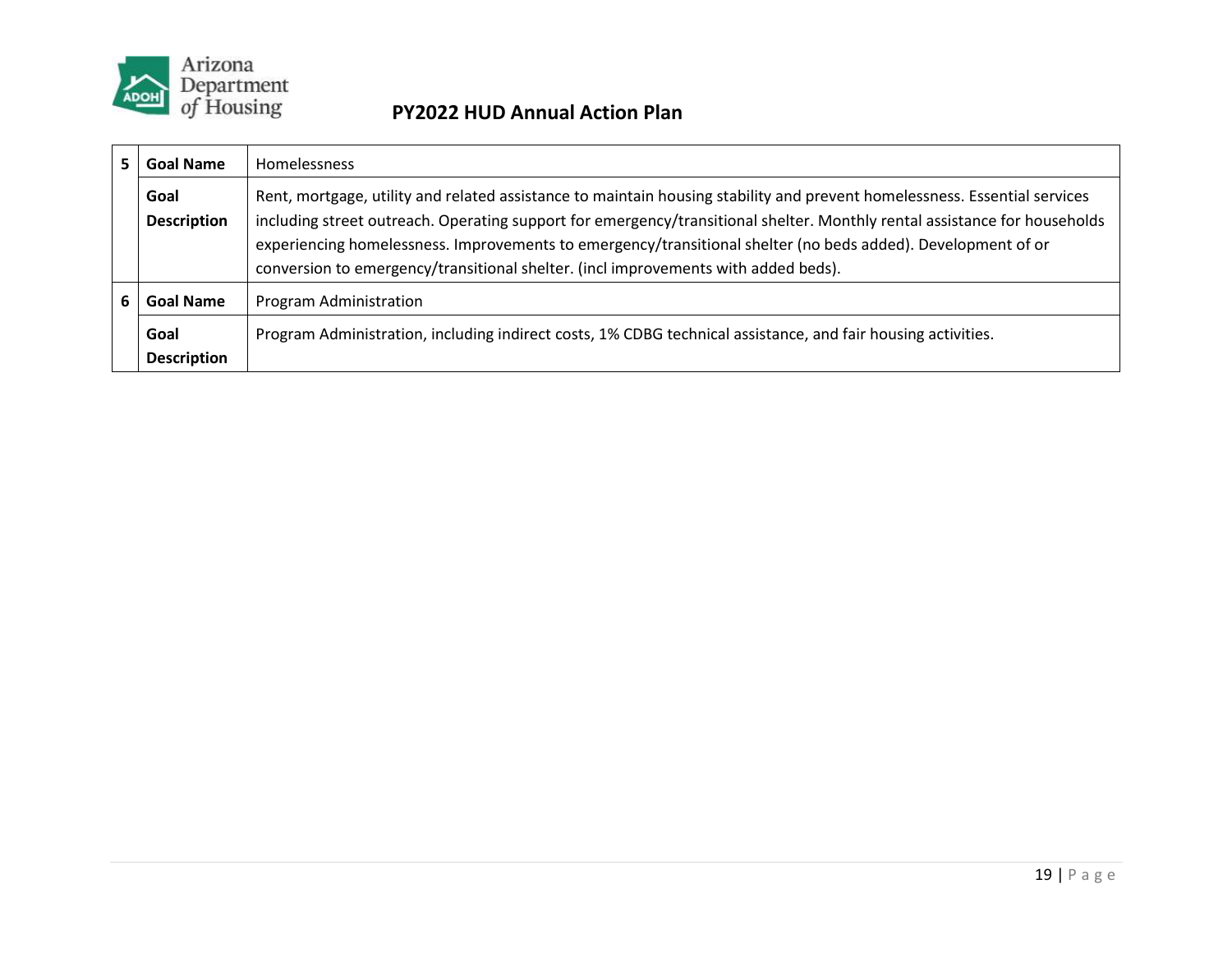

### <span id="page-21-0"></span>**AP-25 Allocation Priorities – 91.320(d)**

#### **Introduction:**

Funding allocation priorities for FY2022 are shown in the table below.

#### **Funding Allocation Priorities**

|              |                       |                 |                   | <b>HIV/AIDS</b> |                     |                |                 |              |
|--------------|-----------------------|-----------------|-------------------|-----------------|---------------------|----------------|-----------------|--------------|
|              | Community             |                 | <b>Decent</b>     | <b>Housing</b>  |                     |                | <b>Colonias</b> |              |
|              | <b>Facilities and</b> | <b>Public</b>   | <b>Affordable</b> | and             |                     | Program        | Set-            |              |
|              | <b>Improvements</b>   | <b>Services</b> | <b>Housing</b>    | <b>Services</b> | <b>Homelessness</b> | Administration | Aside           | <b>Total</b> |
|              | (%)                   | (%)             | (%)               | (%)             | (%)                 | (%)            | (%)             | (%)          |
| <b>CDBG</b>  | 59                    |                 | 26                | 0               | 0                   | 4              | 10              | 100          |
| <b>HOME</b>  | 0                     | 0               | 90                | 0               | 0                   | 10             | 0               | 100          |
| <b>HOPWA</b> | 0                     | 0               | 0                 | 97              | 0                   | 3              | 0               | 100          |
| <b>ESG</b>   | 0                     | $\Omega$        | 0                 | 0               | 93                  | 7              | 0               | 100          |
| <b>HTF</b>   | 0                     | $\Omega$        | 90                | 0               | 0                   | 10             | 0               | 100          |

**Table 4 – Funding Allocation Priorities**

#### **Reason for Allocation Priorities**

The State determines allocation priorities through analysis of needs and demand, historical funding data, and through consultation with public and private partners, units of local government, service providers, and nonprofit and for-profit organizations. All allocations are based on program methods of distribution.

### **How will the proposed distribution of funds will address the priority needs and specific objectives described in the Consolidated Plan?**

The proposed funds distribution was determined based on allocation priorities using historical data as reported in the State's Consolidated Annual Performance Report and any planned changes to the uses of funds to address priority needs and specific objectives. All funds are distributed to address priority housing, homelessness, special populations, and non-housing community development needs.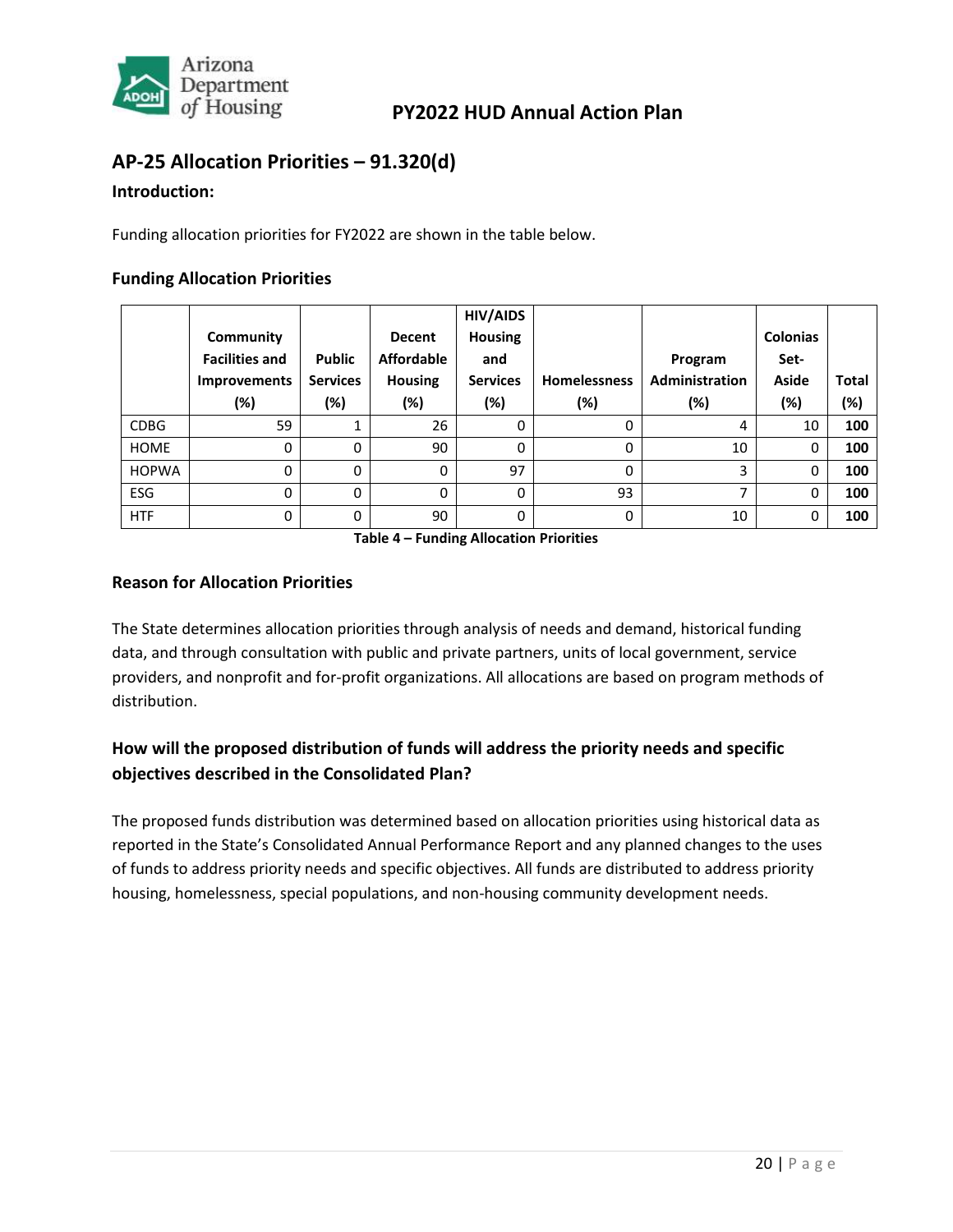

# <span id="page-22-0"></span>**AP-30 Methods of Distribution – 91.320(d)&(k)**

#### **Introduction:**

The State's methods of distribution describe how funds are distributed to subrecipients and units of local government that administer projects and programs using Consolidated Plan resources. These methods of distribution are intended to reach all areas of the State, including both rural and urban areas, where appropriate.

| <b>State Program Name:</b>                                                                                                                                                                      | <b>CDBG</b>                                                                                                                                                                                                                                                                                                                                                                                                                                                                                                                                                                                                                                                                               |
|-------------------------------------------------------------------------------------------------------------------------------------------------------------------------------------------------|-------------------------------------------------------------------------------------------------------------------------------------------------------------------------------------------------------------------------------------------------------------------------------------------------------------------------------------------------------------------------------------------------------------------------------------------------------------------------------------------------------------------------------------------------------------------------------------------------------------------------------------------------------------------------------------------|
| <b>Funding Sources:</b>                                                                                                                                                                         | <b>CDBG</b>                                                                                                                                                                                                                                                                                                                                                                                                                                                                                                                                                                                                                                                                               |
| Describe the state program<br>addressed by the Method of<br>Distribution.                                                                                                                       | CDBG Eligible activities are found in 24 CFR Part 570.482, as<br>amended and typically involve construction and rehabilitation<br>of public facilities (parks, streets, sewers), owner-occupied<br>housing rehabilitation, and public services such as job training.<br>ADOH plans to utilize no less than seventy percent of CDBG<br>funds for activities that directly benefit persons of low- and<br>moderate-income and no more than thirty percent for<br>addressing community blight or urgent needs. All activities<br>identified as priorities in section SP-25 of the State of Arizona<br>2020-2024 Consolidated Plan are eligible for funding under this<br><b>Action Plan.</b> |
| Describe all of the criteria that<br>will be used to select<br>applications and the relative<br>importance of these criteria.                                                                   | Applicants must propose projects that are necessary, feasible,<br>financially viable, ready to start, conform to compliance<br>standards, meet a national objective, and result in benefit.<br>Projects must adhere to contracted progress and expenditure<br>timeliness parameters, and address a high priority need. Benefit<br>to low-income persons, preventing or eliminating slum or blight<br>or meeting other urgent community needs must be measurable<br>by the end of the approved contract timeframe.                                                                                                                                                                         |
| If only summary criteria were<br>described, how can potential<br>applicants access application<br>manuals or other state<br>publications describing the<br>application criteria? (CDBG<br>only) | All application materials are available on the ADOH website.<br>Additionally, the following handbooks are available: CDBG<br>Application Handbook; CDBG Administration Handbook; ADOH<br>Environmental Review Handbook; ADOH Procurement,<br>Contracts and Acquisition Handbook; and ADOH Section 3<br>Handbook.                                                                                                                                                                                                                                                                                                                                                                          |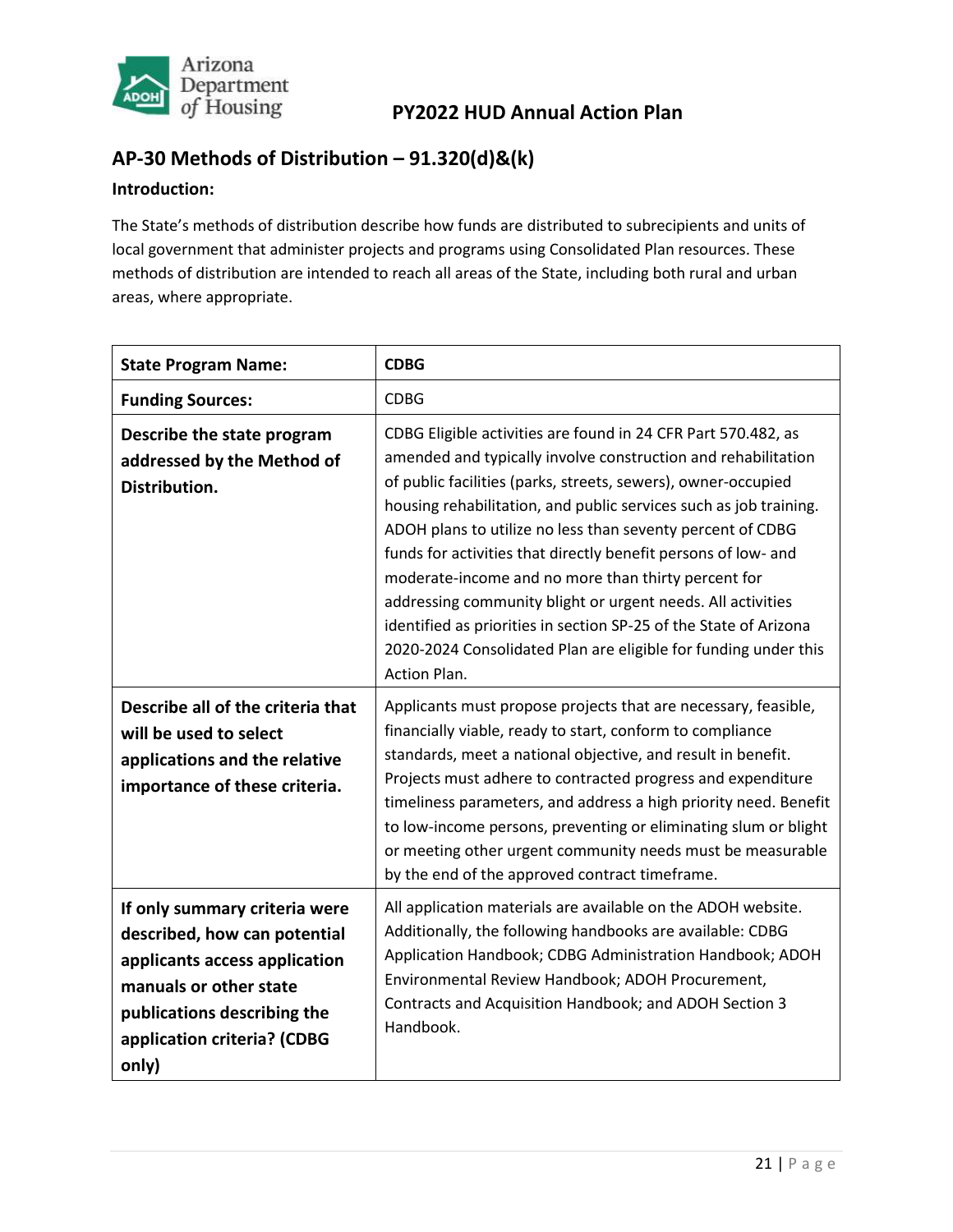

| Describe how resources will be | The ADOH will retain 2% plus \$100,000 for State administration                                                                                                                                                                                                                                                                                                                                                                                                                                                                                                                                                                                                                                                                                                                                                                                                                                                                                                                                                                                                                                                                                                                                                                                            |
|--------------------------------|------------------------------------------------------------------------------------------------------------------------------------------------------------------------------------------------------------------------------------------------------------------------------------------------------------------------------------------------------------------------------------------------------------------------------------------------------------------------------------------------------------------------------------------------------------------------------------------------------------------------------------------------------------------------------------------------------------------------------------------------------------------------------------------------------------------------------------------------------------------------------------------------------------------------------------------------------------------------------------------------------------------------------------------------------------------------------------------------------------------------------------------------------------------------------------------------------------------------------------------------------------|
| allocated among funding        | and 1% for technical assistance. ADOH will provide the 2%                                                                                                                                                                                                                                                                                                                                                                                                                                                                                                                                                                                                                                                                                                                                                                                                                                                                                                                                                                                                                                                                                                                                                                                                  |
| categories.                    | required match in non-federal matching funds. Ten percent<br>(10%) of the CDBG project allocation will be set-aside for<br>activities in designated Colonias. Eighty-five percent (85%) of<br>the remaining amount of CDBG funds (after administration,<br>technical assistance and the Colonia set-aside) will be<br>distributed into the Regional Account (RA). The RA is divided<br>into four (4) sub-accounts, one for each of the non-<br>metropolitan Council of Governments (COG) regions. To<br>determine the amount of CDBG funding allocated to each COG's<br>sub account, the State uses a formula based on population and<br>persons in poverty. Regional Account allocations for 2022<br>(based on the 2021 allocation) are: NACOG - \$1,964,163<br>(27.43%), WACOG - \$3,210,993 (44.84%), CAG - \$649,869<br>(9.07%), and SEAGO - \$1,226,517 (18.66%). Each COG region<br>must adopt a Method of Distribution (MOD) and submit it to<br>ADOH for approval. The MOD contains a multi-year schedule<br>indicating how regional CDBG allocations are to be distributed<br>so that all eligible communities within each respective COG<br>region will receive funding. This will allow each community to<br>plan its CDBG projects in advance. |
|                                | After the regional MOD is adopted and approved by the ADOH,<br>local governments identified as eligible to receive funding in the<br>current year must complete applications for funding and route<br>them through the COG to ADOH. The COG reviews each<br>application for completeness, priority project selection, and<br>assists the applicant with rectifying any application deficiencies;<br>the COGs have no discretion to approve or reject applications<br>and must forward all applications to the State.<br>All Regional Account applications are due to ADOH by 4:00 P.M.<br>according to the following schedule: NACOG - June 1 annually;<br>WACOG - July 1 annually; SEAGO - August 1 annually; and CAG -                                                                                                                                                                                                                                                                                                                                                                                                                                                                                                                                   |
|                                | September 1 annually.                                                                                                                                                                                                                                                                                                                                                                                                                                                                                                                                                                                                                                                                                                                                                                                                                                                                                                                                                                                                                                                                                                                                                                                                                                      |
|                                | ADOH will accept the submission of one (1) project application<br>per individual community and no more than three (3) per<br>County for the Regional Account during their funding<br>cycle. ADOH may grant a waiver to Cities and Towns if, through<br>the public participation process, the need for a planning or                                                                                                                                                                                                                                                                                                                                                                                                                                                                                                                                                                                                                                                                                                                                                                                                                                                                                                                                        |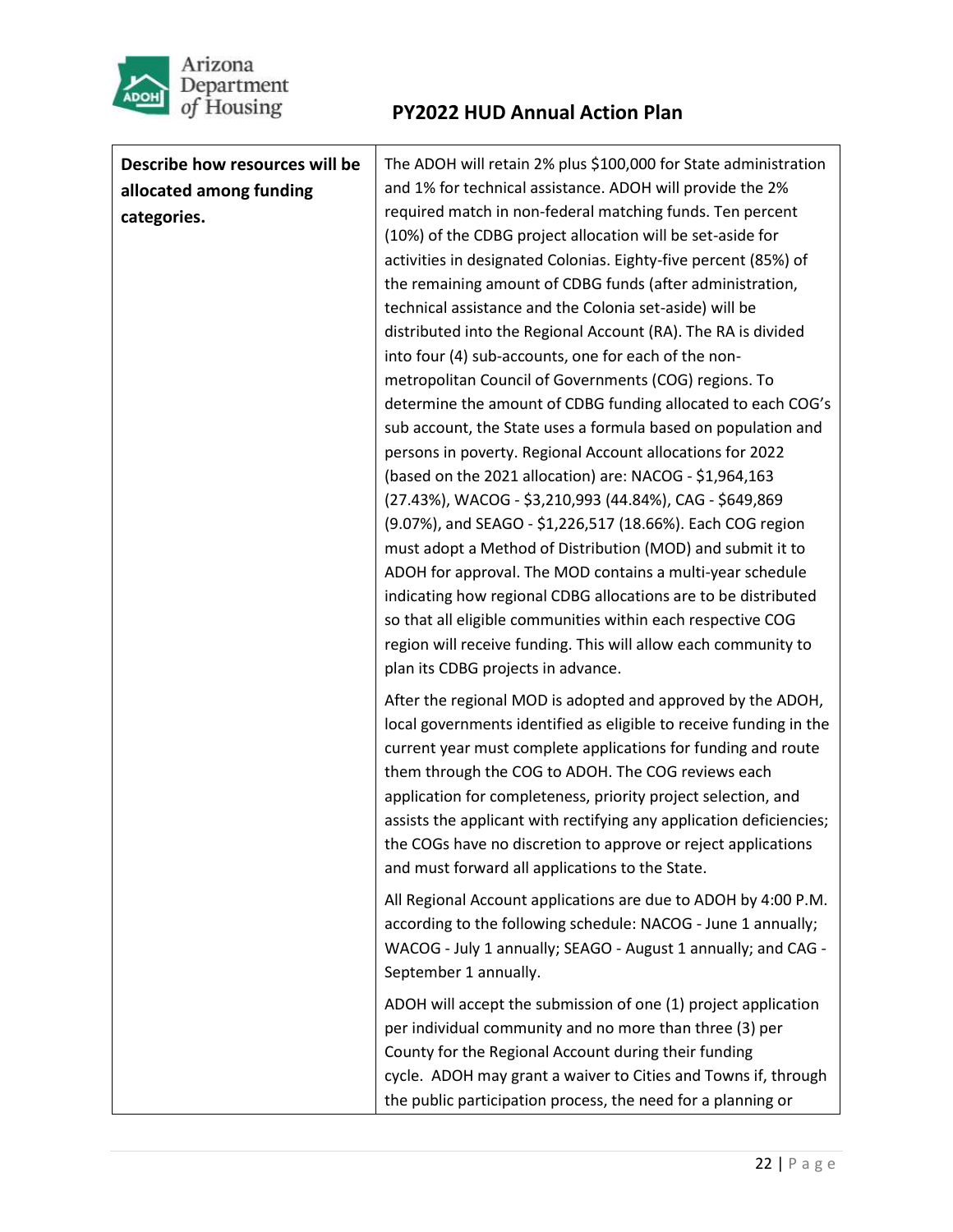

| public service activity in addition to another eligible CDBG       |
|--------------------------------------------------------------------|
| activity is identified. In this case, ADOH may allow the City or   |
| Town UGLG to submit two (2) applications to the Regional           |
| Account funding round. A written Waiver Request and support        |
| documentation must be submitted to ADOH at least 45 days           |
| prior to the Regional Account application deadline. ADOH will      |
| not consider waiver requests for any activity types other than a   |
| public service or planning grant. If a waiver for a Planning Grant |
| is approved, the UGLG must commit to implementation of the         |
| activity in the planning grant with their next awarded CDBG        |
| Regional or SSP Application.                                       |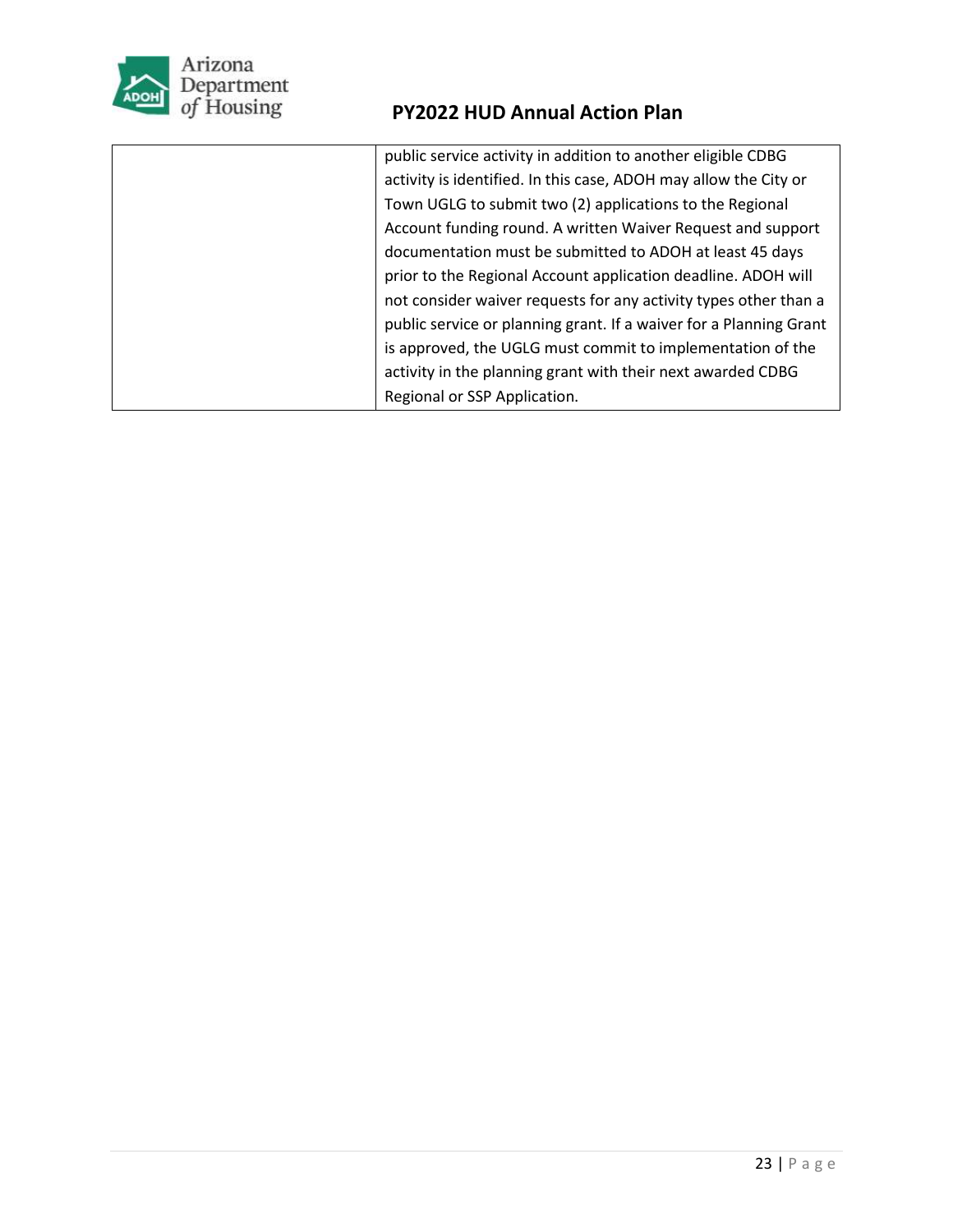

| <b>Describe threshold factors and</b> | Applications/projects will be funded only if the following                                                               |  |  |
|---------------------------------------|--------------------------------------------------------------------------------------------------------------------------|--|--|
| grant size limits.                    | threshold criteria are met on the date the application is                                                                |  |  |
|                                       | received by the ADOH: all reporting required by the ADOH is up                                                           |  |  |
|                                       | to date; all monitoring findings have been cleared; recipient is                                                         |  |  |
|                                       | compliant with all current contracts, including all original<br>contract schedules or has obtained ADOH approvals for    |  |  |
|                                       |                                                                                                                          |  |  |
|                                       | revisions or amendments to their schedule; recipient has no                                                              |  |  |
|                                       | contracts over the previous three (3) years that have been                                                               |  |  |
|                                       | extended more than once; for all previously-funded projects,<br>environmental clearances have been obtained and scope of |  |  |
|                                       | work has begun; and recipient has no current contract in which                                                           |  |  |
|                                       | funds have not been drawn for six (6) months. In addition,                                                               |  |  |
|                                       | recipients:                                                                                                              |  |  |
|                                       |                                                                                                                          |  |  |
|                                       | With contracts in their twenty-fourth (24th) or greater<br>month must be one hundred percent (100%) complete             |  |  |
|                                       | with the scope of work and CDBG funds must be one                                                                        |  |  |
|                                       | hundred percent (100%) expended or de-obligated;                                                                         |  |  |
|                                       | With contracts in their eighteenth (18th) to twenty-                                                                     |  |  |
|                                       | third (23rd) month must be seventy-five percent (75%)                                                                    |  |  |
|                                       | complete with the scope of work and CDBG funds must                                                                      |  |  |
|                                       | be seventy-five percent (75%) expended;                                                                                  |  |  |
|                                       | With contracts in their twelfth (12th) to seventeenth                                                                    |  |  |
|                                       | (17th) month must be fifty percent (50%) complete with                                                                   |  |  |
|                                       | the scope of work and CDBG funds must be fifty percent                                                                   |  |  |
|                                       | (50%) expended; and                                                                                                      |  |  |
|                                       | With contracts in their seventh (7th) to eleventh (11th)                                                                 |  |  |
|                                       | month must be twenty-five percent (25%) complete                                                                         |  |  |
|                                       | with the scope of work and CDBG funds must be                                                                            |  |  |
|                                       | twenty-five percent (25%) expended.                                                                                      |  |  |
|                                       | The grant size for Regional Account projects is determined by                                                            |  |  |
|                                       | the formulas used for each COG's approved method of                                                                      |  |  |
|                                       | distribution. Grant size for Colonia set aside projects is                                                               |  |  |
|                                       | determined by 2 years of pooled ten percent (10%) set asides                                                             |  |  |
|                                       | and then through project application budgets and sources and                                                             |  |  |
|                                       | uses. SSP grant size is a maximum \$500,000 per project.                                                                 |  |  |
|                                       | Fifteen percent (15%) of the remaining amount of CDBG funds                                                              |  |  |
|                                       | (after administration, technical assistance and the Colonia set-                                                         |  |  |
|                                       | aside) will be distributed into the competitive State Special                                                            |  |  |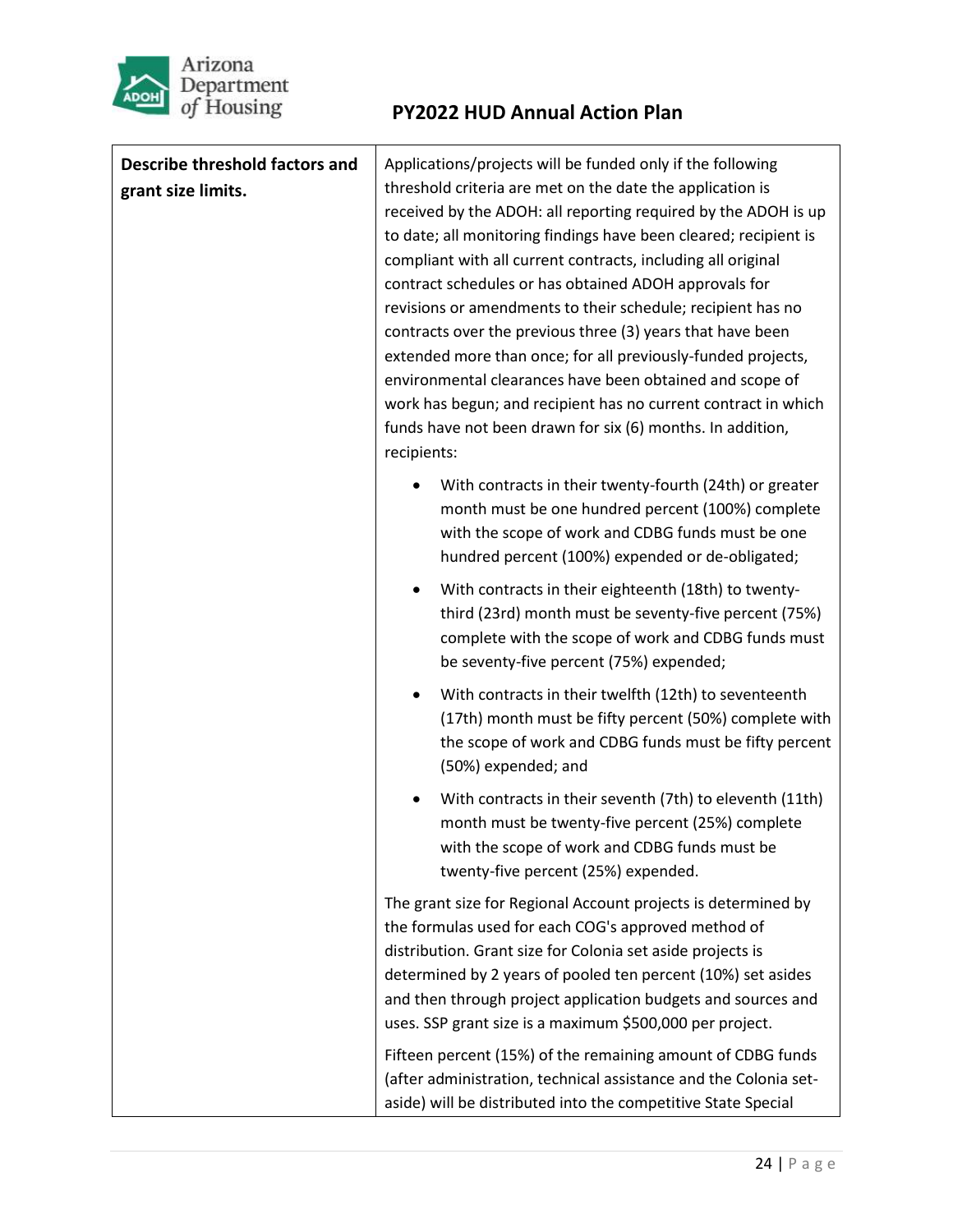

|                                | Projects Account (SSP). All communities eligible to receive         |
|--------------------------------|---------------------------------------------------------------------|
|                                | funding from the State CDBG program are eligible to apply for       |
|                                | SSP funding. Eligible goal categories are: 1) public facilities and |
|                                | improvements, including emergency/transitional shelter              |
|                                | facilities that add beds and infrastructure in support of           |
|                                | affordable housing development or economic development; 2)          |
|                                | rental housing acquisition/rehabilitation or construction; and 3)   |
|                                | homeowner housing rehabilitation. Applications must                 |
|                                | demonstrate that the eligible activity is ready to begin            |
|                                | implementation immediately with environmental review                |
|                                | requirements completed, Release of Funds issued, land control       |
|                                | secured, planning, design and permitting complete and all other     |
|                                | related upfront issues resolved. A NOFA will be released and        |
|                                | will include the application form and applicable deadlines. The     |
|                                | NOFA will indicate any variances in project eligibility,            |
|                                | documentation requirements, etc. Projects will be selected for      |
|                                | SSP funding through a competitive process in which                  |
|                                | applications are scored by a rating and ranking system that         |
|                                | includes project priority, project need, percentage of low/mod      |
|                                | income persons served, project readiness, leveraged funds, and      |
|                                | organizational capacity.                                            |
| What are the outcome           | Investment of CDBG funds will create suitable living                |
| measures expected as a result  | environments, promote sustainability and make housing               |
| of the method of distribution? | affordable and accessible. Over the year covered by this plan,      |
|                                | ADOH anticipates assisting 25 households and 20,000 persons         |
|                                | through investment of CDBG funds.                                   |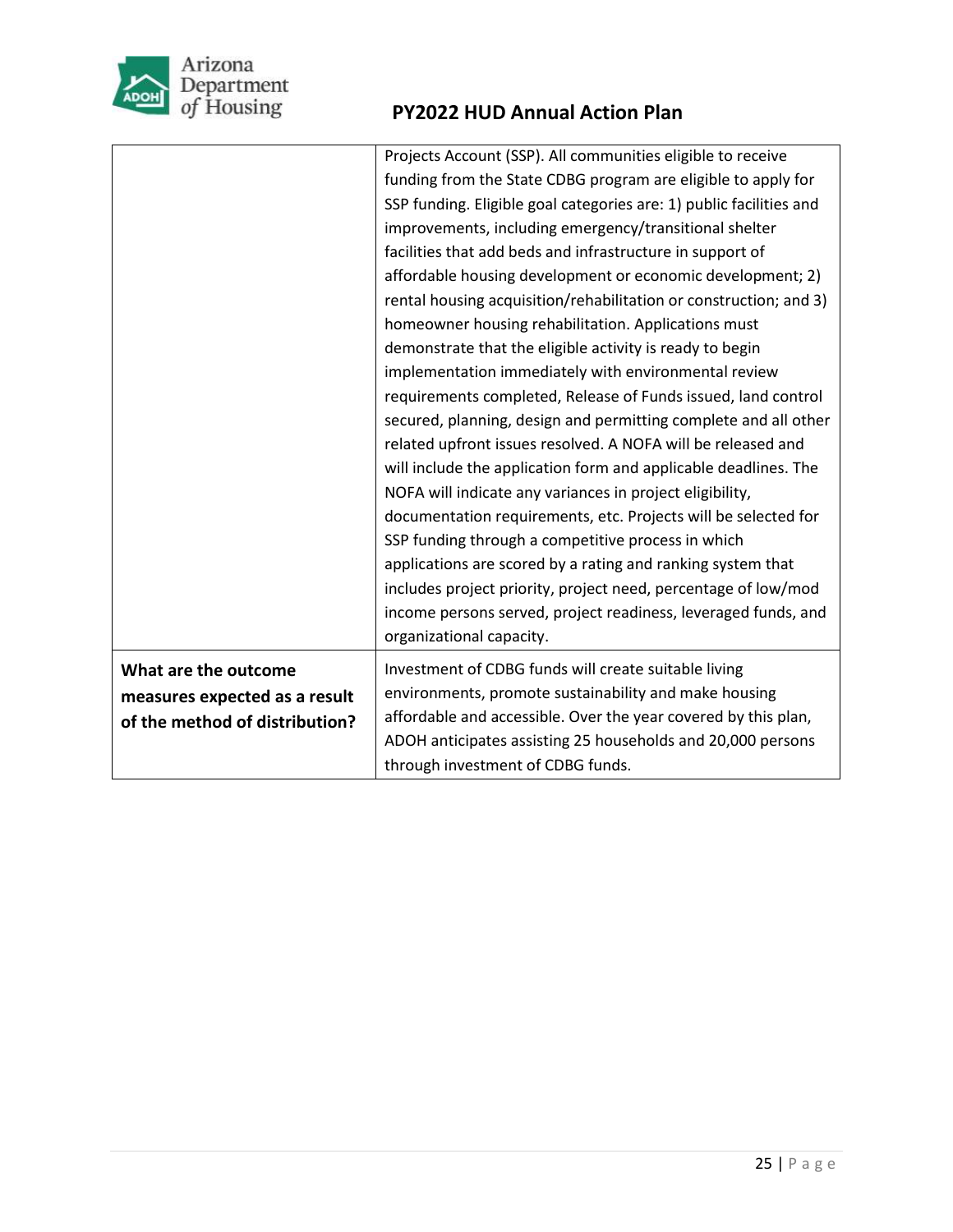

| <b>State Program Name:</b>                                                                                                                                                                      | <b>CDBG Colonias Set Aside</b>                                                                                                                                                                                                                                                                                                                                                                                                                                                                                                                                                                                                                                                             |
|-------------------------------------------------------------------------------------------------------------------------------------------------------------------------------------------------|--------------------------------------------------------------------------------------------------------------------------------------------------------------------------------------------------------------------------------------------------------------------------------------------------------------------------------------------------------------------------------------------------------------------------------------------------------------------------------------------------------------------------------------------------------------------------------------------------------------------------------------------------------------------------------------------|
| <b>Funding Sources:</b>                                                                                                                                                                         | <b>CDBG</b>                                                                                                                                                                                                                                                                                                                                                                                                                                                                                                                                                                                                                                                                                |
| Describe the state program<br>addressed by the Method of<br>Distribution.                                                                                                                       | According to Section 916 of the Cranston-Gonzalez Act of 1990,<br>a "Colonia" is any identifiable community that: is located within<br>150 miles of the US-Mexico border, except within any standard<br>metropolitan statistical area that has a population exceeding<br>1,000,000; is designated by the State or county in which it is<br>located as a Colonia; is determined to be a Colonia on the basis<br>of objective criteria, including the lack of potable water supply,<br>lack of adequate sewage systems and lack of decent, safe and<br>sanitary housing; and is generally recognized as a Colonia<br>before the enactment of the National Affordable Housing Act of<br>1990. |
| Describe all of the criteria that<br>will be used to select<br>applications and the relative<br>importance of these criteria.                                                                   | HUD mandates the State expend at least ten percent (10%) of<br>its CDBG project allocation in areas designated as Colonias.<br>Colonia funding will be distributed through a competitive<br>application process. The ADOH will issue a funding notice once<br>every two (2) years to solicit projects located in eligible,<br>designated Colonias. Eligible projects include water or sewer<br>infrastructure and substantial housing rehabilitation.                                                                                                                                                                                                                                      |
| If only summary criteria were<br>described, how can potential<br>applicants access application<br>manuals or other state<br>publications describing the<br>application criteria? (CDBG<br>only) | All Colonia Set Aside application requirements and materials<br>will be available on the ADOH website; in the NOFA; and in the<br>CDBG Application Handbook. Additionally, the following<br>handbooks are available: CDBG Administration Handbook;<br>ADOH Environmental Review Handbook; ADOH Procurement,<br>Contracts and Acquisition Handbook; and ADOH Section 3<br>Handbook.                                                                                                                                                                                                                                                                                                         |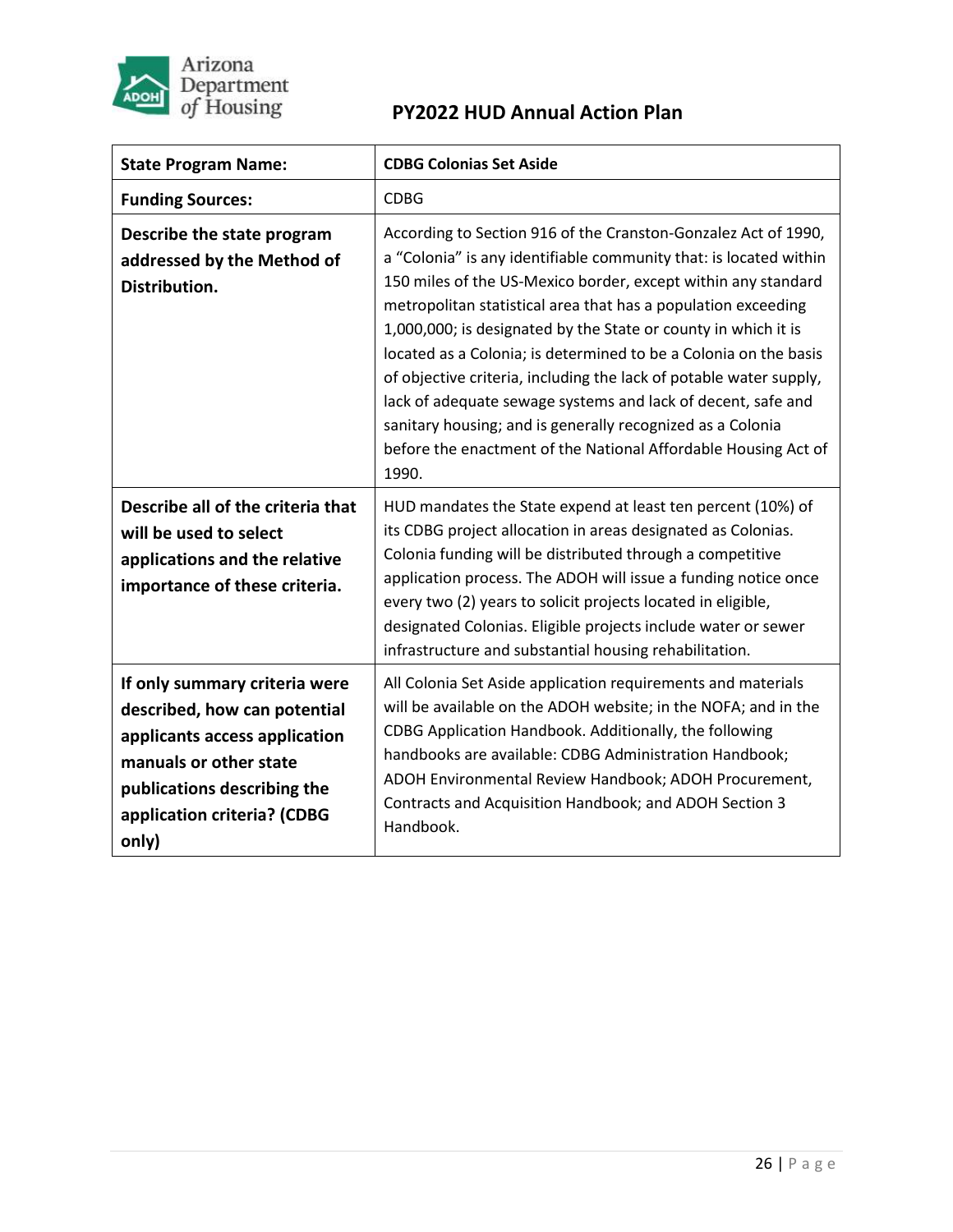

| Describe how resources will be<br>allocated among funding<br>categories. | Water/sewer infrastructure (delivery and/or treatment<br>systems) and substantial housing rehabilitation activities will be<br>considered eligible Colonia set-aside activities.<br>Resources will be allocated based on relative needs using needs<br>assessment data provided in each application.<br>Cities, towns, counties and tribal reservations that contain<br>either geographically defined neighborhoods or unincorporated<br>communities certified as designated as Colonias are eligible to<br>apply for and receive CDBG Colonia Set Aside funding. Maricopa<br>and Pinal Counties, as well as the communities and tribal<br>reservations located within those counties, are excluded from<br>eligibility for Colonias funding. Under this funding, the ADOH is<br>able to serve one eligible designated Colonia in Pima County,<br>although Pima County is not eligible to receive other CDBG                                                                                        |
|--------------------------------------------------------------------------|-----------------------------------------------------------------------------------------------------------------------------------------------------------------------------------------------------------------------------------------------------------------------------------------------------------------------------------------------------------------------------------------------------------------------------------------------------------------------------------------------------------------------------------------------------------------------------------------------------------------------------------------------------------------------------------------------------------------------------------------------------------------------------------------------------------------------------------------------------------------------------------------------------------------------------------------------------------------------------------------------------|
|                                                                          | funds from ADOH. Should the Pima County population exceed 1<br>million people, Pima County Colonias will not be eligible.                                                                                                                                                                                                                                                                                                                                                                                                                                                                                                                                                                                                                                                                                                                                                                                                                                                                           |
| Describe threshold factors and<br>grant size limits.                     | The Colonias funding notice will further outline the Colonia Set<br>Aside maximum project funding, application requirements, and<br>the scoring categories that will be used to award projects for<br>Colonias demonstrating the greatest need due to severe water,<br>sewer and housing issues. Other scoring categories will include,<br>but are not limited to, poverty level, leveraged funds, project<br>need, project priority, project readiness, past performance and<br>organizational capacity. An application for Colonia Set Aside<br>funds will not affect a jurisdiction's eligibility for other CDBG<br>funding. CDBG Colonia resources for Federal FY2021 and<br>FY2022 will be combined and will be awarded through one (1)<br>competitive funding round announced through a Notice of<br>Funding Availability (NOFA) in State Fiscal Year 2022.<br>Thresholds are outlined in the NOFA when released as well as in<br>the CDBG Application Handbook. Grant size is limited to the |
|                                                                          | total amount of available funds listed in the NOFA, which is<br>usually equal to two (2) years of CDBG Colonia Set Aside funds<br>at ten percent (10%) per year. This will allow sufficient funding<br>for applicants to address water, sewer or housing related issues<br>in their entirety.                                                                                                                                                                                                                                                                                                                                                                                                                                                                                                                                                                                                                                                                                                       |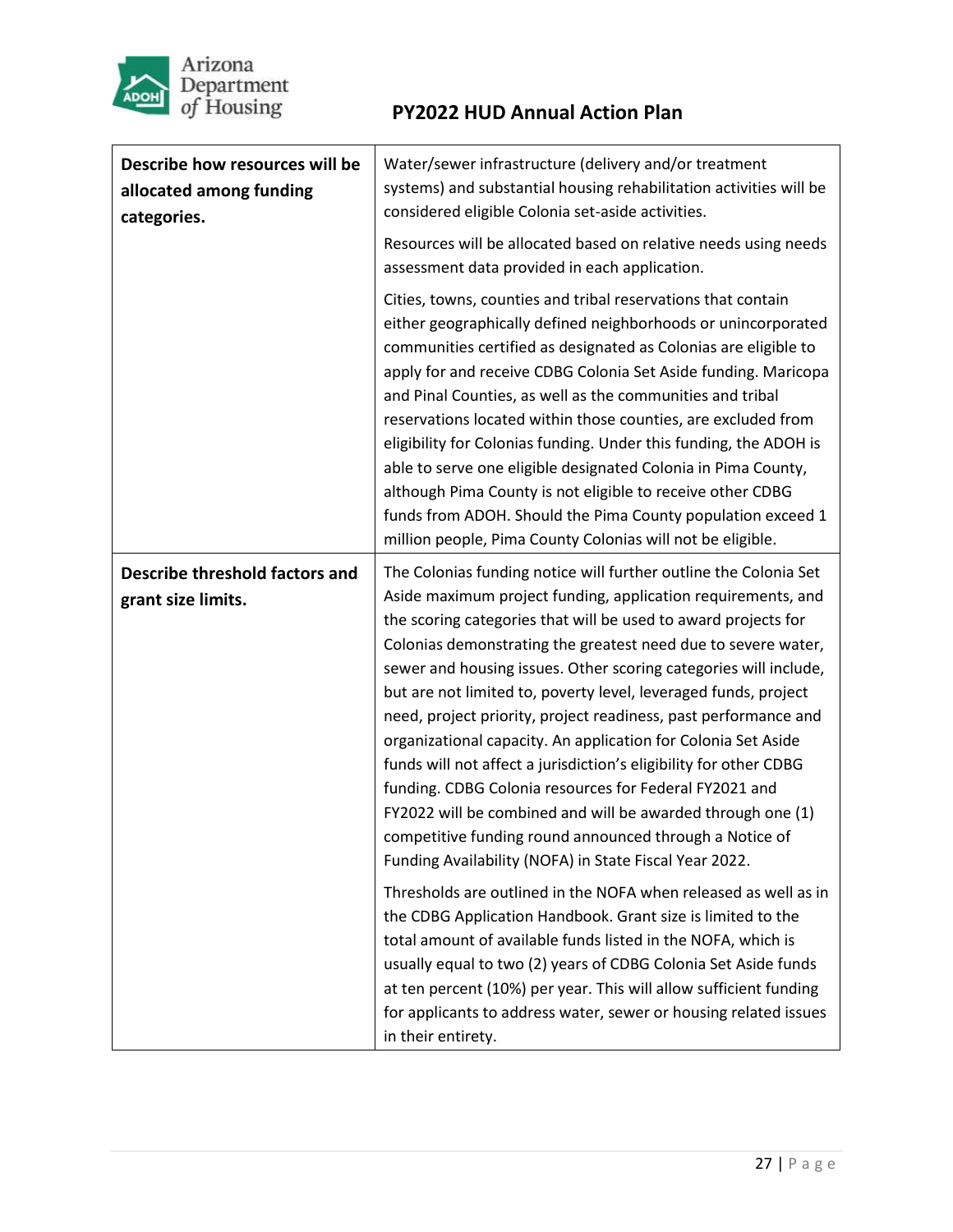

| What are the outcome           | Colonia Set Aside funding will provide accessibility/affordability, |
|--------------------------------|---------------------------------------------------------------------|
| measures expected as a result  | promote sustainability and create suitable living environments.     |
| of the method of distribution? | It is anticipated that Colonia Set Aside Funds will provide         |
|                                | assistance to approximately 2,000 Colonia residents every two       |
|                                | $(2)$ years.                                                        |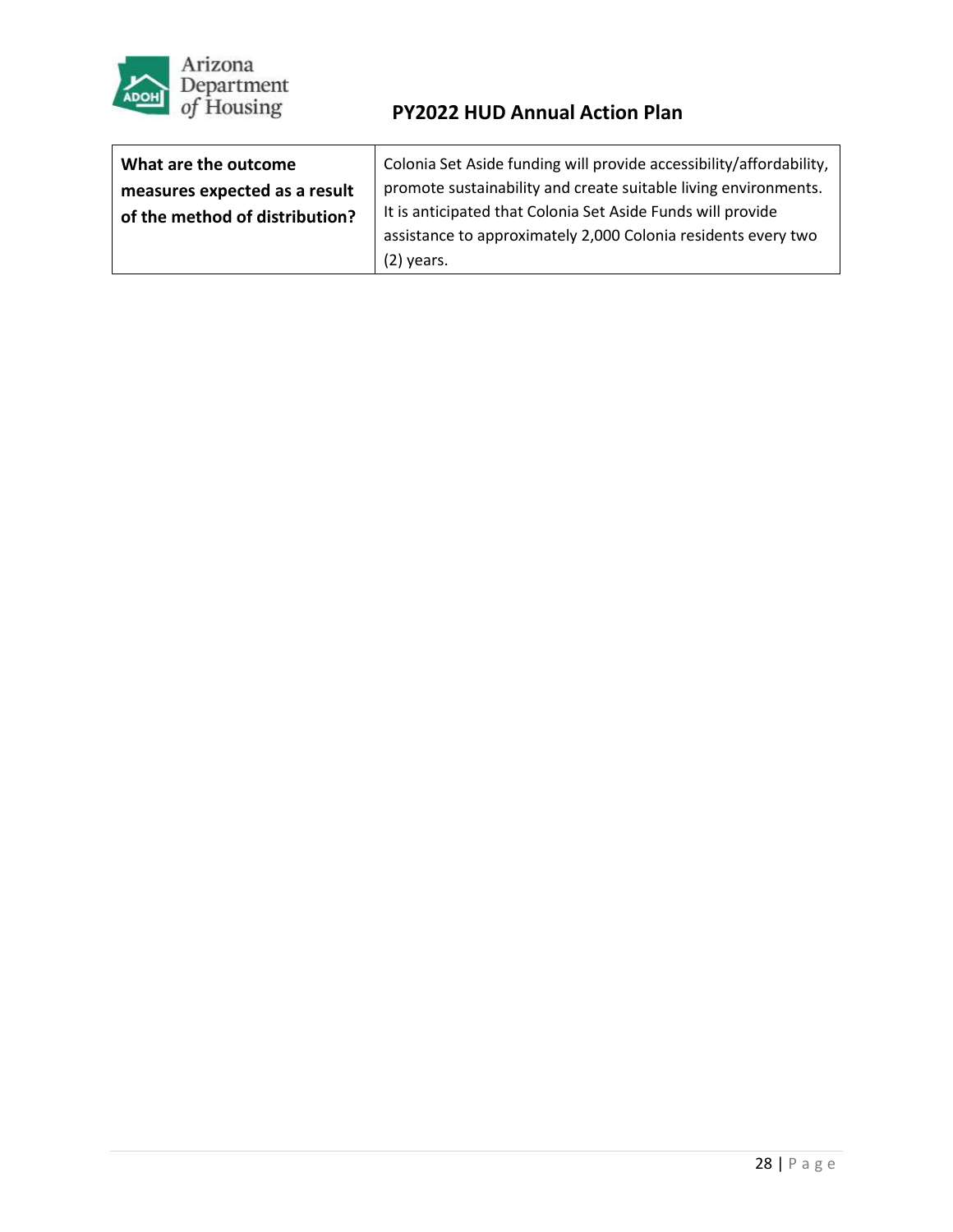

| <b>State Program Name:</b>                                                                                                                                                                                                                                              | <b>ESG</b>                                                                                                                                                                                                                                                                                                                                                                                                                                                                                                                                                                                                                                                                                                                                                                                                                                                                                                            |
|-------------------------------------------------------------------------------------------------------------------------------------------------------------------------------------------------------------------------------------------------------------------------|-----------------------------------------------------------------------------------------------------------------------------------------------------------------------------------------------------------------------------------------------------------------------------------------------------------------------------------------------------------------------------------------------------------------------------------------------------------------------------------------------------------------------------------------------------------------------------------------------------------------------------------------------------------------------------------------------------------------------------------------------------------------------------------------------------------------------------------------------------------------------------------------------------------------------|
| <b>Funding Sources:</b>                                                                                                                                                                                                                                                 | ESG                                                                                                                                                                                                                                                                                                                                                                                                                                                                                                                                                                                                                                                                                                                                                                                                                                                                                                                   |
| Describe the state program<br>addressed by the Method of<br>Distribution.                                                                                                                                                                                               | Emergency Solutions Grant (ESG) funds support: Street<br>Outreach Services to people experiencing homelessness;<br>basic shelter and supportive services for people<br>experiencing homelessness in the form of operation<br>costs and direct services for persons living in Emergency<br>Shelters; Homelessness Prevention services to assist<br>individuals and families at risk of losing housing and<br>becoming homeless; and Rapid Re-Housing support for<br>individuals and families who are experiencing<br>homelessness and need assistance to return to housing<br>and independent living. ESG funds also support HMIS<br>data collection, information management and reporting<br>systems and administrative services necessary to<br>coordinate grant activities. ESG funding for Outreach<br>Essential Services and Emergency Shelter will not exceed<br>sixty percent (60%) of the FY2022 grant amount. |
| Describe all of the criteria that will be<br>used to select applications and the<br>relative importance of these criteria.                                                                                                                                              | The ADES awards ESG funds through a competitive<br>Request for Proposals (RFP) process. Each RFP describes<br>in detail the criteria that will be used to select<br>applications. The criteria may include service<br>methodology, experience and expertise, cost, capacity,<br>and other relevant factors. Contracts are awarded based<br>on the needs of the service area and available service<br>providers.                                                                                                                                                                                                                                                                                                                                                                                                                                                                                                       |
| Describe the process for awarding<br>funds to state recipients and how the<br>state will make its allocation<br>available to units of general local<br>government, and non-profit<br>organizations, including community<br>and faith-based organizations. (ESG<br>only) | The ADES awards ESG funds through a competitive<br>Request for Proposals (RFP) process. Each RFP describes<br>in detail the criteria that will be used to select<br>applications. The criteria may include service<br>methodology, experience and expertise, cost, capacity,<br>and other relevant factors. Contracts are awarded based<br>on the needs of the service area and available service<br>providers.                                                                                                                                                                                                                                                                                                                                                                                                                                                                                                       |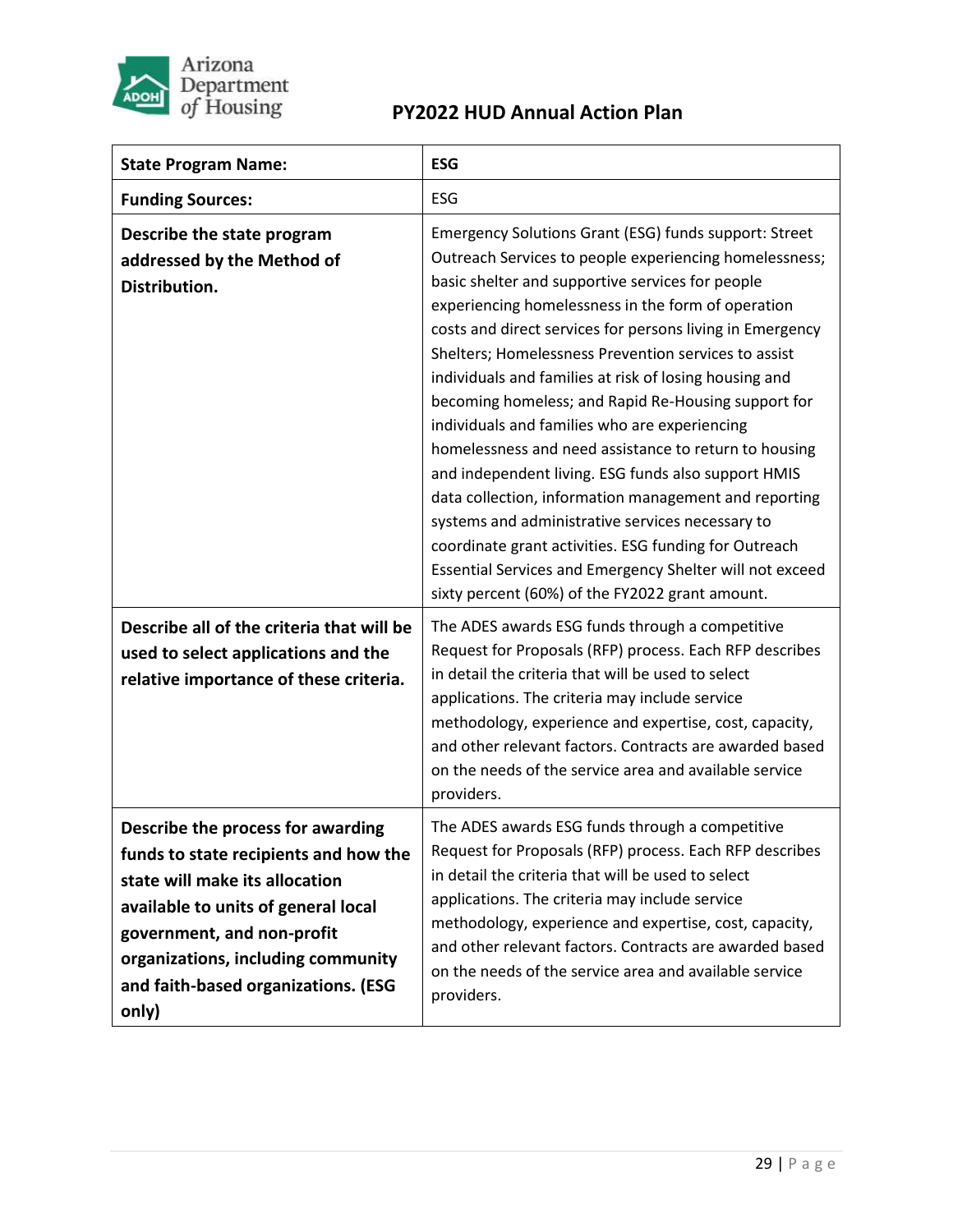

| Describe how resources will be<br>allocated among funding categories.                   | ESG funds are administered through the Arizona<br>Department of Economic Security (DES). The DES retains<br>seven and one-half percent (7.5%) of the grant award for<br>administrative costs. The remaining ninety-two and one-<br>half percent (92.5%) of funds will be allocated as follows:<br>approximately ten percent (10%) for Street Outreach;<br>approximately thirty-five percent (35%) for Emergency<br>Shelter; approximately seven percent (7%) for<br>Homelessness Prevention; and approximately forty-one<br>percent (41%) for Rapid Re-Housing.                                                                                                                                                 |
|-----------------------------------------------------------------------------------------|-----------------------------------------------------------------------------------------------------------------------------------------------------------------------------------------------------------------------------------------------------------------------------------------------------------------------------------------------------------------------------------------------------------------------------------------------------------------------------------------------------------------------------------------------------------------------------------------------------------------------------------------------------------------------------------------------------------------|
| Describe threshold factors and grant<br>size limits.                                    | Contracts are awarded based on the needs of the service<br>area and available service providers. There are no grant<br>size limits other than the budget proposals included in<br>the RFP response. One aspect of the review process is<br>assessing the number of people that each provider<br>commits to serve and the projected cost per person<br>served as reflected in the proposed budget.                                                                                                                                                                                                                                                                                                               |
|                                                                                         | The DES Homeless Coordination Office requires all sub-<br>contractors to adhere to program goals and objectives<br>including serving target populations. Contracts require<br>that at least forty percent (40%) of all rapid re-housing<br>and/or homeless prevention participants represent at<br>least one of the priority population criteria: 1) chronically<br>homeless; 2) disabled; 3) experiencing substance abuse<br>issues; 4) being released from an institution; 5) being<br>released from a substance abuse facility; 6) aging or<br>aged-out of child foster care; 7) domestic violence<br>survivor; 8) youth 18 to 24 years of age; 9) veterans; or<br>10) sixty-two (62) years of age or older. |
| What are the outcome measures<br>expected as a result of the method of<br>distribution? | ESG funding increases the availability and accessibility of<br>suitable living environments and housing options by<br>providing a wide range of supportive and housing<br>services to persons experiencing homelessness or at risk<br>of homelessness including Street Outreach Services,<br>Temporary Emergency Shelter, and Rapid Re-Housing<br>and Homeless Prevention Services. Approximately 400<br>people and 200 households will benefit from the<br>investment of ESG resources during the coming year.                                                                                                                                                                                                 |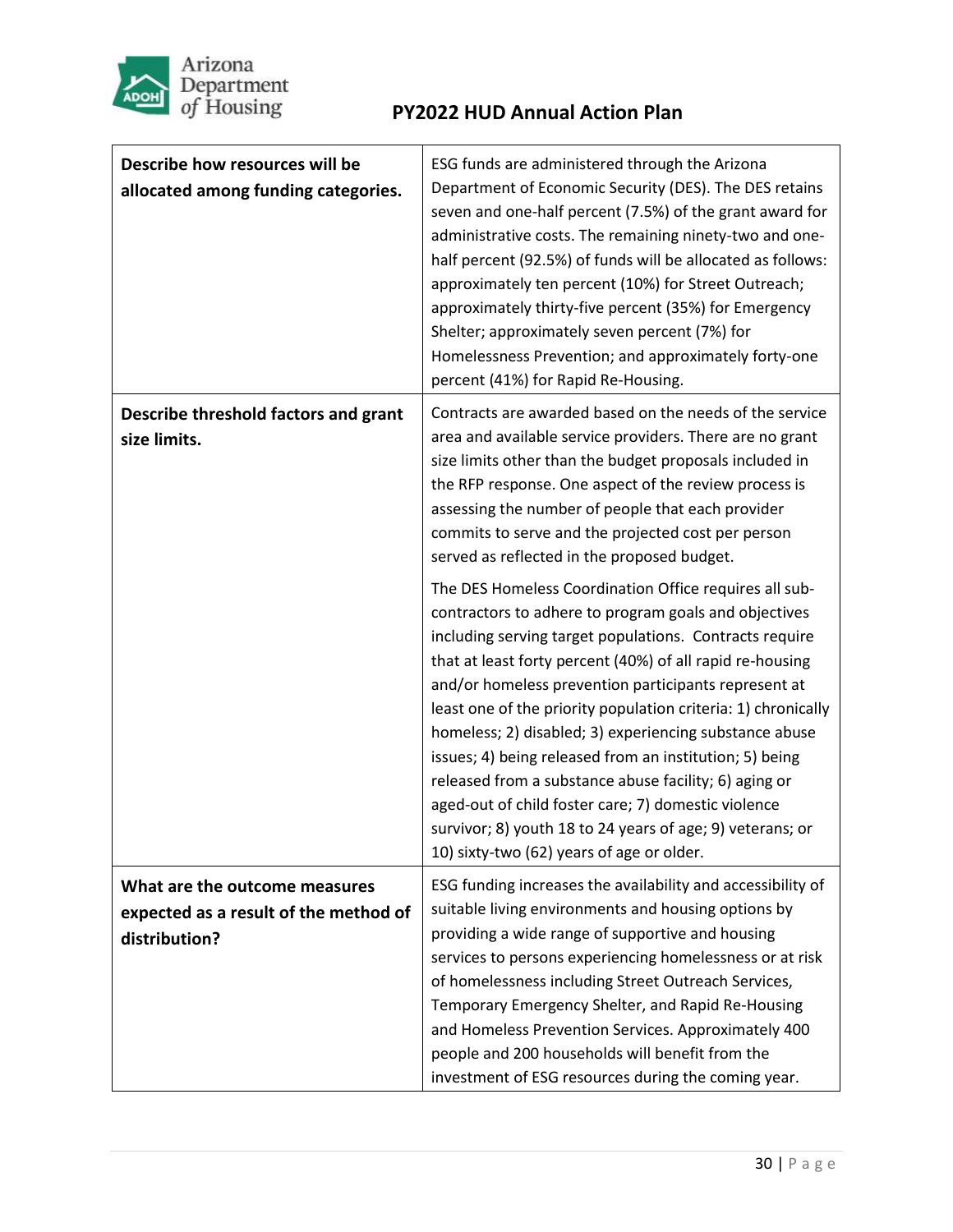

| <b>State Program Name:</b>                                                                                                    | <b>HOME</b>                                                                                                                                                                                                                                                                                                                                                                                                                                                                                                                                                                                                               |
|-------------------------------------------------------------------------------------------------------------------------------|---------------------------------------------------------------------------------------------------------------------------------------------------------------------------------------------------------------------------------------------------------------------------------------------------------------------------------------------------------------------------------------------------------------------------------------------------------------------------------------------------------------------------------------------------------------------------------------------------------------------------|
| <b>Funding Sources:</b>                                                                                                       | <b>HOME</b>                                                                                                                                                                                                                                                                                                                                                                                                                                                                                                                                                                                                               |
| Describe the state program<br>addressed by the Method of<br>Distribution.                                                     | The Home Investment Partnership (HOME) program provides funding for<br>local programs that support the construction or rehabilitation of rental<br>housing and the rehabilitation of owner-occupied housing.                                                                                                                                                                                                                                                                                                                                                                                                              |
| Describe all of the criteria<br>that will be used to select<br>applications and the relative<br>importance of these criteria. | Application rounds for the HOME program are announced through a Notice<br>of Funds Availability (NOFA) and applications are selected through a<br>competitive process, on a first-come, first-served basis, or as gap financing<br>to eligible LIHTC projects. Criteria may include readiness, project team<br>capacity, priority populations served and percentage of leverage funds.<br>Competitive point scoring of homeowner housing rehabilitation favors non-<br>entitlement areas outside of Maricopa and Pima Counties.                                                                                           |
| Describe how resources will<br>be allocated among funding<br>categories.                                                      | The ADOH will allocate HOME funding as follows: 10% of the annual<br>allocation for ADOH administrative costs; 15% of the annual allocation for<br>CHDO-eligible rental housing development activities; approximately \$2.5<br>million to owner-occupied housing rehabilitation; and the remaining funds<br>for rental housing development, including the CHDO set-aside and<br>supportive housing. If CHDO funds remain available, a NOFA strictly for<br>CHDO projects may be released. Additional NOFAs will be released for<br>owner-occupied housing rehabilitation and rental housing development, if<br>necessary. |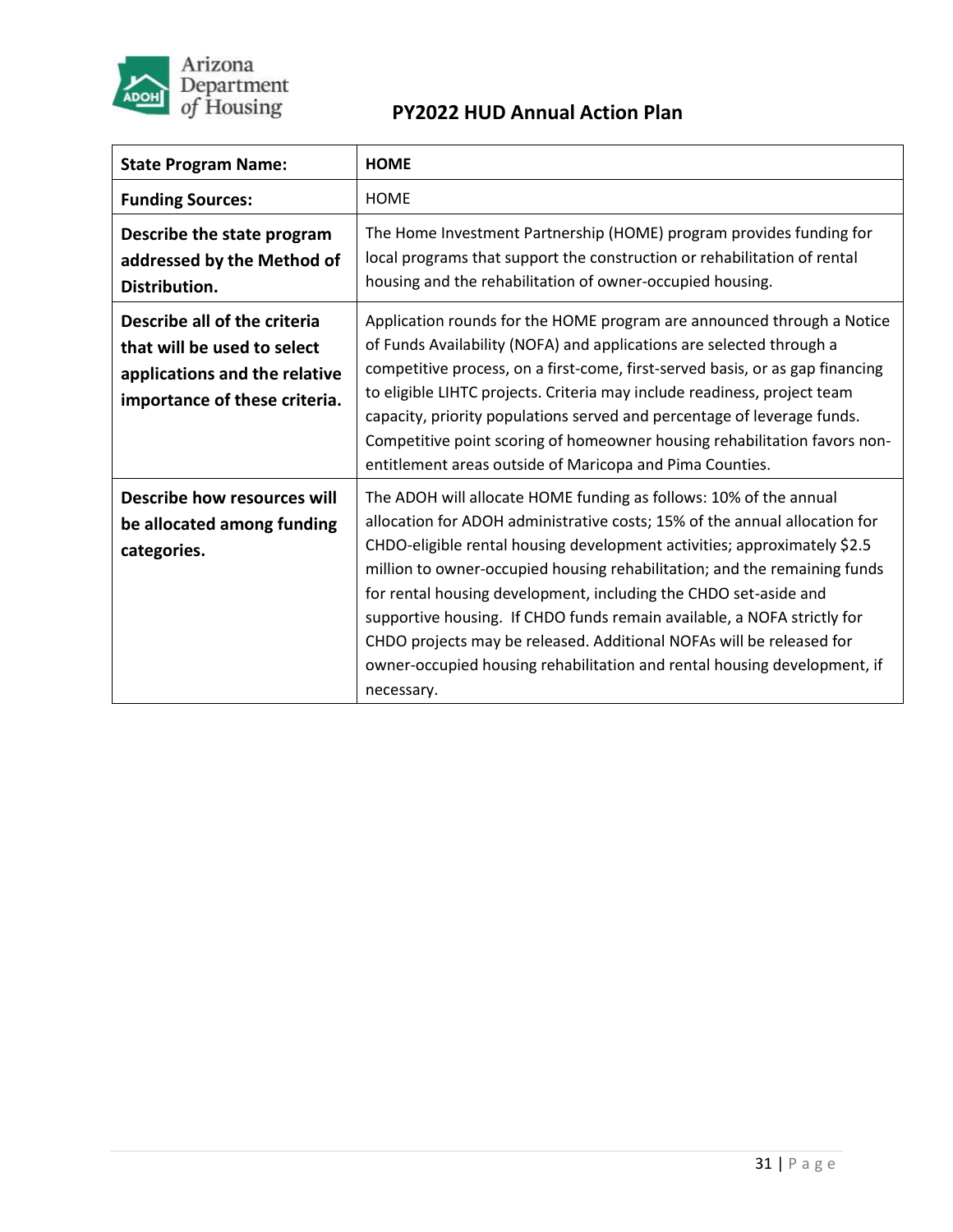

| <b>Describe threshold factors</b><br>and grant size limits. | To be eligible to apply for HOME funds (for any project type) the applicant<br>and all of its team members, with the exception of the applicant's<br>consultant ("Applicant Team") must meet the following performance<br>criteria on all HOME, CDBG and NHTF contracts on the date the application<br>is received by ADOH:                                                                                                                                                                                                                                                                                                                                                                                                                                                                                                                                                                                                                                                                                                                                                                                                                                                                                                                                                                                                                                                                                                                                                                            |
|-------------------------------------------------------------|--------------------------------------------------------------------------------------------------------------------------------------------------------------------------------------------------------------------------------------------------------------------------------------------------------------------------------------------------------------------------------------------------------------------------------------------------------------------------------------------------------------------------------------------------------------------------------------------------------------------------------------------------------------------------------------------------------------------------------------------------------------------------------------------------------------------------------------------------------------------------------------------------------------------------------------------------------------------------------------------------------------------------------------------------------------------------------------------------------------------------------------------------------------------------------------------------------------------------------------------------------------------------------------------------------------------------------------------------------------------------------------------------------------------------------------------------------------------------------------------------------|
|                                                             | All reporting required by the ADOH is current;<br>1.<br>All monitoring findings have been cleared;<br>2.<br>All fees payable to ADOH are paid;<br>3.<br><b>Applicant Team:</b><br>4.<br>a. Is compliant with all current contracts, including with all original<br>contract project timelines or has obtained ADOH approvals for<br>revisions or amendments to their project timelines;<br>Has no existing HOME, CDBG or NHTF contracts in which<br>b.<br>project completion reports and data have not been submitted<br>and accepted, including occupancy data, by ADOH within sixty<br>(60) days of a final draw;<br>Has no current CDBG, HOME or NHTF contract in which funds<br>c.<br>have not been drawn for six (6) months or twelve (12) months,<br>depending on the activity;<br>d. Has no outstanding or unresolved contractual, property, or<br>beneficiary-related compliance issues;<br>With contracts in their twenty-fourth (24th) or greater month are one<br>5.<br>hundred percent (100%) complete with Scope of Work, Contract Close-<br>out Report received and approved, and HOME Funds one hundred<br>percent (100%) expended or de-obligated;<br>For all previously funded projects, environmental clearances have been<br>6.<br>obtained and scope of work has begun;<br>The applicant is an eligible applicant;<br>7.<br>8.<br>The activity, project and property type are eligible;<br>Funds are budgeted for eligible uses;<br>9.<br>10. Proposed beneficiaries are eligible; |
|                                                             | 11. The amount of funds invested per unit does not exceed the program<br>limits and is at least \$1,000/unit;                                                                                                                                                                                                                                                                                                                                                                                                                                                                                                                                                                                                                                                                                                                                                                                                                                                                                                                                                                                                                                                                                                                                                                                                                                                                                                                                                                                          |
|                                                             | 12. Applicant has certified that all development or rehabilitation will meet,<br>at a minimum, all local building codes and the property is properly<br>zoned for the proposed use and meets local ordinances;<br>13. The applicant (and all of its team members) is not included on the                                                                                                                                                                                                                                                                                                                                                                                                                                                                                                                                                                                                                                                                                                                                                                                                                                                                                                                                                                                                                                                                                                                                                                                                               |
|                                                             | Federal Excluded Parties List located at: www.sam.gov;                                                                                                                                                                                                                                                                                                                                                                                                                                                                                                                                                                                                                                                                                                                                                                                                                                                                                                                                                                                                                                                                                                                                                                                                                                                                                                                                                                                                                                                 |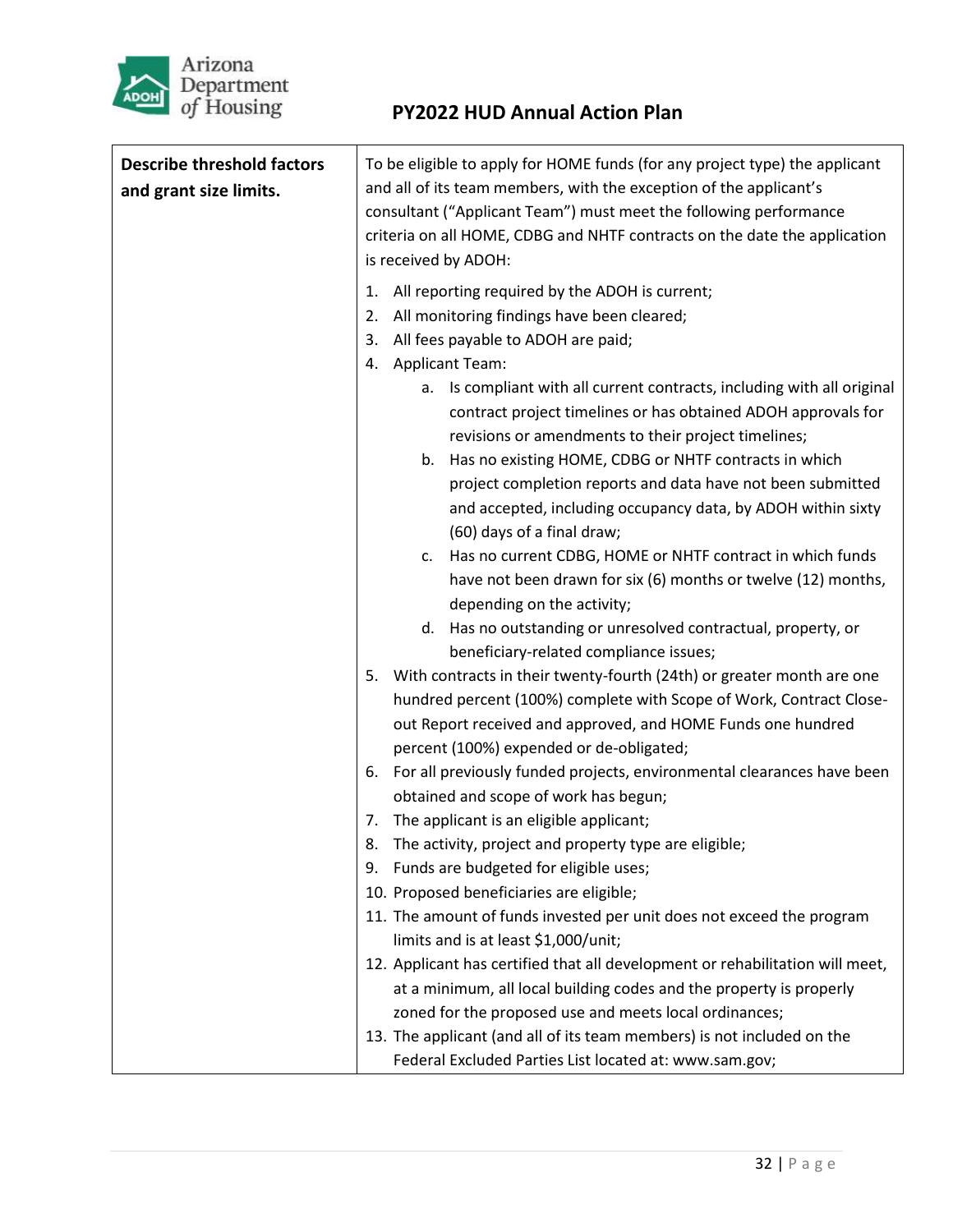

|                                                                                            | 14. The Environmental Review requirements pursuant to 24 CFR Part 58,<br>(up to Part III HUD Appendix A for Single Family Owner-Occupied<br>Rehabilitation) are complete and an Authority to use Grant Funds from<br>HUD or ADOH is provided;<br>15. All funding sources (loans, grants, fee waivers, land donations, etc.) are<br>secured with written binding commitments;<br>16. The project is scheduled to start within ninety (90) days of executing a<br>Funding Agreement with the ADOH, unless waived by the ADOH.<br>Investment/grant sizes are specified in each NOFA and are typically not less<br>than \$250,000. |
|--------------------------------------------------------------------------------------------|--------------------------------------------------------------------------------------------------------------------------------------------------------------------------------------------------------------------------------------------------------------------------------------------------------------------------------------------------------------------------------------------------------------------------------------------------------------------------------------------------------------------------------------------------------------------------------------------------------------------------------|
| What are the outcome<br>measures expected as a<br>result of the method of<br>distribution? | The State will use its HOME allocation to increase the<br>availability/accessibility and affordability of decent housing and provide<br>suitable living environments for low-income households. ADOH anticipates<br>assisting approximately forty-five (45) homeowner households through<br>housing rehabilitation and ten (10) renter households through rental<br>housing acquisition/rehabilitation and new construction.                                                                                                                                                                                                   |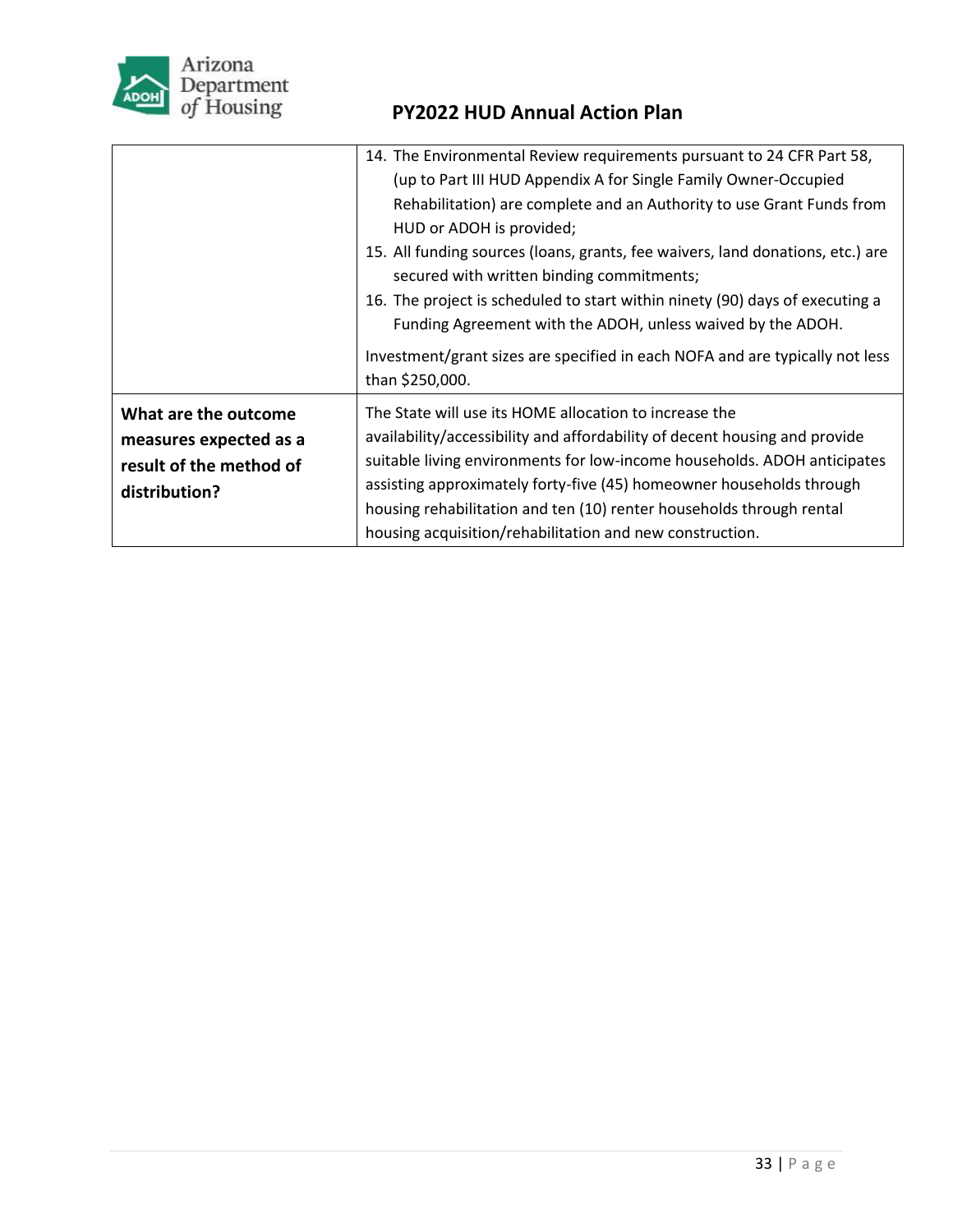

| <b>State Program Name:</b>                                                                                                                                                         | <b>HOPWA</b>                                                                                                                                                                                                                                                                                                                                                                                                                                                                                                                                                                                                                                                                                                                                  |
|------------------------------------------------------------------------------------------------------------------------------------------------------------------------------------|-----------------------------------------------------------------------------------------------------------------------------------------------------------------------------------------------------------------------------------------------------------------------------------------------------------------------------------------------------------------------------------------------------------------------------------------------------------------------------------------------------------------------------------------------------------------------------------------------------------------------------------------------------------------------------------------------------------------------------------------------|
| <b>Funding Sources:</b>                                                                                                                                                            | <b>HOPWA</b>                                                                                                                                                                                                                                                                                                                                                                                                                                                                                                                                                                                                                                                                                                                                  |
| Describe the state program<br>addressed by the Method of<br>Distribution.                                                                                                          | Housing Opportunities for Persons with AIDS (HOPWA) funds<br>provide housing and supportive services for persons with<br>HIV/AIDS and their families. HOPWA funds may be used for<br>acquisition, rehabilitation or new construction of short-term or<br>permanent housing units and may also fund rental assistance,<br>facility operations, housing placement, homelessness<br>prevention, medical and mental health services, chemical<br>dependency treatment, nutritional services, case management<br>and other supportive services.                                                                                                                                                                                                    |
| Describe all of the criteria that<br>will be used to select<br>applications and the relative<br>importance of these criteria.                                                      | Project sponsors are selected by ADOH after extensive<br>outreach efforts to local government entities, nonprofits and<br>grassroots organizations. Contracts will be reviewed annually,<br>with additional proposals solicited as necessary.                                                                                                                                                                                                                                                                                                                                                                                                                                                                                                 |
| Identify the method of selecting<br>project sponsors (including<br>providing full access to<br>grassroots faith-based and other<br>community-based<br>organizations). (HOPWA only) | Project sponsors are selected by ADOH after extensive<br>outreach efforts to local government entities, nonprofits and<br>grassroots organizations. Contracts will be reviewed annually,<br>with additional proposals solicited as necessary.                                                                                                                                                                                                                                                                                                                                                                                                                                                                                                 |
| Describe how resources will be<br>allocated among funding<br>categories.                                                                                                           | Three percent (3%) of the annual HOPWA allocation will be<br>retained by ADOH for administration. Grantees will be allowed<br>to utilize seven percent (7%) of the annual allocation for<br>grantee administration costs. The remaining ninety percent<br>(90%) of the annual allocation will be used for rental<br>assistance, homelessness prevention, permanent housing<br>placement, and direct service provision. ADOH will contract<br>with housing providers to administer the HOPWA program<br>within the thirteen (13) non-entitlement counties. Two-thirds<br>(2/3) of HOPWA funding will be utilized for housing assistance<br>and one-third (1/3) will be used for supportive services,<br>including permanent housing placement. |
| Describe threshold factors and<br>grant size limits.                                                                                                                               | Contracts are awarded based on the needs in the service area<br>and available service providers. There are no grant size limits.                                                                                                                                                                                                                                                                                                                                                                                                                                                                                                                                                                                                              |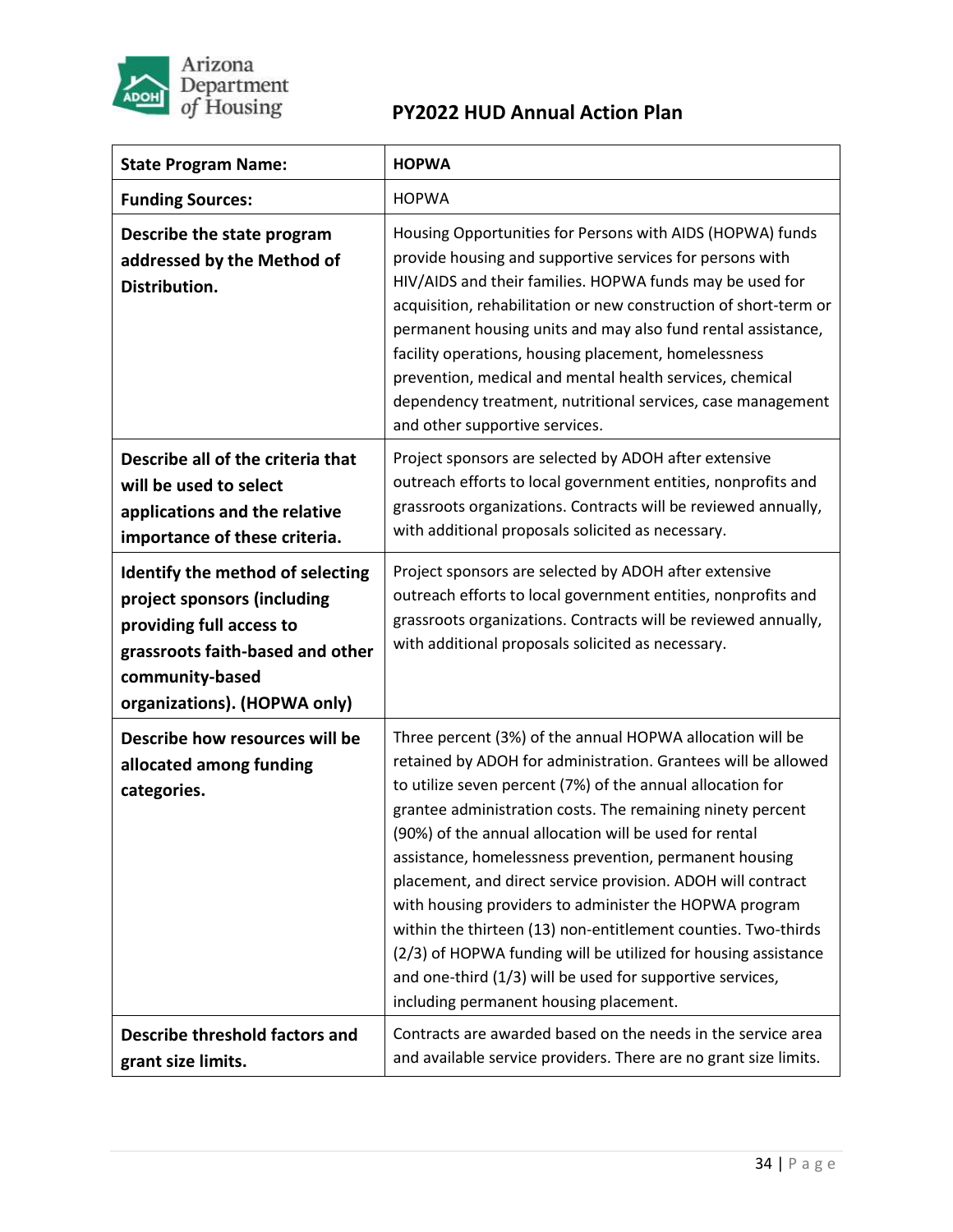

| What are the outcome measures | ADOH will utilize HOPWA funds to increase the                   |
|-------------------------------|-----------------------------------------------------------------|
| expected as a result of the   | availability/accessibility and affordability of suitable living |
| method of distribution?       | environments and decent housing through organizations that      |
|                               | provide planning for housing needs, education, and access to    |
|                               | essential community resources. Approximately fifty (50)         |
|                               | people are anticipated to be served using available HOPWA       |
|                               | funds.                                                          |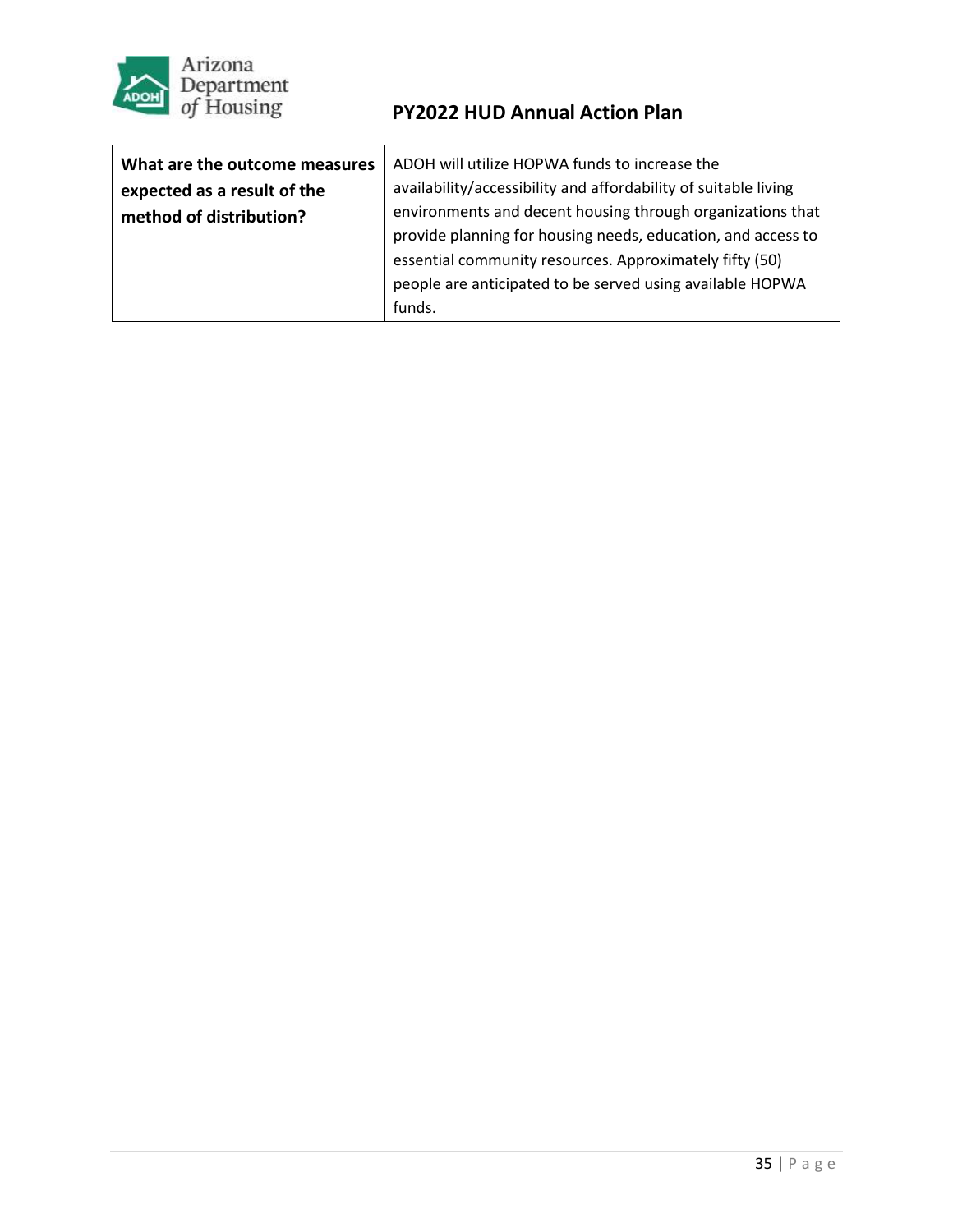

| <b>State Program Name:</b>                                                                                                          | <b>National Housing Trust Fund</b>                                                                                                                                                                                                                                                                                                                                                                                                                                                                                                                                                                                                                                                                                |
|-------------------------------------------------------------------------------------------------------------------------------------|-------------------------------------------------------------------------------------------------------------------------------------------------------------------------------------------------------------------------------------------------------------------------------------------------------------------------------------------------------------------------------------------------------------------------------------------------------------------------------------------------------------------------------------------------------------------------------------------------------------------------------------------------------------------------------------------------------------------|
| <b>Funding Sources:</b>                                                                                                             | <b>NHTF</b>                                                                                                                                                                                                                                                                                                                                                                                                                                                                                                                                                                                                                                                                                                       |
| Describe the state<br>program addressed by<br>the Method of<br>Distribution.                                                        | The National Housing Trust Fund (NHTF) program provides funding for<br>local programs that support the construction or rehabilitation of rental<br>housing affordable to extremely low-income households.                                                                                                                                                                                                                                                                                                                                                                                                                                                                                                         |
| Describe all of the<br>criteria that will be<br>used to select<br>applications and the<br>relative importance of<br>these criteria. | Application rounds for the NHTF program are announced through a<br>Notice of Funds Availability (NOFA) and applications are selected through<br>a competitive process, on a first-come, first-served basis, or as gap<br>financing to LIHTC and non-LIHTC projects when projects identify eligible<br>gaps. Criteria may include: 1) demand; 2) capacity, experience and past<br>performance of applicant; 3) extent to which units are affordable to<br>extremely-low income individuals and families; 4) project readiness; 5)<br>sustainable development (energy efficiency); 6) the duration of the<br>affordability period; and 7) the extent to which the project leverages<br>non-federal funding sources. |
| <b>Describe how</b><br>resources will be<br>allocated among<br>funding categories.                                                  | The ADOH will allocate NHTF funding as follows: 10% of the annual<br>allocation for ADOH administrative costs and 90% of the annual<br>allocation for the construction or rehabilitation of rental housing<br>affordable to extremely low-income households.                                                                                                                                                                                                                                                                                                                                                                                                                                                      |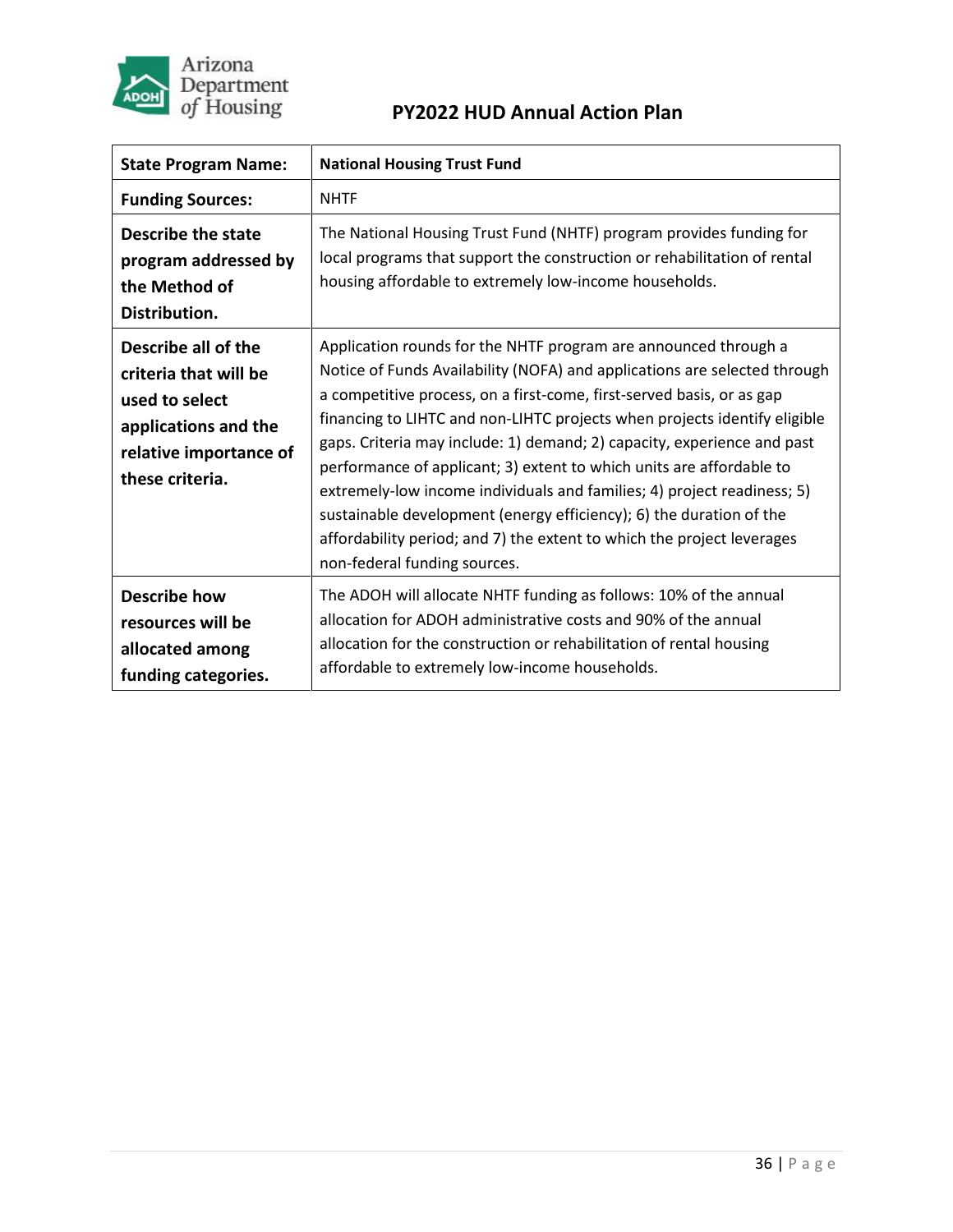

| <b>Describe threshold</b> | To be eligible to apply for NHTF, the applicant and all of its team                                                                                                                                                                                           |  |  |
|---------------------------|---------------------------------------------------------------------------------------------------------------------------------------------------------------------------------------------------------------------------------------------------------------|--|--|
| factors and grant size    | members, with the exception of the applicant's consultant (Applicant                                                                                                                                                                                          |  |  |
| limits.                   | Team) must meet the following performance criteria on all HOME, CDBG<br>and NHTF contracts on the date the application is received by ADOH:                                                                                                                   |  |  |
|                           | All reporting required by the ADOH is current;<br>1.<br>All monitoring findings have been cleared;<br>2.<br>All fees payable to ADOH are paid;<br>3.<br><b>Applicant Team:</b><br>4.                                                                          |  |  |
|                           | a. Is compliant with all current contracts, including with all<br>original contract project timelines or has obtained ADOH<br>approvals for revisions or amendments to their project<br>timelines;                                                            |  |  |
|                           | Has no existing HOME, CDBG or NHTF contracts in which<br>b.<br>project completion reports and data have not been<br>submitted and accepted, including occupancy data, by ADOH<br>within sixty (60) days of a final draw;                                      |  |  |
|                           | Has no current CDBG, HOME or NHTF contract in which funds<br>c.<br>have not been drawn for six (6) months or twelve (12)<br>months, depending on the activity;                                                                                                |  |  |
|                           | Has no outstanding or unresolved contractual, property, or<br>d.<br>beneficiary-related compliance issues;                                                                                                                                                    |  |  |
|                           | e. With contracts in their twenty-fourth (24th) or greater<br>month are one hundred percent (100%) complete with Scope<br>of Work, Contract Close-out Report received and approved,<br>and HOME Funds one hundred percent (100%) expended or<br>de-obligated; |  |  |
|                           | For all previously funded projects, environmental clearances have<br>5.                                                                                                                                                                                       |  |  |
|                           | been obtained and scope of work has begun;                                                                                                                                                                                                                    |  |  |
|                           | The applicant is an eligible applicant;<br>6.                                                                                                                                                                                                                 |  |  |
|                           | The activity, project and property type are eligible;<br>7.                                                                                                                                                                                                   |  |  |
|                           | Funds are budgeted for eligible uses;<br>8.                                                                                                                                                                                                                   |  |  |
|                           | Proposed beneficiaries are eligible;<br>9.                                                                                                                                                                                                                    |  |  |
|                           | 10. The amount of funds invested per unit does not exceed the program                                                                                                                                                                                         |  |  |
|                           | limits and is at least \$1,000/unit;                                                                                                                                                                                                                          |  |  |
|                           | 11. Applicant has certified that all development or rehabilitation will                                                                                                                                                                                       |  |  |
|                           | meet, at a minimum, all local building codes and the property is                                                                                                                                                                                              |  |  |
|                           | properly zoned for the proposed use and meets local ordinances;<br>12. The applicant (and all of its team members) is not included on the                                                                                                                     |  |  |
|                           | Federal Excluded Parties List located at: www.sam.gov;                                                                                                                                                                                                        |  |  |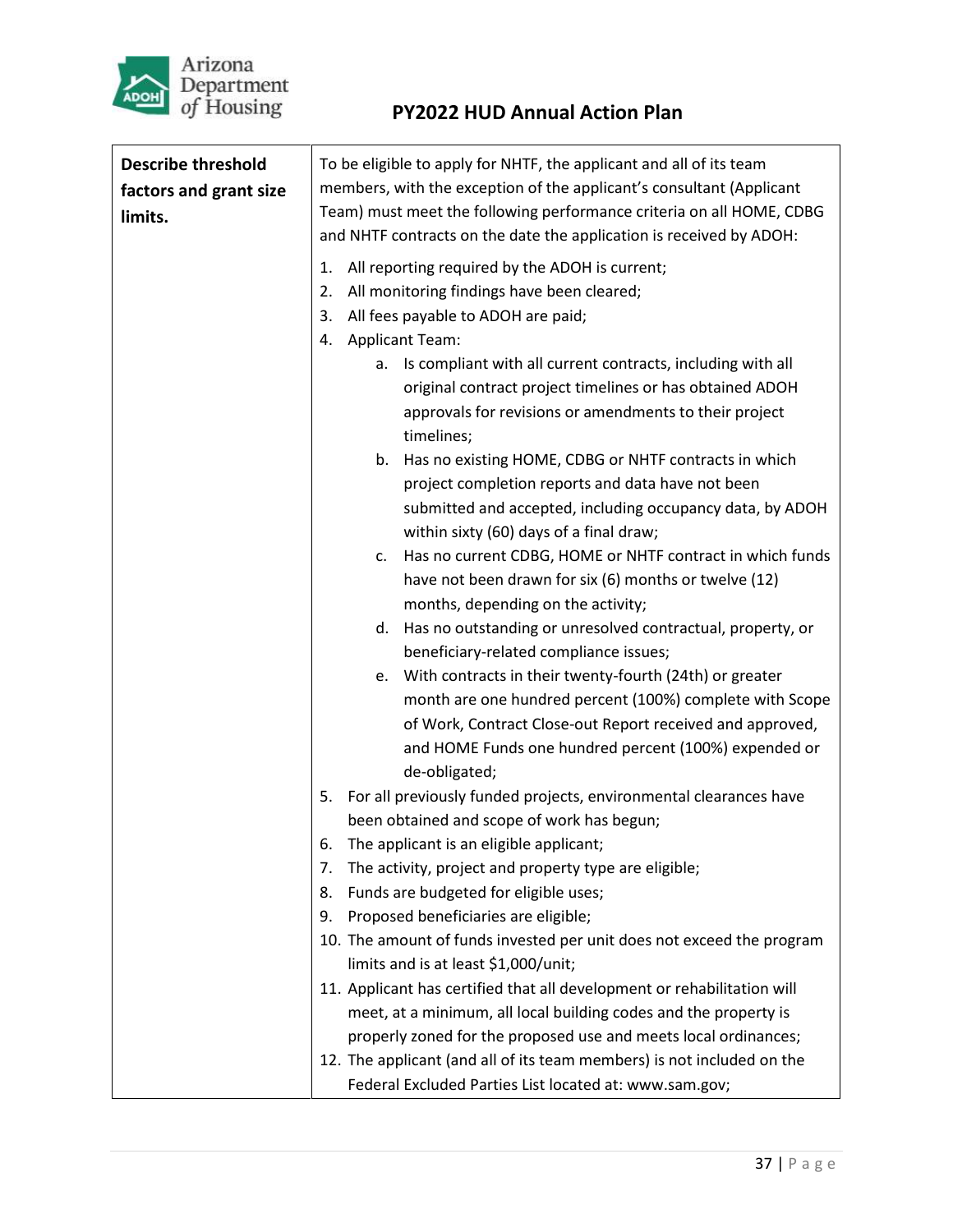

| <b>PY2022 HUD Annual Action Plan</b> |  |  |
|--------------------------------------|--|--|
|                                      |  |  |

|                                                                                            | 13. The Environmental Review requirements pursuant to 24 CFR Part 50<br>are complete;<br>14. All funding sources (loans, grants, fee waivers, land donations, etc.)<br>are secured with written binding commitments;<br>15. The project is scheduled to start within ninety (90) days of executing<br>a Funding Agreement with the ADOH, unless waived by the ADOH.<br>Investment/grant sizes are specified in each NOFA and are typically not |
|--------------------------------------------------------------------------------------------|------------------------------------------------------------------------------------------------------------------------------------------------------------------------------------------------------------------------------------------------------------------------------------------------------------------------------------------------------------------------------------------------------------------------------------------------|
|                                                                                            | less than \$250,000.                                                                                                                                                                                                                                                                                                                                                                                                                           |
|                                                                                            | Maximum NHTF investments are specified in each NOFA.                                                                                                                                                                                                                                                                                                                                                                                           |
| What are the outcome<br>measures expected as<br>a result of the method<br>of distribution? | The State will use its NHTF allocation to increase the<br>availability/accessibility and affordability of decent housing and provide<br>suitable living environments for low-income households. ADOH<br>anticipates assisting approximately thirty-six (36) households at or below<br>thirty percent (30%) AMI with rental construction or rehabilitation.                                                                                     |

#### **Discussion:**

These methods of distribution allow the State to address housing, community development and homelessness needs throughout Arizona. CDBG funds are distributed to non-entitlement jurisdictions on both a competitive basis and a non-competitive basis to ensure all eligible communities can receive funding for the most important CDBG-eligible activities in their communities. HOME funds are distributed statewide for rental development and owner-occupied housing rehabilitation on a competitive basis, first-come, first-served or LIHTC gap financing for rental development. Scoring for owner-occupied housing rehabilitation slightly favors CDBG and HOME non-entitlement areas. ESG funds are distributed on a competitive basis targeted to areas with a higher percentage of homeless populations. HOPWA project sponsors are selected by ADOH after extensive outreach efforts to local governmental entities, non-profits and grassroots organizations, and contracts reviewed annually. NHTF funds are distributed statewide through a Notice of Funds Available process that may be competitive, first-come, first-served or gap financing for LIHTC projects.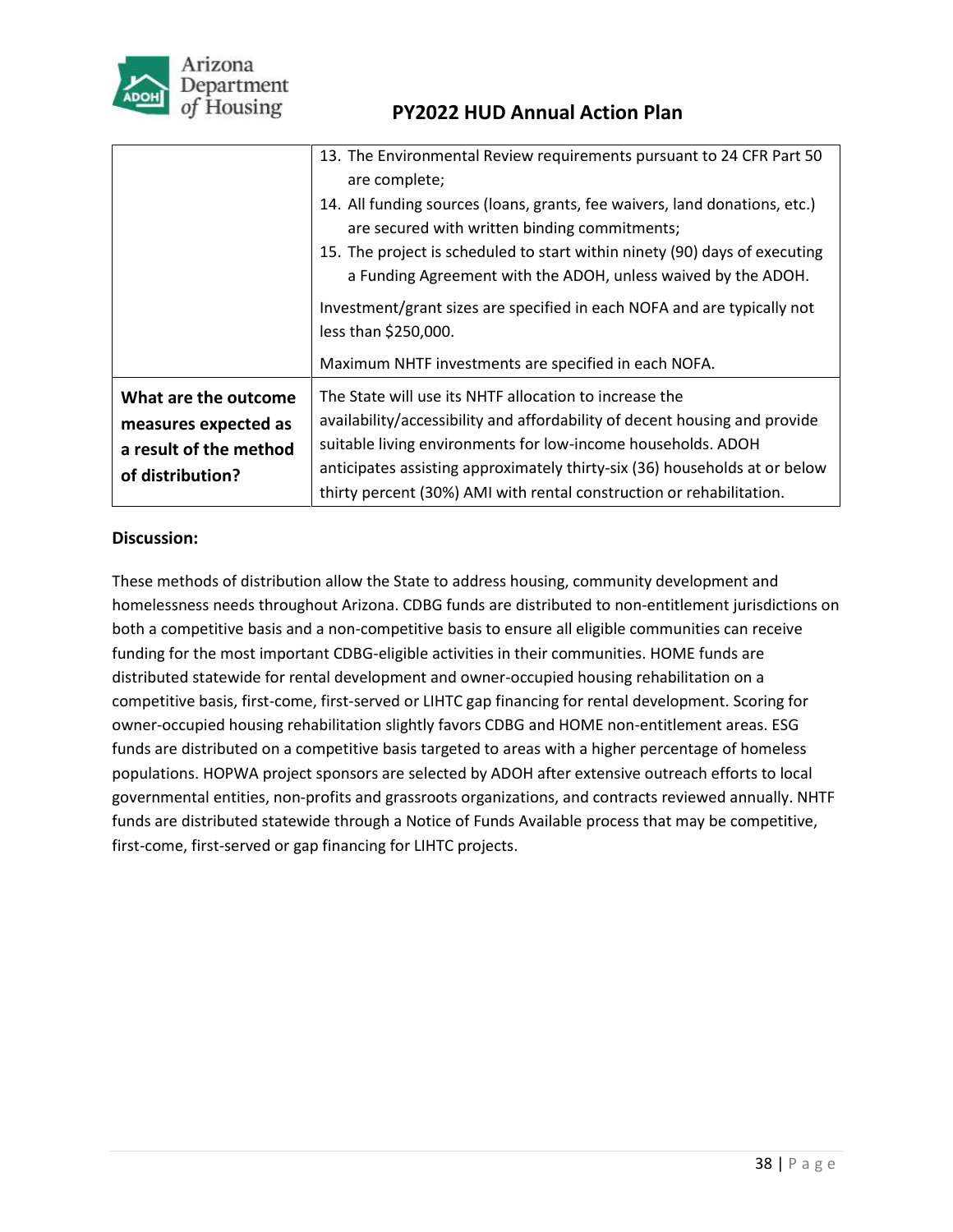

### <span id="page-40-0"></span>**AP-35 Projects – (Optional)**

#### **Introduction:**

Project-level detail is not required for a State grantee's Annual Action Plan. Once the State of Arizona has allocated funding via its Method of Distribution, it will add projects for the program year.

### **Describe the reasons for allocation priorities and any obstacles to addressing underserved needs**

The State determines allocation priorities through analysis of needs and demand, historical funding data, and through consultation with public and private partners, units of local government, service providers, and nonprofit and for-profit organizations.

Rapid population growth combined with inadequate funding to address the huge existing unmet need for affordable housing, housing rehabilitation, public facilities and improvements, and public services, and a scarcity of capacity in many rural areas are the primary obstacles to meeting underserved needs.

The long-term economic impacts of the COVID-19 pandemic are unknown and may present continuing obstacles to addressing underserved needs.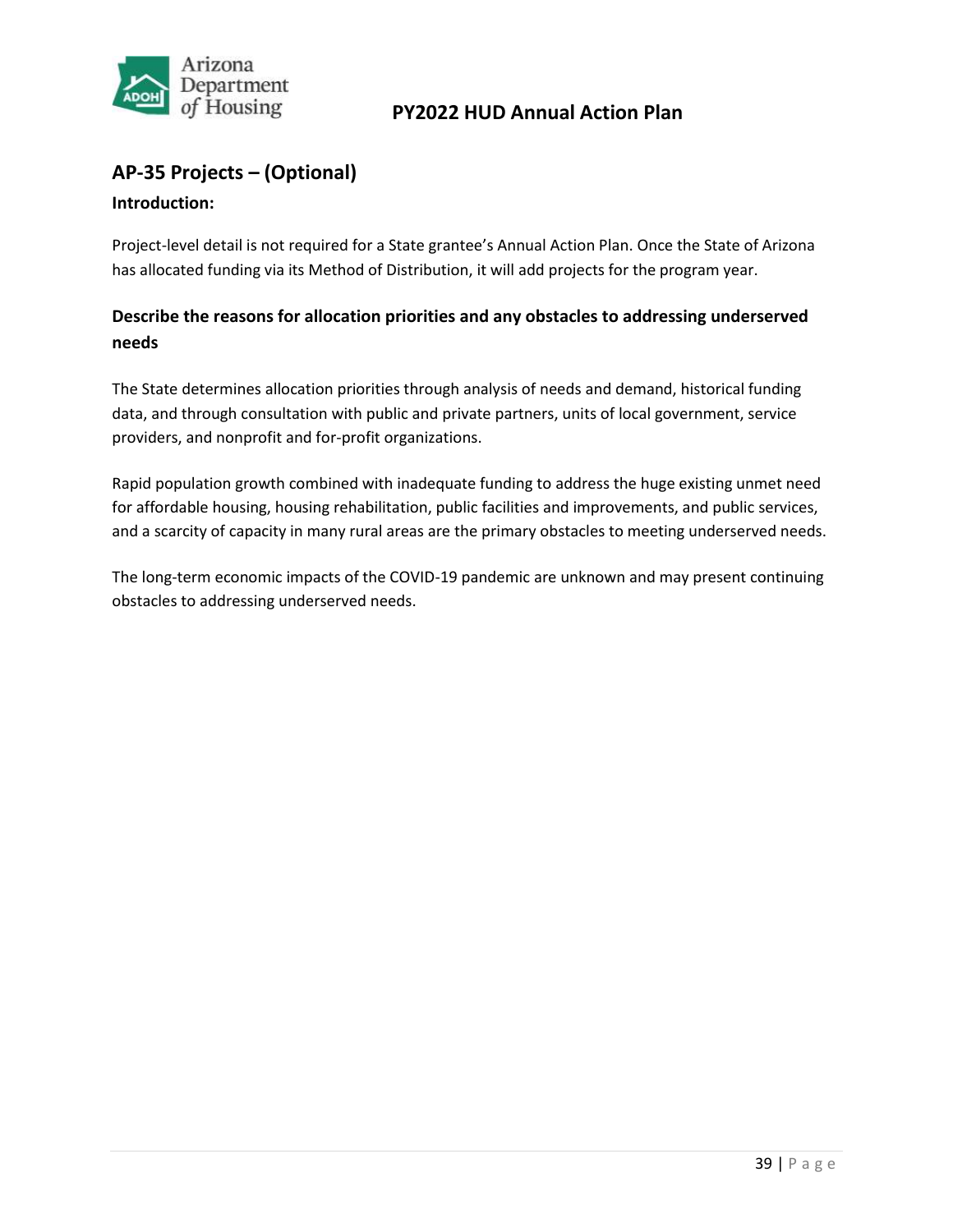

# <span id="page-41-0"></span>**AP-40 Section 108 Loan Guarantee – 91.320(k)(1)(ii)**

**Will the state help non-entitlement units of general local government to apply for Section 108 loan funds?**

No

#### **Available Grant Amounts**

Not applicable.

#### **Acceptance process of applications**

Not applicable.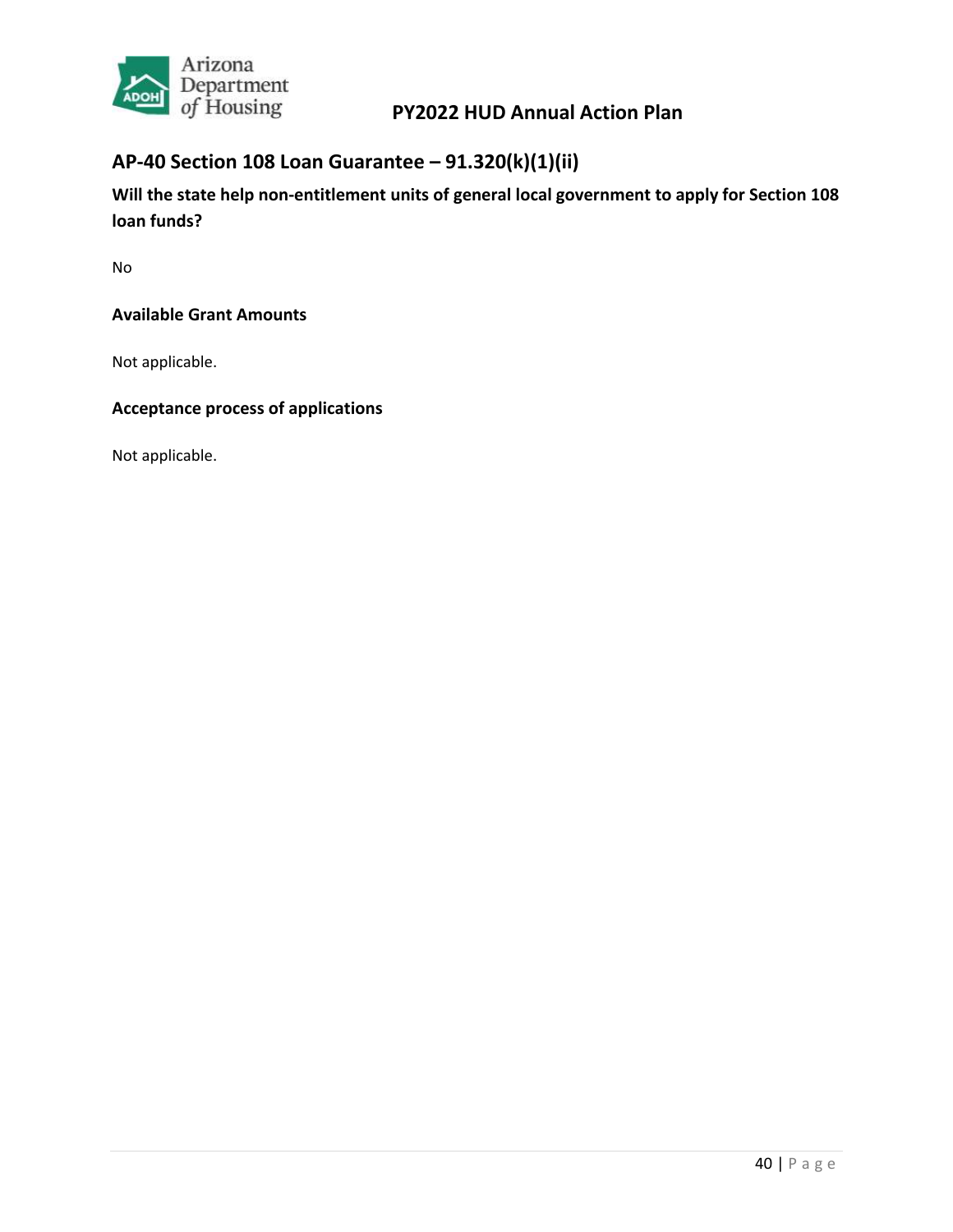

# <span id="page-42-0"></span>**AP-45 Community Revitalization Strategies – 91.320(k)(1)(ii)**

**Will the state allow units of general local government to carry out community revitalization strategies?**

Yes

#### **State's Process and Criteria for approving local government revitalization strategies**

The ADOH will allow units of general local government to carry out community revitalization strategies. The ADOH provides detailed community revitalization strategy criteria and forms in its CDBG Application Handbook, which is available on the ADOH website. The ADOH will approve a community revitalization strategy to the degree it addresses the following HUD regulatory criteria: 1) consultation; 2) boundaries; 3) rationale; 4) demographic criteria; 5) program linkages; 6) economic conditions; 7) strategy assessment; 8) timeline; and 9) proposed performance measures.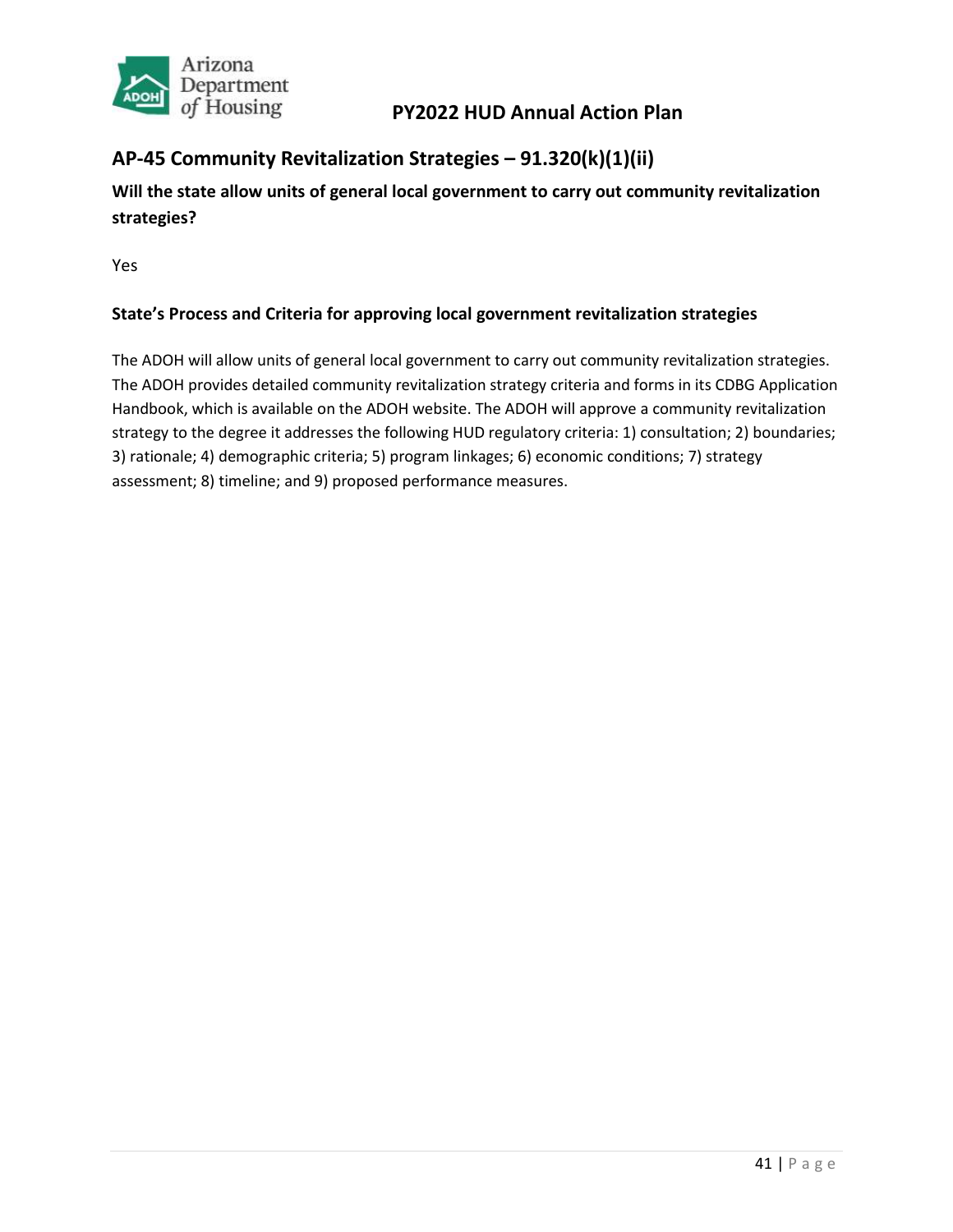

### <span id="page-43-0"></span>**AP-50 Geographic Distribution – 91.320(f)**

### **Description of the geographic areas of the state (including areas of low-income and minority concentration) where assistance will be directed**

The State of Arizona does not provide specific geographic target priorities for allocating investments for the programs that it administers. Consolidated Plan resources are distributed following the methods of distribution described in section AP-30 of this plan.

By regulation, CDBG funds are allocated to all non-entitlement Units of General Local Government outside of Maricopa, Pima and Pinal counties, the cities of Casa Grande, Douglas, Flagstaff, Prescott, Sierra Vista and Yuma, and communities participating in the Pinal County CDBG Urban County. HOME, ESG and NHTF funds are allocated statewide. HOPWA funds are allocated to the Arizona Balance of State.

#### **Geographic Distribution**

| <b>Target Area</b>           | <b>Percentage of Funds</b> |
|------------------------------|----------------------------|
| State of Arizona FY2020-2024 | 100                        |

**Table 5 - Geographic Distribution** 

#### **Rationale for the priorities for allocating investments geographically**

The State of Arizona does not provide specific geographic target priorities for allocating investments for the programs that it administers. Consolidated Plan resources are distributed following the methods of distribution described in section AP-30 of this plan.

By regulation, CDBG funds are allocated to all non-entitlement Units of General Local Government outside of Maricopa, Pima and Pinal counties, the cities of Casa Grande, Douglas, Flagstaff, Prescott, Sierra Vista and Yuma, and communities participating in the Pinal County CDBG Urban County.

#### **Discussion**

Although no specific geographic target priorities are established by the State, funding is allocated to address areas of greatest need and the needs determined by communities through their public participation processes.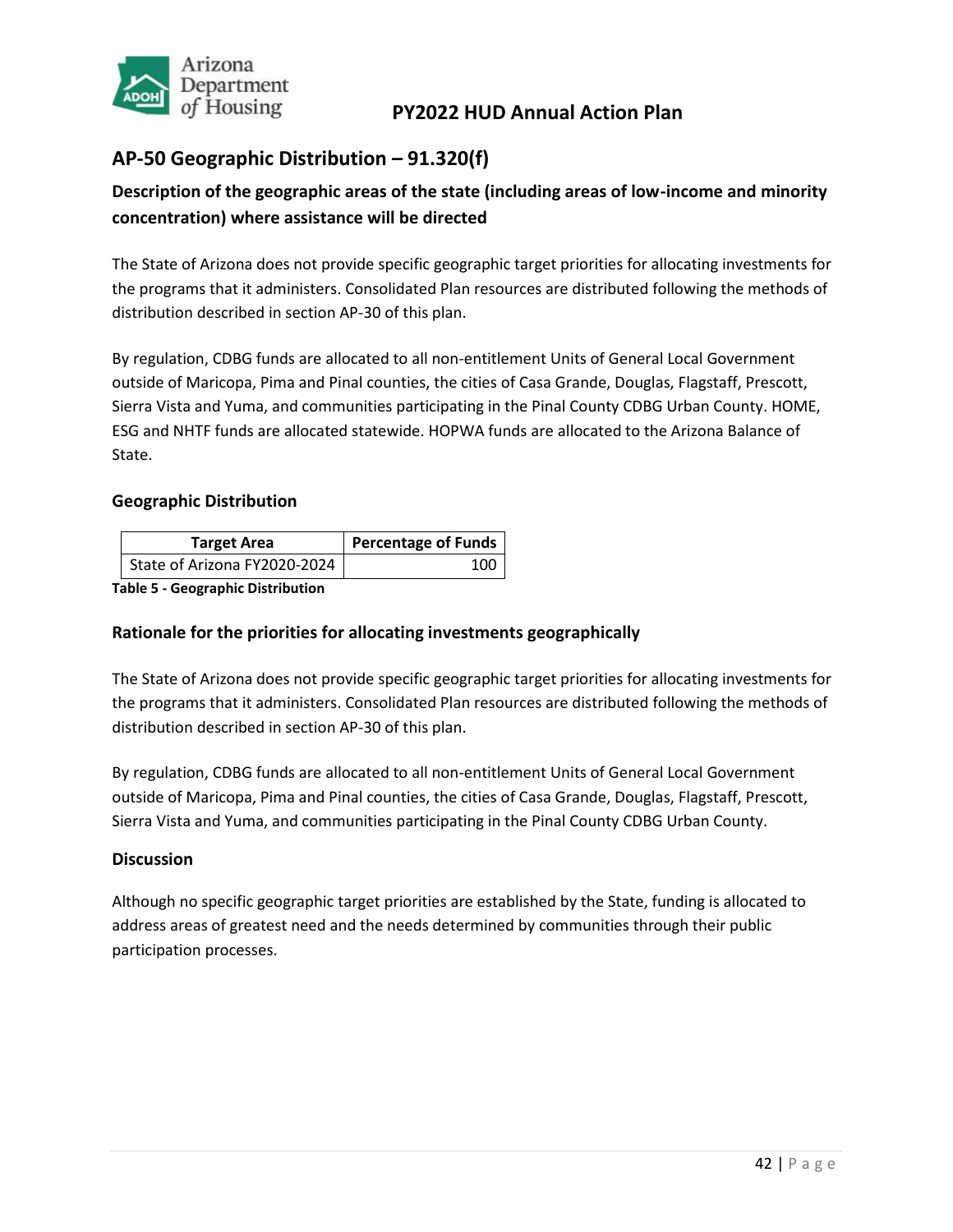

# **Affordable Housing**

### <span id="page-44-1"></span><span id="page-44-0"></span>**AP-55 Affordable Housing – 24 CFR 91.320(g)**

#### **Introduction:**

Annual Affordable Housing goals are indicated in the table below for the number of homeless, nonhomeless, and special needs households, and for the number of affordable housing units that will be provided by program type, including production of new units, rehabilitation of existing units or acquisition of existing units. Goals include ESG Homeless Prevention and Rapid Re-housing, and HOME and NHTF activities.

| One Year Goals for the Number of Households to be Supported |     |
|-------------------------------------------------------------|-----|
| Homeless                                                    | 200 |
| Non-Homeless                                                |     |
| Special-Needs                                               |     |
| Total                                                       | 340 |

**Table 6 - One Year Goals for Affordable Housing by Support Requirement**

| One Year Goals for the Number of Households Supported Through |    |
|---------------------------------------------------------------|----|
| <b>Rental Assistance</b>                                      |    |
| The Production of New Units                                   | 20 |
| <b>Rehab of Existing Units</b>                                |    |
| <b>Acquisition of Existing Units</b>                          |    |
| Total                                                         |    |

**Table 7 - One Year Goals for Affordable Housing by Support Type**

#### **Discussion:**

The State annually distributes approximately \$16 million in HUD Formula grant funds to address the needs of households for rental assistance, affordable rental housing, and decent owner housing.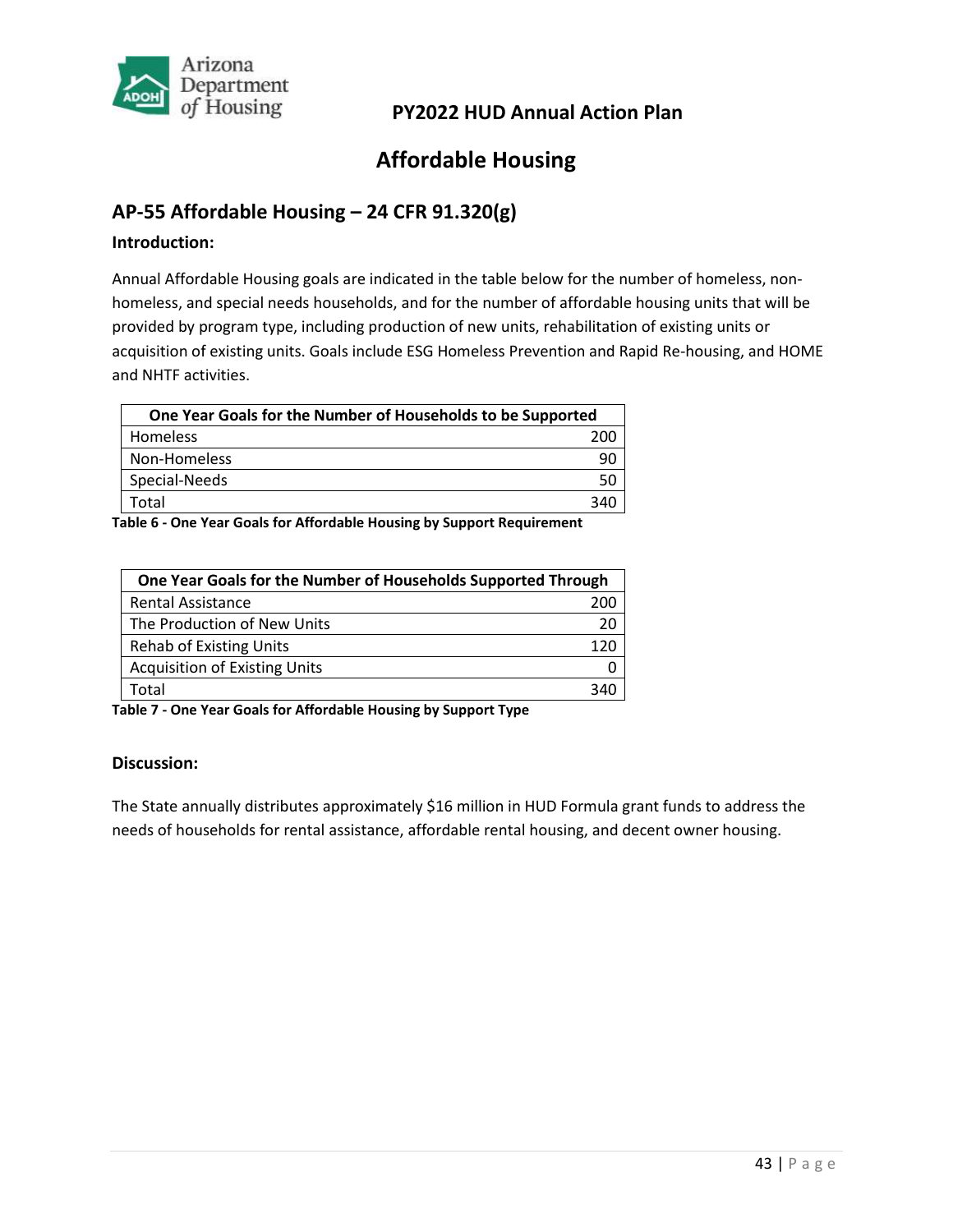

# <span id="page-45-0"></span>**AP-60 Public Housing - 24 CFR 91.320(j) Introduction:**

The ADOH and its PHA Division do not own or manage any public housing. The PHA manages an extremely small Housing Choice Voucher program confined to Yavapai County and one that requires inkind contributions from the State to administer. The PHA also has monitoring and compliance oversight of approximately 114 federally-financed properties (through the competitively awarded HUD Project-Based Contract Administration award).

The State of Arizona has no authority over local public housing agencies, their programs, service areas or outcomes.

#### **Actions planned during the next year to address the needs to public housing**

The State may provide planning support and technical assistance to public housing authorities upon request.

### **Actions to encourage public housing residents to become more involved in management and participate in homeownership**

The State of Arizona may provide planning support and technical assistance to public housing authorities upon request. Public housing residents may avail themselves of the State's HOME PLUS mortgage resources when they are prepared to enter into homeownership.

### **If the PHA is designated as troubled, describe the manner in which financial assistance will be provided or other assistance**

Not applicable.

#### **Discussion:**

The ADOH and its PHA Division do not own or manage any public housing. The PHA manages an extremely small Housing Choice Voucher program confined to Yavapai County and one that requires inkind contributions from the State to administer. The PHA also has monitoring and compliance oversight of approximately 114 federally-financed properties (through the competitively awarded HUD Project-Based Contract Administration award).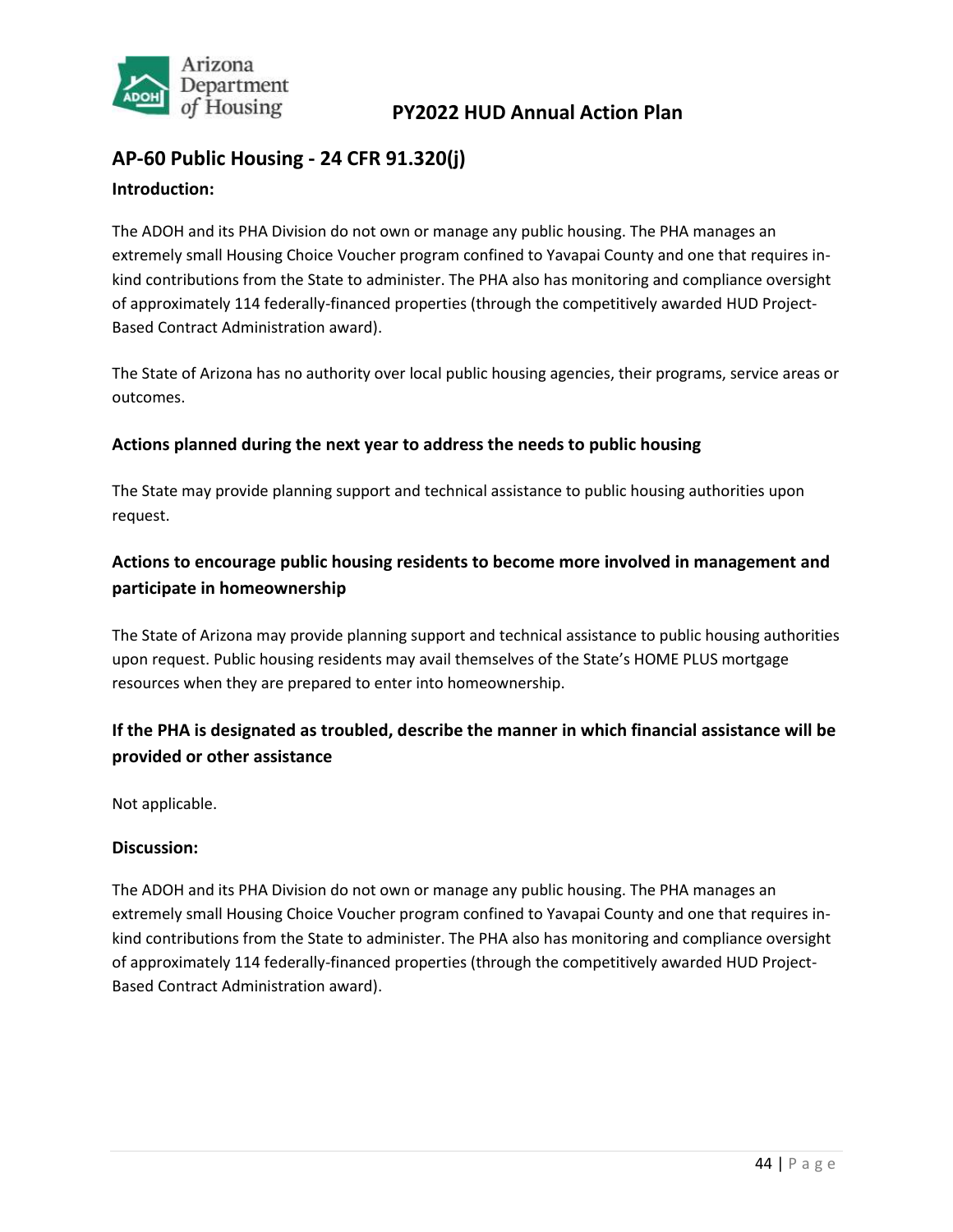

# <span id="page-46-0"></span>**AP-65 Homeless and Other Special Needs Activities – 91.320(h) Introduction**

This section describes how the state conducts outreach and assesses the individual needs of people experiencing homelessness, addresses their emergency and transitional housing needs, and helps them to transition to and sustain stable housing.

### **Describe the jurisdictions one-year goals and actions for reducing and ending homelessness including**

### **Reaching out to homeless persons (especially unsheltered persons) and assessing their individual needs**

Arizona's three Continua of Care conduct coordinated outreach activities through partnerships with community partners. In each region, the Continuum and service delivery systems utilize outreach teams, first responders and crisis and medical agencies to reach people who are unsheltered. Outreach workers are trained to conduct VI-SPDAT screening in the field and use progressive engagement strategies with unsheltered individuals to encourage engagement with shelter, supportive housing, other available housing resources, and support services. Special initiatives have been adopted through these community partners to respond to current priorities, which include ending veteran homelessness and ending chronic homelessness.

The Arizona StandDown Coalition has been formed to share and spread resources to smaller communities for StandDown events to reach homeless veterans throughout the State. Larger initiatives are being led by counties and cities in the metropolitan areas of Phoenix, Mesa and Tucson to focus on ending chronic homelessness.

#### **Addressing the emergency shelter and transitional housing needs of homeless persons**

The 2022 Balance of State point-in-time count was conducted in late February 2022 and data will not be available until the summer of 2022. An unsheltered count was not conducted in 2021 due to the coronavirus pandemic.

The 2020 Balance of State point-in-time count identified 2,236 people experiencing homelessness, an 11% increase from 2019. Among people experiencing homelessness 1,061 were sheltered and 1,175 were unsheltered, up from 983 and 1,038 respectively in 2019. People who were sheltered included 231 residing in transitional housing and 830 in emergency shelter including shelters for domestic violence survivors. Of the individuals who were not sheltered, 89% were single adults and 11% were people in families with children. A total of 176 individuals, including adults and children, were part of a household that included a Veteran. And a total of 551 individuals, including adults and children, were in households that met the definition of chronic homelessness. There is a continuing increase in chronic homelessness among families.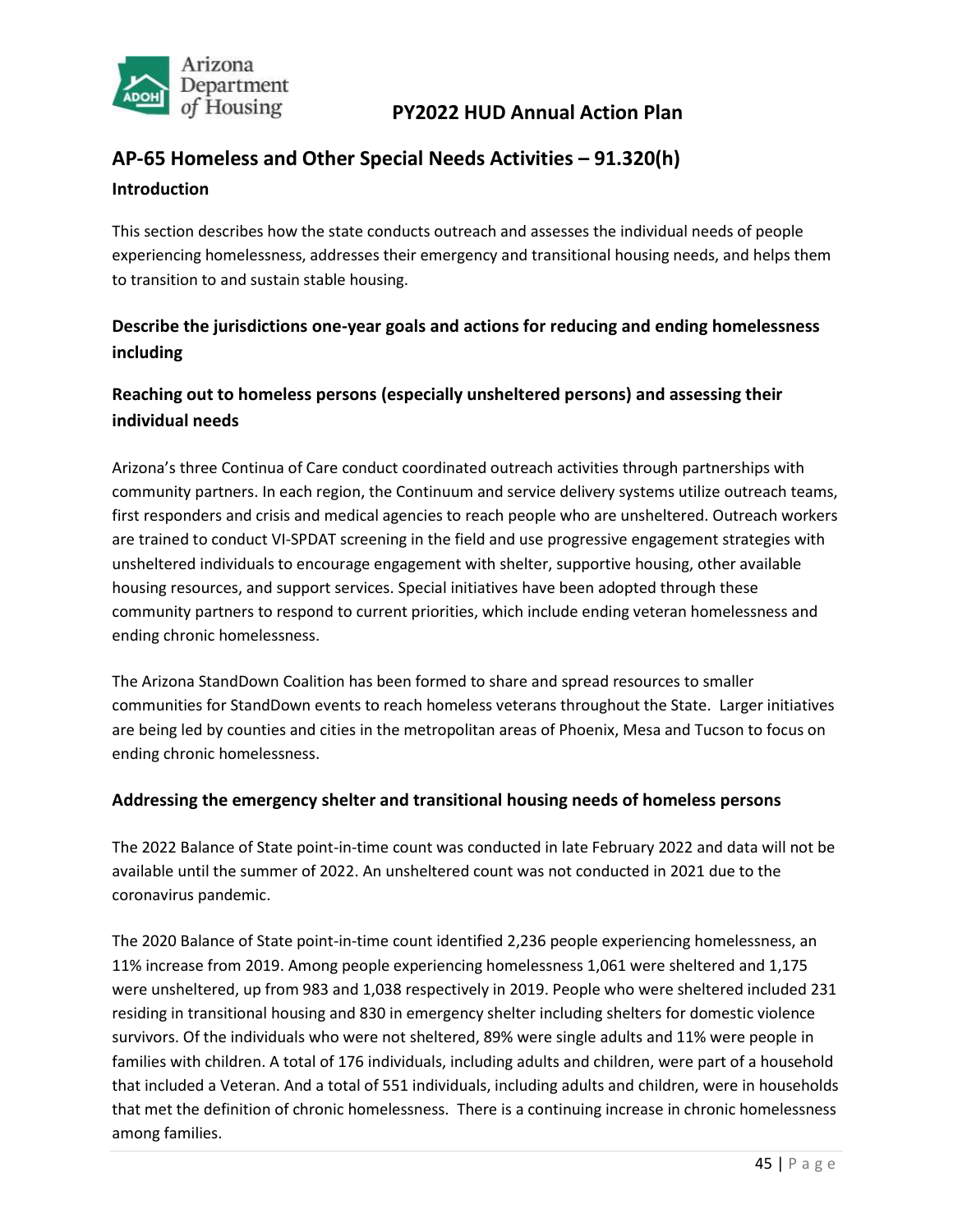

The overall occupancy in emergency shelter, permanent supportive housing, rapid rehousing, and transitional housing was 100% in 2021. One-hundred percent occupancy indicates more beds and services are needed in the Balance of State and throughout Arizona for single adults, youth, and people experiencing chronic homelessness.

While the State of Arizona has adopted an aggressive rapid re-housing approach to move individuals and families out of emergency shelters and into permanent housing, the tight rental market and increasing rents continue to challenge service providers as they assist households on their journey to selfsufficiency. State contracts for rapid re-housing emphasize priority targets including chronically homeless, veterans, youth between the ages of eighteen (18) and twenty-four (24), domestic violence survivors, and persons exiting an institutional setting or substance abuse program. All three (3) Continua are focusing performance measures on improving length of stay.

**Helping homeless persons (especially chronically homeless individuals and families, families with children, veterans and their families, and unaccompanied youth) make the transition to permanent housing and independent living, including shortening the period of time that individuals and families experience homelessness, facilitating access for homeless individuals and families to affordable housing units, and preventing individuals and families who were recently homeless from becoming homeless again**

The State of Arizona follows *Home, Together: The Federal Strategic Plan to Prevent and End Homelessness,* released in 2018. ADOH continues to fund Rapid Rehousing in all three Continuums, increasing permanent housing options for another 925 households. The entire State (all three Continuums) has adopted a statewide common assessment tool and developed a statewide shared database of permanent supportive housing, affordable housing, and tax credit supported housing options. Through commitment to improve outreach and assessment tools, the DES State Homeless Coordination office works to effectively end unsheltered homelessness for people who are experiencing chronic homelessness.

Arizona's efforts to end homelessness are driven by the following goals and objectives:

END CHRONIC HOMELESSNESS AMONG PEOPLE WITH DISABILITIES**:** 1) Arizona is moving 150 chronically homeless individuals or families into permanent housing each year; 2) Arizona's three Continua have adopted and implemented a common assessment tool, the VI-SPDAT for individuals, families, and youth, to prioritize housing placement based on vulnerability; 3) support, monitor, and assess all pilots for centralized intake to prioritize chronically homeless individuals for placement and to evaluate outcomes; and 4) develop a statewide shared database of permanent supportive housing, affordable housing and tax credit supported housing options.

END HOMELESSNESS AMONG VETERANS: 1) Ensure all mainstream and community resources identify veteran status and connect veterans to additional veteran resources; 2) target and prioritize use of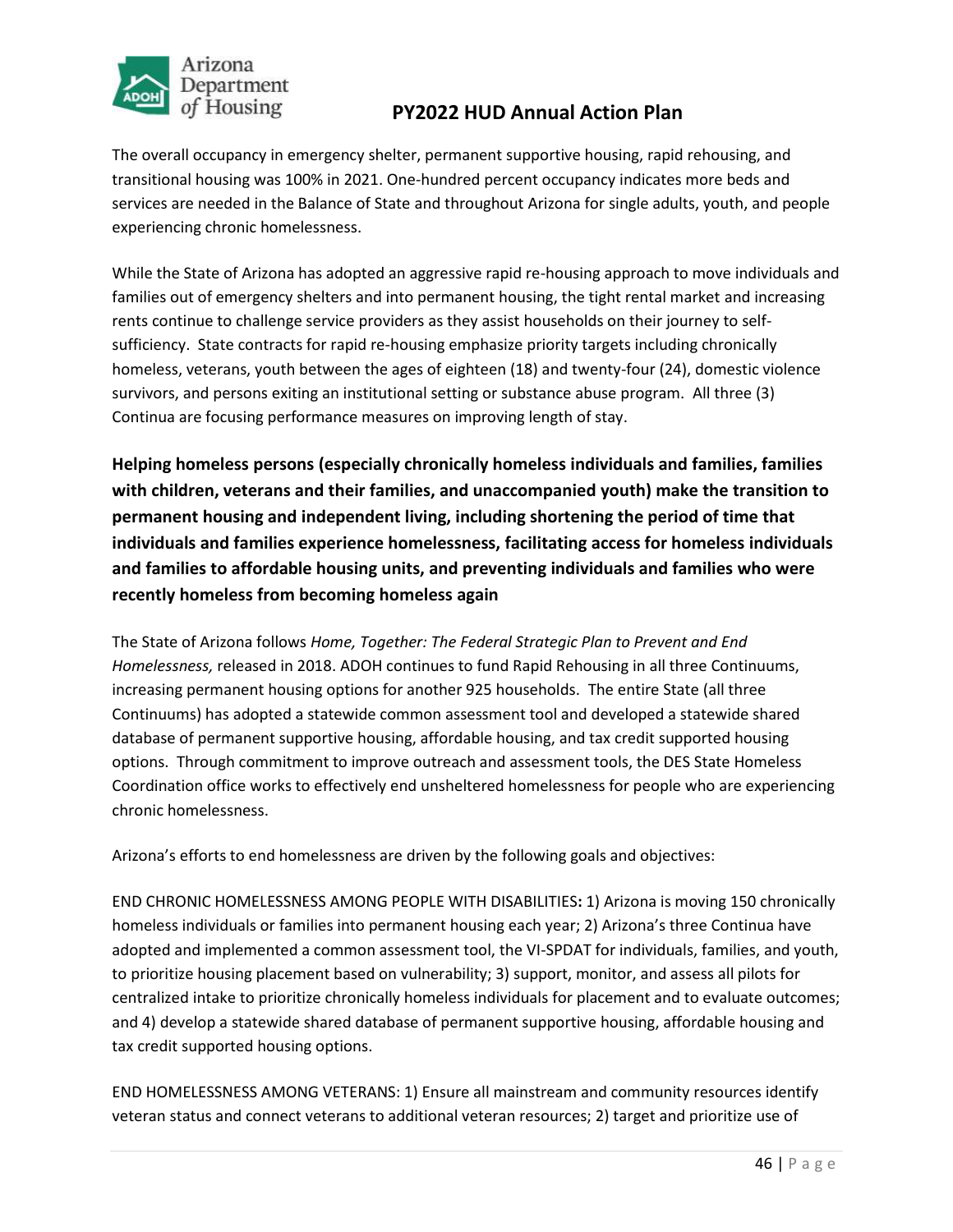

Housing and Urban Development (HUD) VASH housing vouchers towards chronically homeless veterans; 3) continue the collaborative efforts with all three VA Health Care Services within the state to provide better care and quicker access to permanent housing; and 4) continue technical assistance to VA Health Care Services to input data on VASH Households into the HMIS.

CONTINUE WORK TO PREVENT AND END HOMELESSNESS FOR FAMILIES WITH CHILDREN, UNACCOMPANIED YOUTH, AND ALL OTHER INDIVIDUALS: 1) Develop common reporting standards for family units versus beds to determine housing needs; 2) adopt a common definition of homeless youth; and 3) add 100 units of permanent supportive housing to the housing system each year for the next ten (10) years.

DEVELOP MEASUREMENT STANDARDS, DATA COLLECTION, AND ACCURATE REPORTING SYSTEMS: 1) Organize a comprehensive statewide street and shelter survey to establish baseline data for future comparison and research; 2) establish common definitions, methodology, measurement tools, and reporting standards to be compiled into standardized reports by the three (3) Continua of Care; and 3) analyze the Longitudinal Statistical Analysis Reports(LSA) and the HUD System Performance Measure reports to determine if the system changes are resulting in increased households becoming housed and stabilized in their housing.

**Helping low-income individuals and families avoid becoming homeless, especially extremely low-income individuals and families and those who are: being discharged from publicly funded institutions and systems of care (such as health care facilities, mental health facilities, foster care and other youth facilities, and corrections programs and institutions); or, receiving assistance from public or private agencies that address housing, health, social services, employment, education, or youth needs**

The DES Homeless Coordination Office requires all sub-contractors to adhere to program goals and objectives including serving target populations. Contracts require that at least forty percent (40%) of all rapid re-housing and/or homeless prevention participants represent at least one of the priority population criteria: 1) chronically homeless; 2) disabled; 3) experiencing substance abuse issues; 4) being released from an institution; 5) being released from a substance abuse facility; 6) aging or agedout of child foster care; 7) domestic violence survivor; 8) youth 18 to 24 years of age; 9) veterans; or 10) sixty-two (62) years of age or older.

Sub-contractors are also required to adhere to standard performance measures and outcomes designed to assure positive exit destinations and help low-income individuals and families avoid becoming homeless:

#### General Performance Measures

• At least 98% percent of households that exit the program have data entered with exit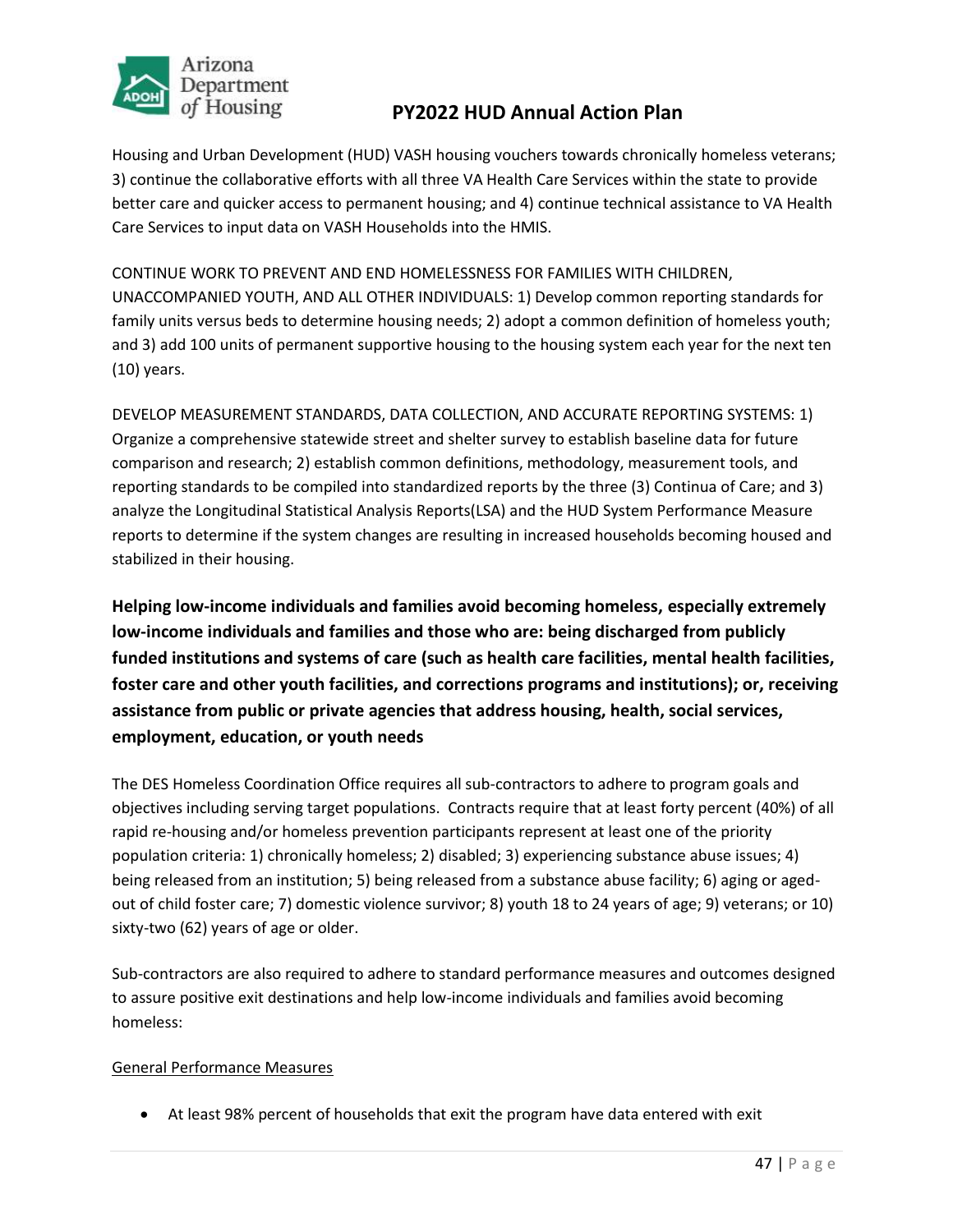

destinations in the Case Management file and in HMIS within five (5) days of program exit.

- HMIS Data Completeness and Data Quality do not fall below 98%.
- Enter all data into HMIS within the specific CoC guidelines.

#### Rapid Rehousing Performance Measures

- At least 60% of Rapid Rehousing households that exit the program have Positive Exit Destinations;
- At least 75% percent of households served through Rapid Rehousing remain in housing for six (6) months after rental subsidy ends.
- At least 75% percent of households served through Rapid Rehousing will increase or maintain their income through employment or receipt of benefits.

#### Emergency Shelter Performance Measures

- Increase known exit destinations for individuals in HMIS by 5% annually until known destinations reach 60%.
- At least 60% of Emergency Shelter households exit to Positive Exit Destinations.

#### Homeless Prevention Performance Measures

- At least 50% of Homeless Prevention households that exit the program have Positive Exit Destinations entered into HMIS.
- At least 50% of Homeless Prevention households maintained their Positive Exit Destinations for four (4) months after rental subsidy ends.

#### **Discussion**

The statewide adoption of the VI-SPDAT tool, ADOH's hiring of a full-time Balance of State Continuum of Care Coordinator, and working to build strong Local Coalitions to End Homelessness have greatly improved Arizona's progress towards addressing its goals and improving data collection and reporting standards. The Arizona Departments of Housing and Economic Security are working together to plan, improve, and address services and housing for persons experiencing homelessness and chronic homelessness.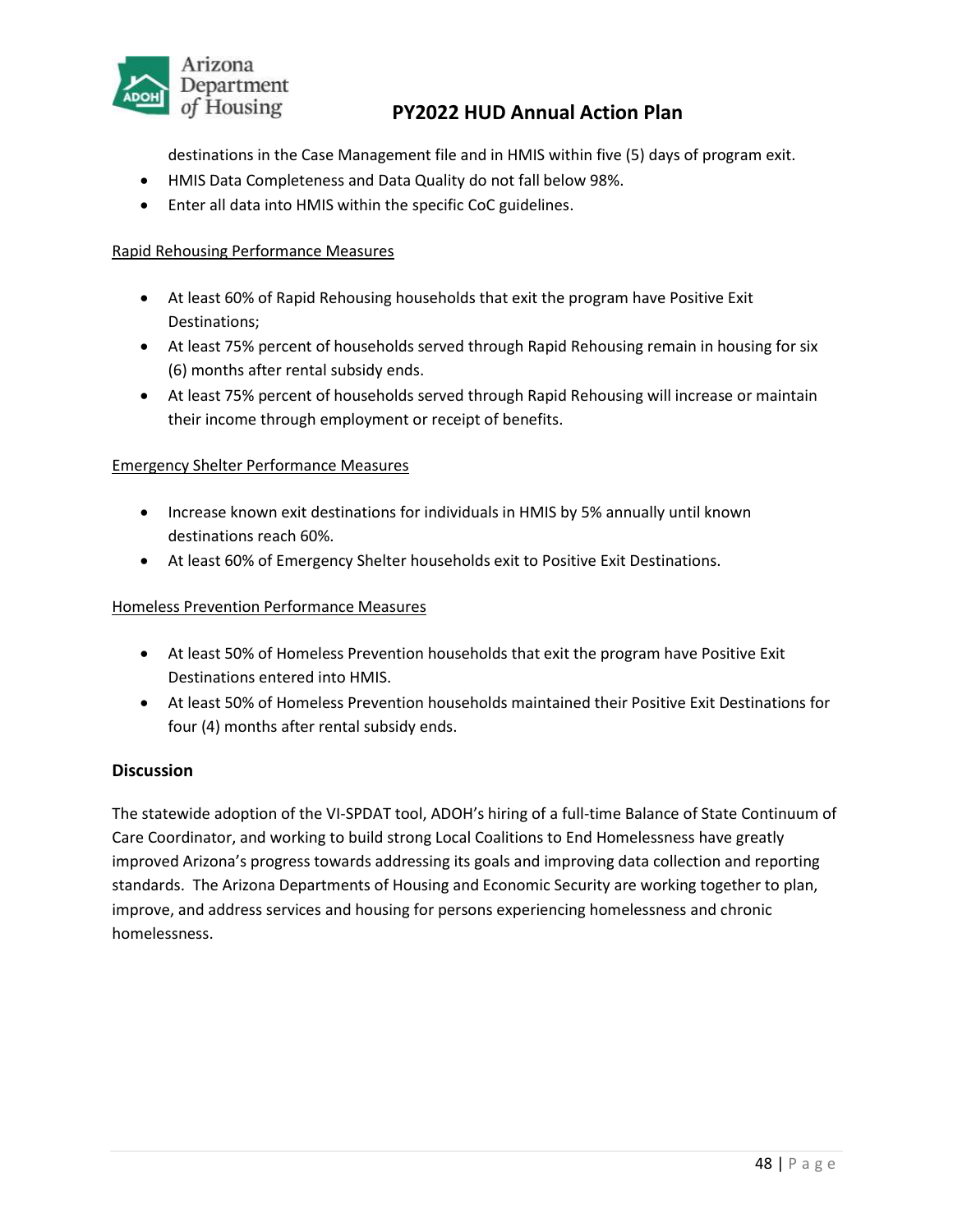

# <span id="page-50-0"></span>**AP-70 HOPWA Goals – 91.320(k)(4)**

| One-year goals for the number of households to be provided housing through the use of HOPWA<br>for: |    |
|-----------------------------------------------------------------------------------------------------|----|
|                                                                                                     |    |
| Short-term rent, mortgage, and utility assistance to prevent homelessness of the individual or      |    |
| family                                                                                              | 45 |
| Tenant-based rental assistance                                                                      | 30 |
| Units provided in permanent housing facilities developed, leased, or operated with HOPWA            |    |
| funds                                                                                               | 0  |
| Units provided in transitional short-term housing facilities developed, leased, or operated with    |    |
| <b>HOPWA funds</b>                                                                                  | 0  |
| Total                                                                                               | 75 |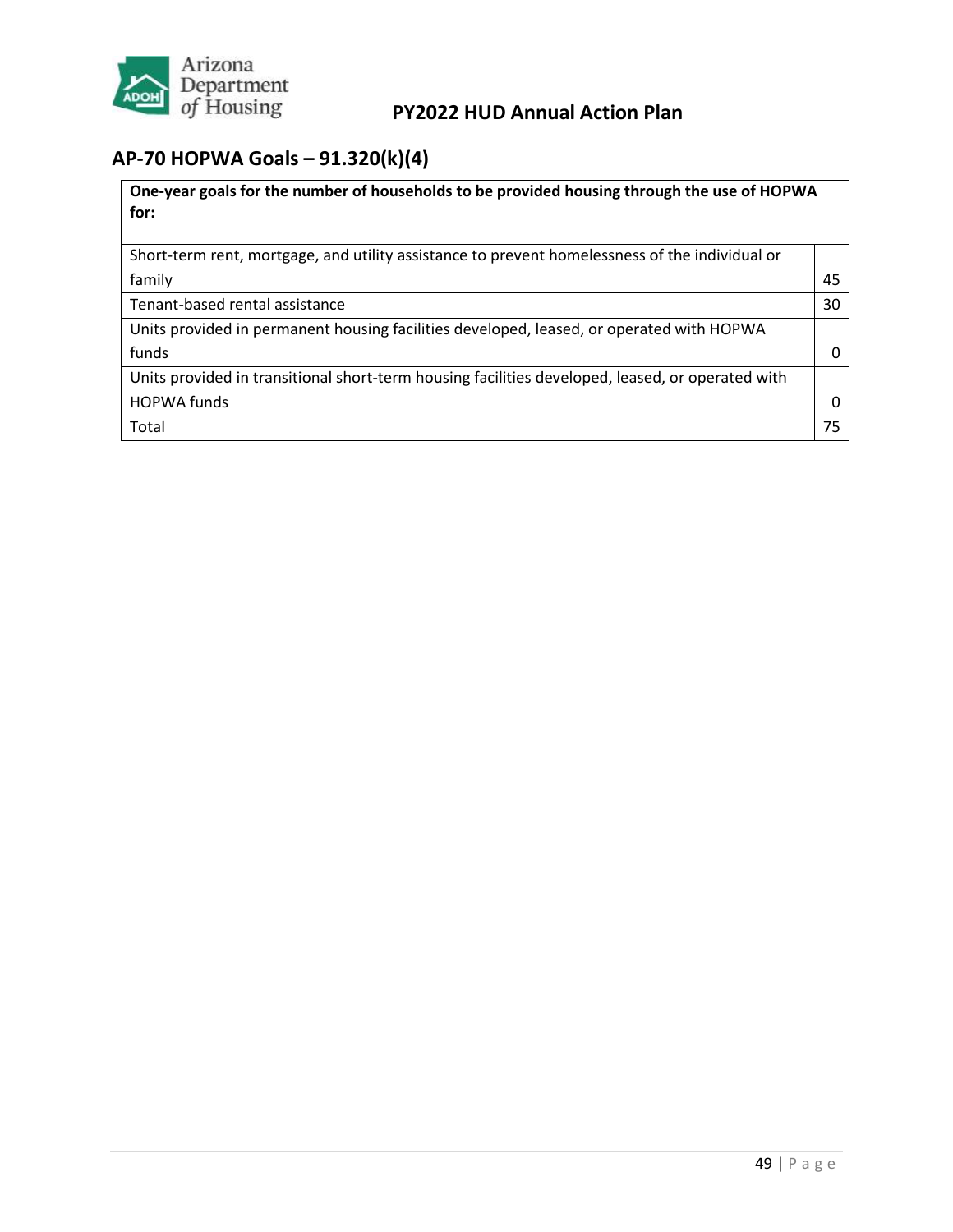

# <span id="page-51-0"></span>**AP-75 Barriers to affordable housing – 91.320(i) Introduction:**

As a state settled during western expansion, Arizona has always had a strongly individualistic disposition. It was founded during the heart of the progressive movement, and its 1912 constitution reflects the desire of reformers to prohibit special legislation and ensure the rights of localities to exercise exclusive jurisdiction over purely local matters. It granted municipalities with 3,500 people or more the right to create their own city charters. That local autonomy is an established, deeply engrained and cherished practice in Arizona. Planning, zoning and building codes are governed by Arizona Revised Statutes Title 11, Chapter 6 for counties and ARS Title 9, Chapter 4 for cities and towns, which allows for local selection of building codes.

Other State legislation restricts the ability of localities to utilize land use and zoning requirements to encourage affordable housing development. The Private Property Rights Act of 2006 requires local governments to compensate a private property owner if the value of a person's property is reduced by the enactment of a land use law. Under this Act, downzoning or changing zoning to permit less intensive development is difficult to accomplish in Arizona. Property owners must either waive their entitlements voluntarily or be compensated for the reduction in value of their property. Passed in 2015, Senate Bill 1072 amended municipal and county land use and zoning requirements. The bill prohibited requiring affordable housing in a zoning code (inclusionary zoning) but does not limit the use of an incentive, density bonus or other voluntary provision or condition designed to increase the supply of moderate or lower cost housing. In addition, Arizona's constitution includes a gift clause that prohibits state and local governments from giving financial gifts to private entities, which effectively restricts the use of public lands from being utilized for the development of affordable housing under most circumstances.

### **Actions it planned to remove or ameliorate the negative effects of public policies that serve as barriers to affordable housing such as land use controls, tax policies affecting land, zoning ordinances, building codes, fees and charges, growth limitations, and policies affecting the return on residential investment**

As Arizona's housing costs have increased due to supply and demand shortfalls caused by high net inmigration over the past half-decade, the private sector has taken notice and has become engaged in promoting more structured, private sector involvement in funding affordable and workforce housing. Two of those efforts include private funding pools for investment in affordable housing. The first source is the Arizona Housing Fund, administered by the nonprofit Arizona Community Foundation (ACF), and the second is the Home Matters Arizona Fund, administered by the Local Initiatives Support Corporation (LISC).

The ADOH will continue to invest in housing development, rehabilitation and assistance to first-time homebuyers. The ADOH will also continue to publicize information to assist in breaking down stereotypical misconceptions about affordable and multi-family housing.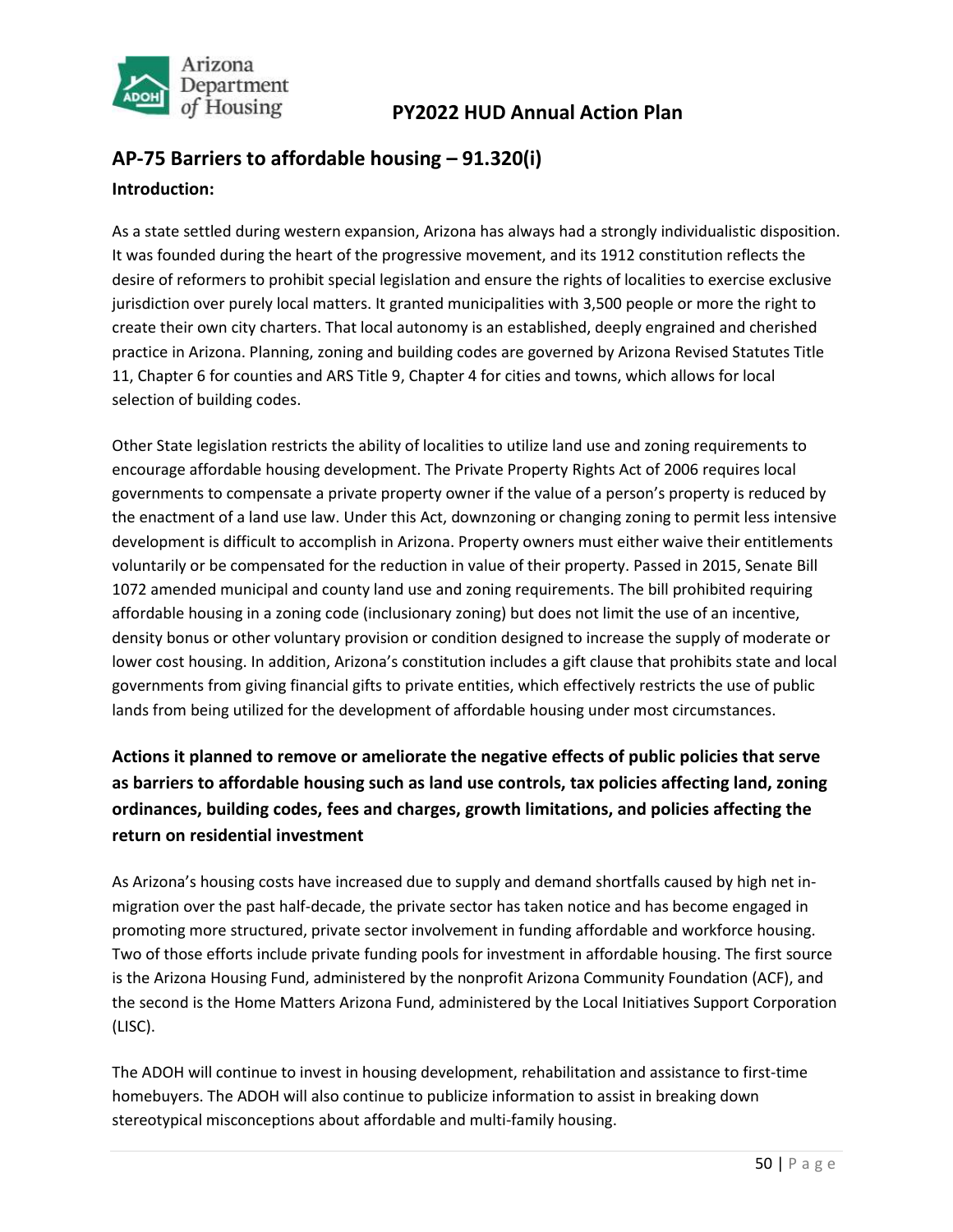

# <span id="page-52-0"></span>**AP-80 Colonias Actions – 91.320(j) Introduction**

There are 64 Arizona designated Colonias in the southern counties of Cochise, Gila, Graham, Greenlee, La Paz, Pima, Santa Cruz, and Yuma, and on the Cocopah, and Tohono O'odham Indian Reservations. The ADOH has developed a process to certify Arizona Colonias to ensure that they comply with federal legislation at Section 916 of the Cranston-Gonzalez Act of 1990 and HUD guidance. The ADOH sets aside 10% of its annual CDBG funds for projects in Colonias with high-priority needs. Colonias typically partner with local government to apply for CDBG Colonias funding, which is made available biennially to facilitate larger awards to address significant water, sewer and/or housing needs in their entirety.

Most Arizona Colonias were built on a legal loophole that allows a property owner to subdivide property up to five times before triggering subdivision regulations that require roads, utilities, and other amenities. This form of subdivision in Arizona is known as 'wildcat', and has been heavily criticized for passing to the public costs for roads, utilities, and other amenities that would otherwise be borne by the developer and purchaser.

#### **Actions planned to address obstacles to meeting underserved needs**

The largest obstacle to meeting underserved needs in Colonias is funding. ADOH will issue a funding notice once every two (2) years to solicit projects located in eligible, designated Colonias. All cities, towns, counties and tribal reservations that contain either geographically defined neighborhoods or unincorporated communities designated as Colonias and that are eligible to receive CDBG Colonia Set-Aside funding through ADOH are eligible to apply for these funds. Maricopa and Pinal Counties, as well as the communities and tribal reservations in those counties, are excluded from eligibility for State Colonias funding. ADOH is able to serve eligible designated Colonias in Pima County, although the county is not eligible to receive other CDBG funds from ADOH.

#### **Actions the state plans to take to reduce the number of poverty-level families**

Arizona's Colonia set-aside primarily funds water and wastewater treatment as these have been identified as the highest priority issues affecting Arizona Colonias. Colonias funding is awarded through a competitive process once every two years and allows potential for sufficient funding to complete very large projects. Scoring criteria emphasizes demonstrated need, poverty statistics and whether the project will completely eliminate issues relating to water, wastewater and housing within the Colonia. Addressing these issues improves sustainability and quality of life issues for residents who could not afford to pay increases in water or sewer service fees that would be required if the community were trying to fund improvements using other resources.

#### **Actions the state plans to take to develop the institutional structure**

The State of Arizona has a partnership with the regional Councils of Governments (COGs) in Arizona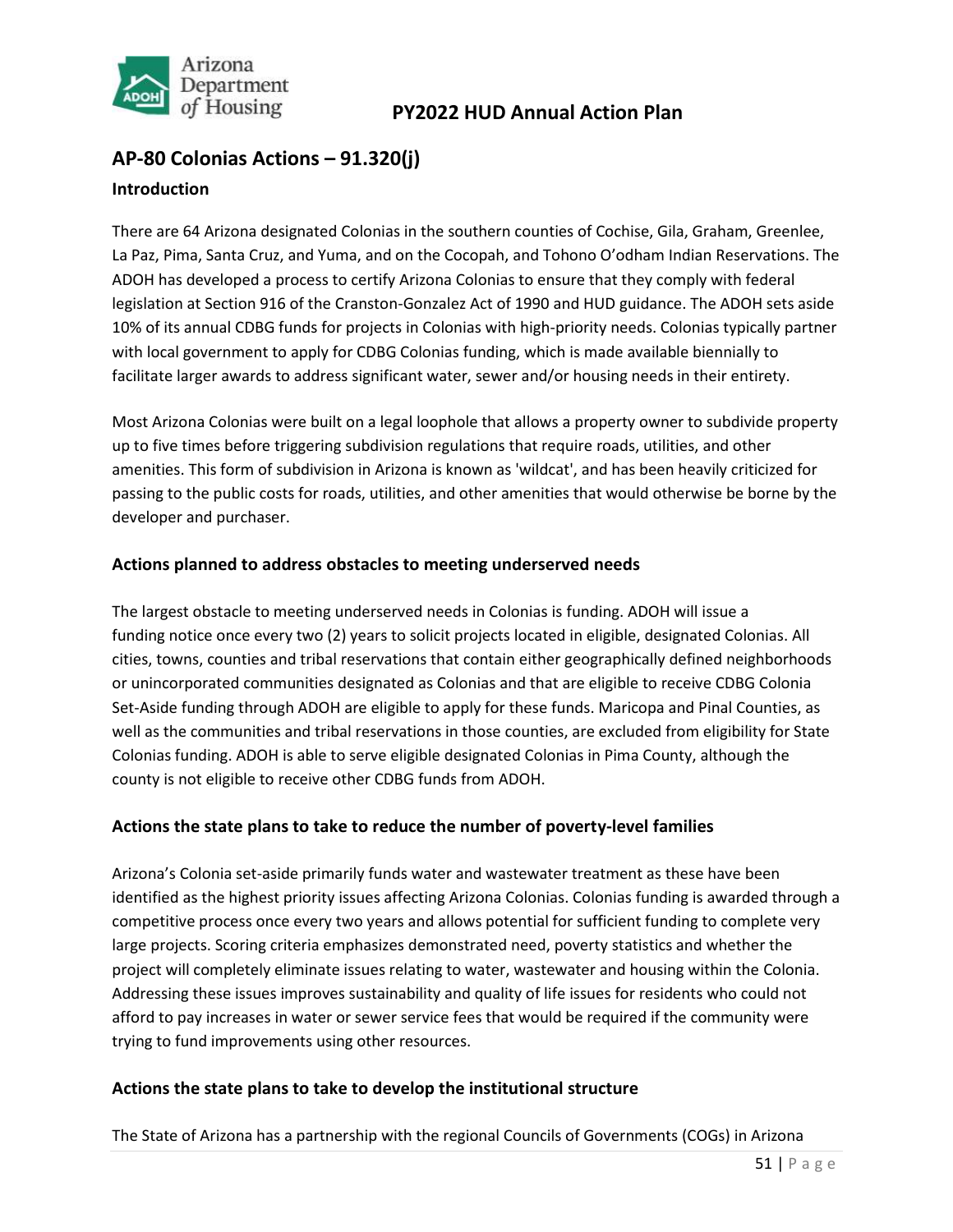

to provide both technical and administrative assistance to CDBG-eligible grantee communities, including Colonias. Working with the Arizona Balance of State COC (which includes areas of the State where Colonias are common), ADOH encourages the publication of the availability of homelessness services. Families that are "doubled-up" or otherwise possibly at risk of homelessness are provided information about available services in the areas closest to the Colonia.

### **Specific actions the state plans to take to enhance coordination between public and private house and social service agencies**

The Arizona Department of Housing hosts an Arizona Housing Forum. The Forum is a two (2) day professional housing conference that studies recent trends and ideas in affordable housing, addresses more common issues in discussion-oriented sessions, and provides opportunities for housing and social service agencies to form relationships and potential partnerships.

#### **Discussion**

The State began offering Colonia Set Aside funding through a competitive process combining two years of Colonia set-aside funds in 2010. By combining two years of funding, large-scale projects can be implemented to positively impact the lives of thousands of Colonias residents. The State has found this to be a successful method of distributing funds to Colonias and will continue this method in the future.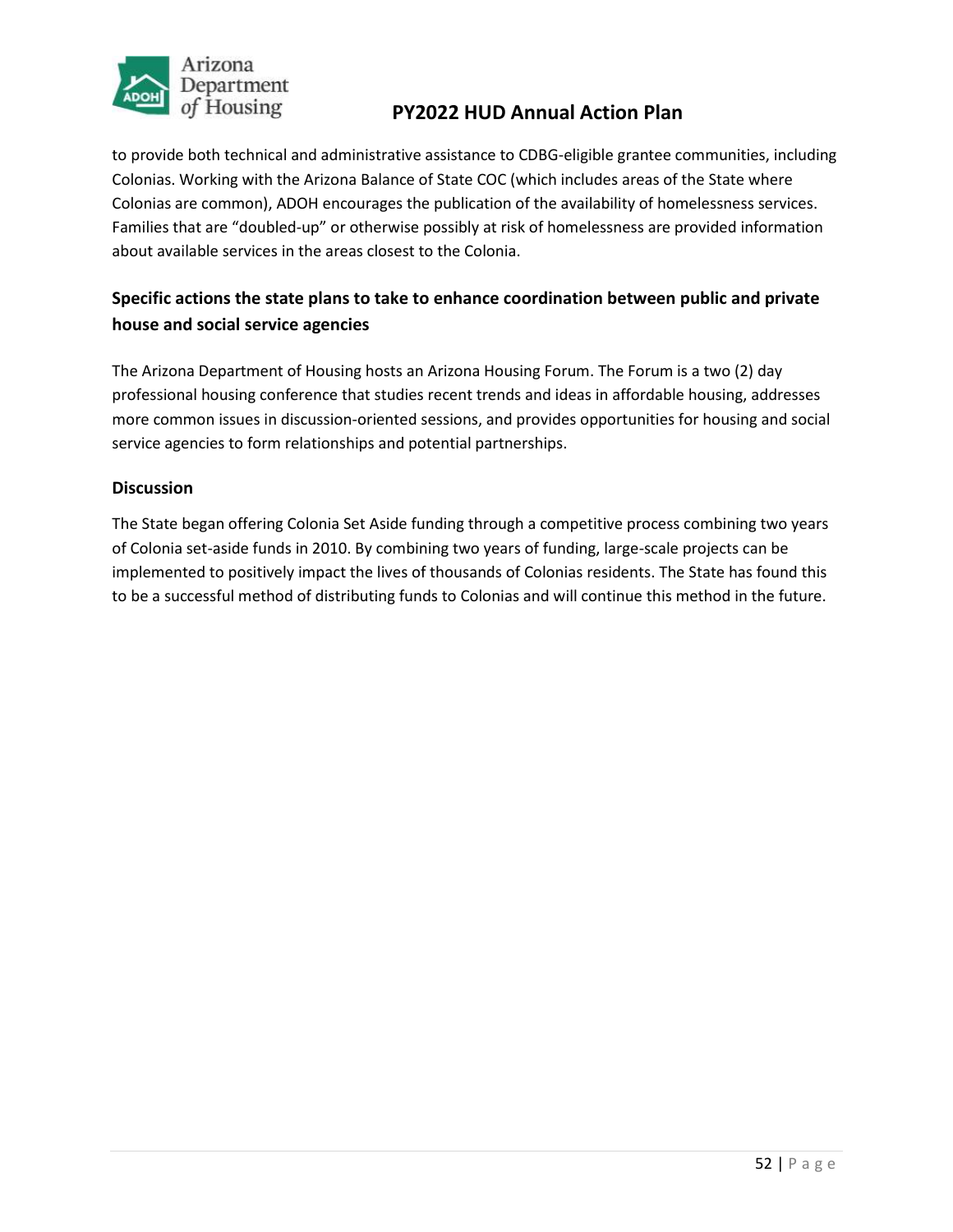

### <span id="page-54-0"></span>**AP-85 Other Actions – 91.320(j) Introduction:**

This section discusses the State's efforts to address underserved needs, expand and preserve affordable housing, reduce lead-based paint hazards, develop institutional structure for delivering housing and community development activities, and addressing impediments to fair housing choice.

#### **Actions planned to address obstacles to meeting underserved needs**

Rapid population growth combined with inadequate funding to address the huge existing unmet need for affordable housing, housing rehabilitation, public facilities and improvements, and public services, and a scarcity of capacity in many rural areas are the primary obstacles to meeting underserved needs. The state will continue to encourage agencies and units of government to seek private and public funding opportunities to leverage Consolidated Plan resources, complete projects, and serve a larger number of beneficiaries.

#### **Actions planned to foster and maintain affordable housing**

The ADOH will continue to invest in affordable and sustainable rental and homeownership programs to foster and maintain affordable housing.

#### **Actions planned to reduce lead-based paint hazards**

The Arizona Department of Housing's long-term goals to address lead-based paint hazards include: collaborating with units of local governments to reduce housing-related lead-based paint hazards, especially for low-income families with children; encouraging risk assessment for lead-based paint as part of every home inspection; and referring families with children to the Arizona Department of Health Services, Office of Environmental Health for blood testing if lead-based paint is found in units proposed for rehabilitation. The Arizona Department of Health Services maintains the lead exposure registry for Arizona. The program develops lead poisoning prevention programs, investigates cases with elevated blood lead levels and conducts educational outreach activities. The Arizona Lead Poisoning Screening Coalition and the Arizona Department of Health Services recommend screening children six (6) years of age and younger according to the Childhood Lead Poisoning Targeted Screening Plan. These steps will hopefully prove important in assuring the long-term health and stability of lower-income children who may be exposed to lead-based paint.

The State of Arizona will encourage training, education and other resources related to lead-based paint hazards, and will require that grantees and sub grantees utilize staff and contractors that have the appropriate training and certification.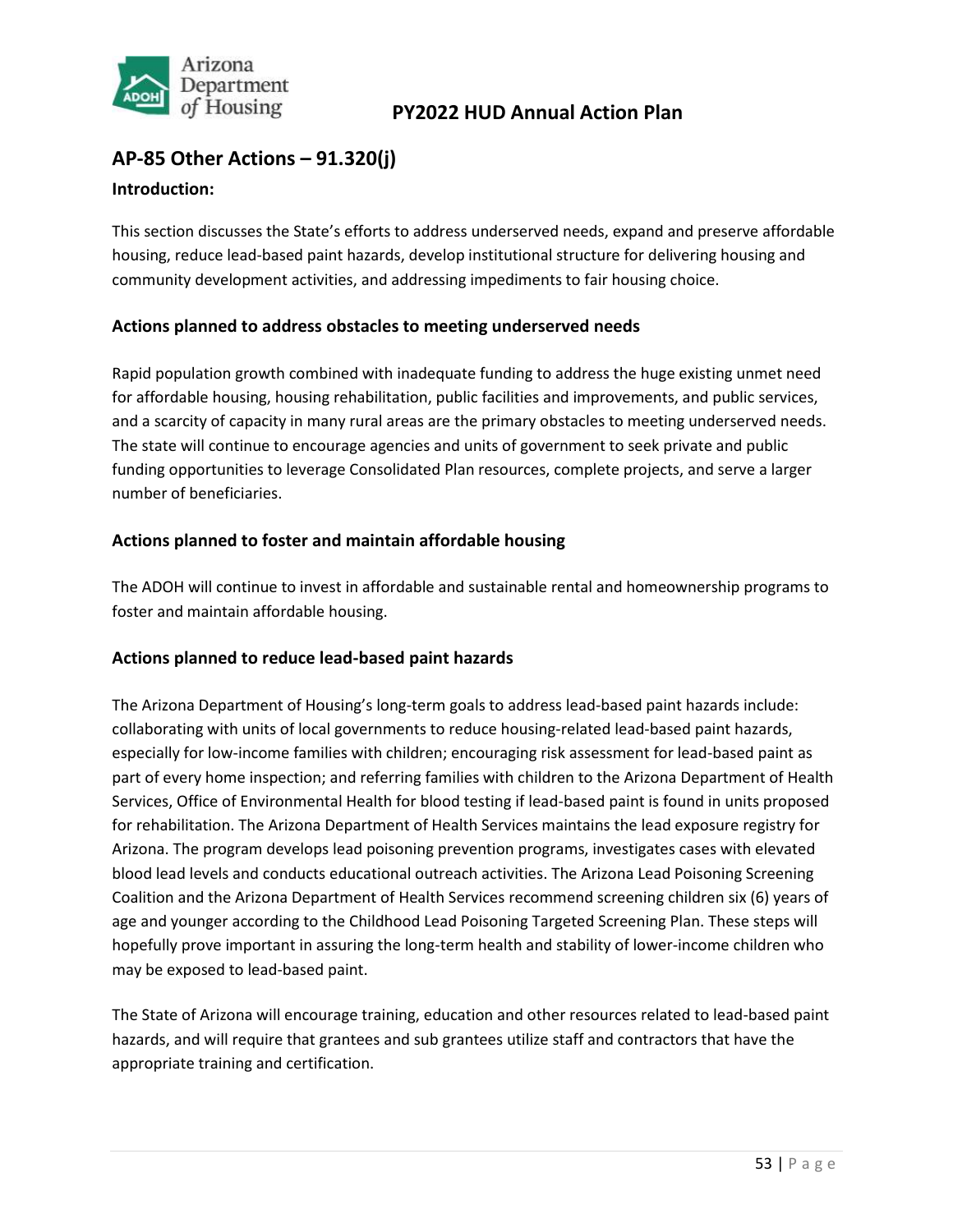

#### **Actions planned to reduce the number of poverty-level families**

ADOH's approach to reducing the number of poverty level families includes: 1) addressing the needs caused by poverty; 2) increasing the supply and availability of decent, safe and affordable housing for low-income families; and 3) increasing the effectiveness of existing programs through better collaboration and increased efficiency of implementation. The ADOH will focus on the provision of affordable housing and needed community development programs and projects, especially in rural areas of Arizona. The ADOH will also work to strengthen its partnerships with the DES, the Community Services Administration, the Family Assistance Administration, the Aging and Adult Administration, the Arizona Early Intervention Program, the Arizona Department of Health Services, the Arizona Health Care Cost Containment System, the Arizona Department of Veterans Services, and the Arizona Commerce Authority. These agencies and organizations encourage stabilization of people in crisis, and fund services for special needs populations, quality early education, and job retention, training and creation to help lift people out of poverty and reduce generational poverty.

#### **Actions planned to develop institutional structure**

The ADOH is a department of Arizona State government. ADOH is headed by a Governor-appointed director who oversees all activities of the agency, including the provisions of this plan. The ADOH meets its mission and addresses the needs identified in the Consolidated Plan through collaboration with other State agencies, and activities implemented by its program partners, including units of local government, public housing agencies, and nonprofit, for-profit and tribal organizations.

The implementation of activities using Consolidated Plan and leverage resources requires capacity among ADOH program partners across Arizona's vast geographic area and in its many small rural communities. It is challenging for nonprofit providers in rural Arizona to maintain a consistent, physical presence in many communities, and providers often experience higher than average rates of employee attrition leading to capacity problems. The shortage of providers is compounded by the inability of many lower-income households to travel for services. The ADOH will continue its efforts to network with organizations that serve low-income and vulnerable populations through the Continuum of Care.

Independently and with the assistance of the rural COGS, units of local government utilize CDBG funds to address important community needs, although consensus regarding the most important needs is not always agreed upon and therefore action is sometimes limited. The ADOH will continue to work with rural COGS to provide technical and administrative assistance to units of government and to facilitate the targeting and distribution of CDBG funds.

The private sector is an important collaborator in the services and programs that address priority needs. The private sector brings additional resources and expertise that can be used to supplement existing services or fill gaps in the system. Lenders, affordable housing developers, business and economic development organizations and private service providers offer a variety of assistance to residents such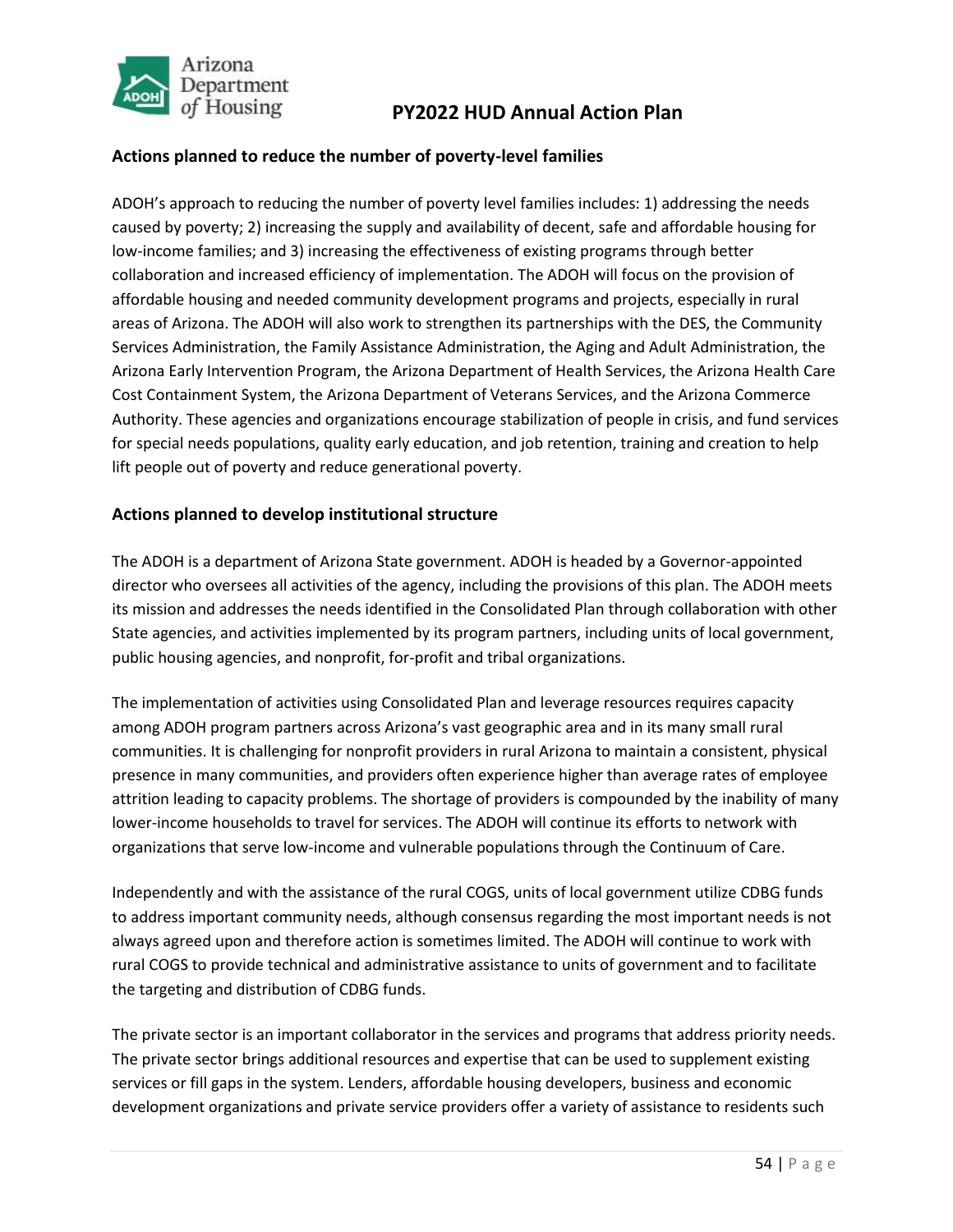

as health care, small business assistance, home loan programs and supportive housing, among others.

There are 22 federally-recognized tribes in the State of Arizona. The tribes within Arizona are vastly different from one another and are recognized as self-governing entities that regulate laws under their respective tribal jurisdictions. Some tribes regularly work with the ADOH to access resources to address housing needs. In addition, sixteen tribes currently receive the Indian Housing Block Grant for development and maintenance of existing housing. The formula-driven grant was enacted in 1996 and is based on various factors that include population, poverty, current assisted stock and overcrowding conditions. The ADOH will continue to work with tribes who submit successful applications for ADOH funding.

### **Actions planned to enhance coordination between public and private housing and social service agencies**

The ADOH is committed to continuing its participation and coordination with federal, State, regional and local agencies, and with the private and nonprofit sectors to serve the needs of low-income Arizonans. The Arizona Department of Housing hosts the Arizona Housing Forum. The Forum is a twoday professional housing conference that studies recent ideas and trends in affordable housing, addresses common issues in discussion-oriented sessions, and provides opportunities for public and private organizations to build relationships and potential partnerships.

#### **Discussion:**

The ADOH 2020 Analysis of Impediments to Fair Housing Choice identified five (5) impediments to fair housing choice in the Arizona Balance of State:

- 1. Housing Discrimination;
- 2. Education and Awareness;
- 3. Geographic Concentrations;
- 4. Lending Discrimination; and
- 5. Availability of Quality Affordable Housing.

To address identified impediments, during FY2022, the ADOH will:

- 1. Track fair housing complaint and inquiry information and actions taken to address impediments and incorporate these into its Consolidated Annual Performance Report.
- 2. Continue fair housing education and outreach efforts through ADOH-contracted agencies.
- 3. Continue to fund organizations that provide disability accessibility improvements for homeowners.
- 4. Examine methods to fund disability accessibility improvements for renters in existing units.
- 5. Continue to require affirmative marketing plans for HUD CPD-assisted developments to ensure they are marketed to those least likely to apply.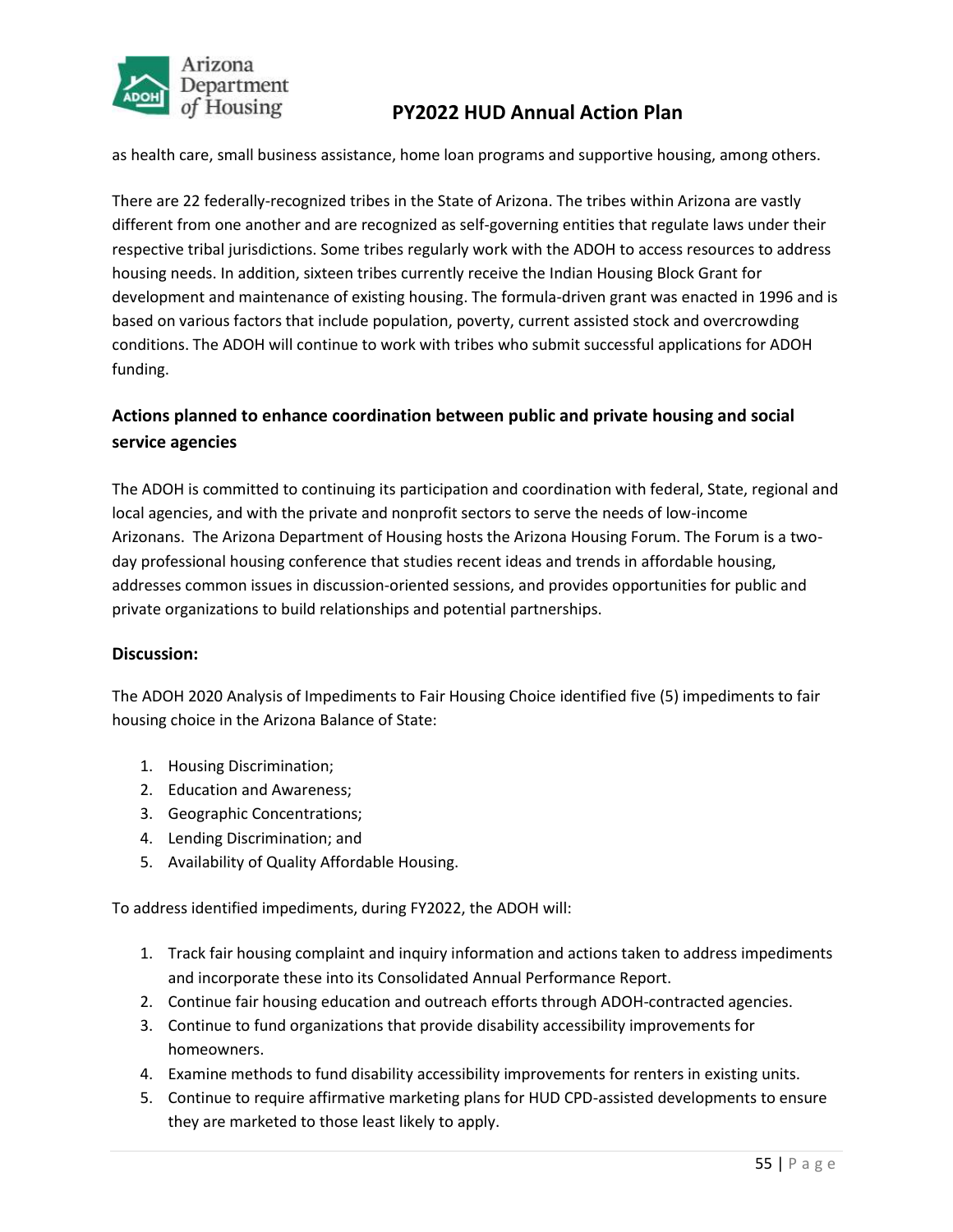

- 6. Request the Governor adopt a proclamation declaring April to be observed as Fair Housing Month.
- 7. Maintain a Fair Housing page on the ADOH website.
- 8. Publish materials that may assist in breaking down stereotypical misconceptions about affordable and multi-family housing.
- 9. Utilize social media to expand awareness of fair housing and housing discrimination.
- 10. Expand access to the affordable housing rental stock and accessible affordable rental stock through owner-occupied housing rehabilitation, rental housing rehabilitation, and rapid rehousing.
- 11. Examine the prioritization of CDBG State Special Projects funding to activities that develop or rehabilitate affordable housing and shelters for people experiencing homelessness.
- 12. Explore expanding CDBG housing rehabilitation activities to include the rehabilitation of smaller properties owned and operated by nonprofit organizations for the benefit of special needs populations.
- 13. Work with local and state institutions to continue re-entry and housing access programs for persons exiting incarceration.
- 14. Continue to produce the annual "Housing-at-a-Glance" publication.
- 15. Continue to require projects funded with LIHTC, HOME, and NHTF to establish Affirmative Fair Marketing Plans (AFHMP) that reduce barriers to housing choice.
- 16. Encourage partnerships between experienced developers and nonprofit and faith-based organizations to increase affordable housing production in the Balance of State.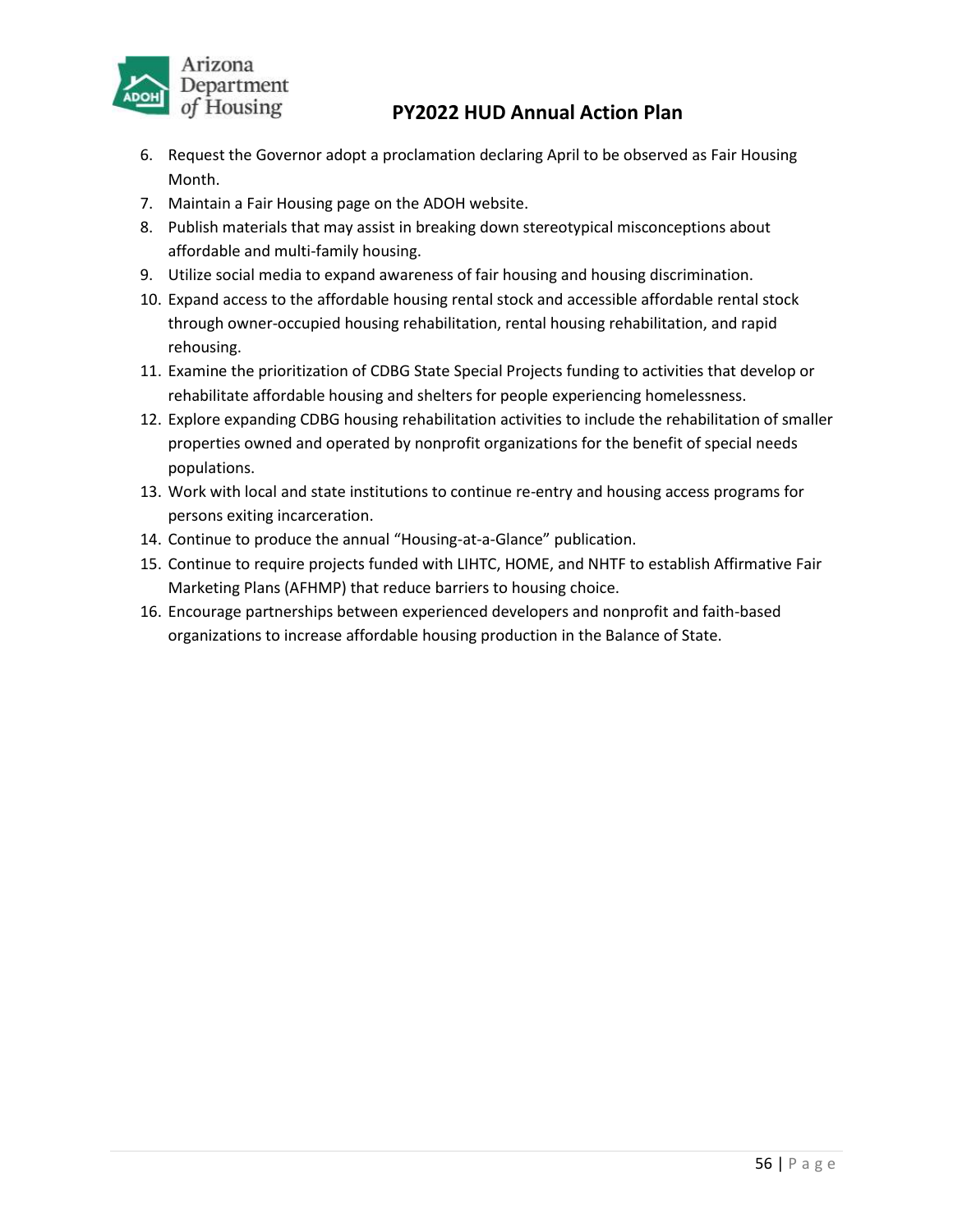

# **Program Specific Requirements**

### <span id="page-58-0"></span>**AP-90 Program Specific Requirements – 91.320(k)(1,2,3)**

#### **Introduction:**

The following identifies program income that will be available to carry out CDBG projects, certain HOME program policies, information regarding ESG, and certain National Housing Trust Fund policies.

#### **Community Development Block Grant Program (CDBG) Reference 24 CFR 91.320(k)(1)**

Projects planned with all CDBG funds expected to be available during the year are identified in the Projects Table. The following identifies program income that is available for use that is included in projects to be carried out.

| 1. The total amount of program income that will have been received before the start of the next   |          |
|---------------------------------------------------------------------------------------------------|----------|
| program year and that has not yet been reprogrammed                                               | 0        |
| 2. The amount of proceeds from section 108 loan guarantees that will be used during the year to   |          |
| address the priority needs and specific objectives identified in the grantee's strategic plan.    | 0        |
| 3. The amount of surplus funds from urban renewal settlements                                     | $\Omega$ |
| 4. The amount of any grant funds returned to the line of credit for which the planned use has not |          |
| been included in a prior statement or plan                                                        | $\Omega$ |
| 5. The amount of income from float-funded activities                                              | $\Omega$ |
| <b>Total Program Income:</b>                                                                      | 0        |
|                                                                                                   |          |

#### **Other CDBG Requirements**

| 1. The amount of urgent need activities                                          | 0      |
|----------------------------------------------------------------------------------|--------|
| 2. The estimated percentage of CDBG funds that will be used for activities that  |        |
| benefit persons of low and moderate income. Overall Benefit - A consecutive      |        |
| period of one, two or three years may be used to determine that a minimum        |        |
| overall benefit of 70% of CDBG funds is used to benefit persons of low and       |        |
| moderate income. Specify the years covered that include this Annual Action Plan. | 70.00% |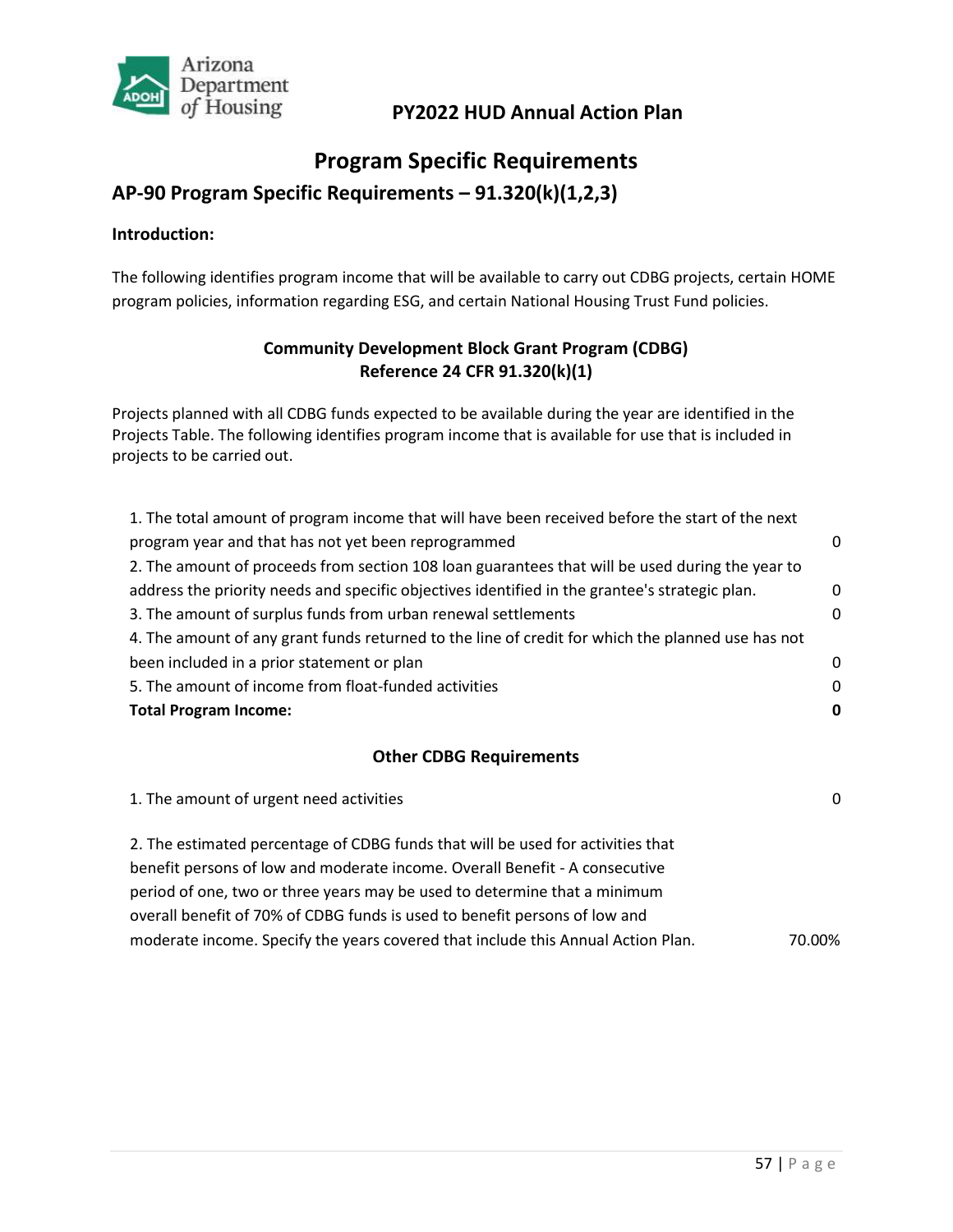

#### **HOME Investment Partnership Program (HOME) Reference 24 CFR 91.320(k)(2)**

**1. A description of other forms of investment being used beyond those identified in Section 92.205 is as follows:**

No other forms of investment are planned.

**2. A description of the guidelines that will be used for resale or recapture of HOME funds when used for homebuyer activities as required in 92.254, is as follows:**

ADOH will not invest HOME funds in homebuyer activities in the Action Plan year.

**3. A description of the guidelines for resale or recapture that ensures the affordability of units acquired with HOME funds? See 24 CFR 92.254(a)(4) are as follows:**

Assistance to eligible beneficiaries is subject to recapture. The recapture period is based on the amount of HOME and State Housing Trust Fund resources (State funds) invested in the unit. When the per unit investment is less than \$15,000, the recapture period (period of affordability) is five (5) years; between \$15,000 and \$40,000 is ten (10) years; and over \$40,000 is fifteen (15) years. New construction, regardless of amount invested, has a twenty (20) year affordability requirement.

In the event the assisted property is transferred prior to the expiration of the applicable period of affordability or the housing unit is no longer used as a primary residence of the assisted homebuyer, the net proceeds are subject to recapture. Net proceeds shall be determined as follows: 1) the amount of State funds plus the amount of interest due (if any) shall be determined; 2) the Borrower's Down Payment, Principal Payments and the Value of Improvements as evidenced by receipts provided by the borrower shall be summed, and this shall be called Borrower's Equity. Net proceeds shall be distributed as follows: if the Net Resale Proceeds are sufficient to cover the ADOH investment, including any interest due and the Borrower's Equity, the ADOH investment and any interest due shall be recaptured and the Borrower shall be entitled to receive Borrower's Equity and any amount remaining from Net Resale Proceeds after payment of the ADOH investment and any interest due and Borrower's Equity. If the Net Resale Proceeds are not sufficient to repay the ADOH investment including any interest due and the Borrower's Equity, the Borrower shall be entitled to receive the Borrower's Equity, and any amount remaining from Net Resale Proceeds, after payment of the Borrower's Equity, shall be recaptured. In the event of foreclosure, transfer in lieu of foreclosure or assignment of an FHA mortgage to HUD, recapture provisions shall terminate.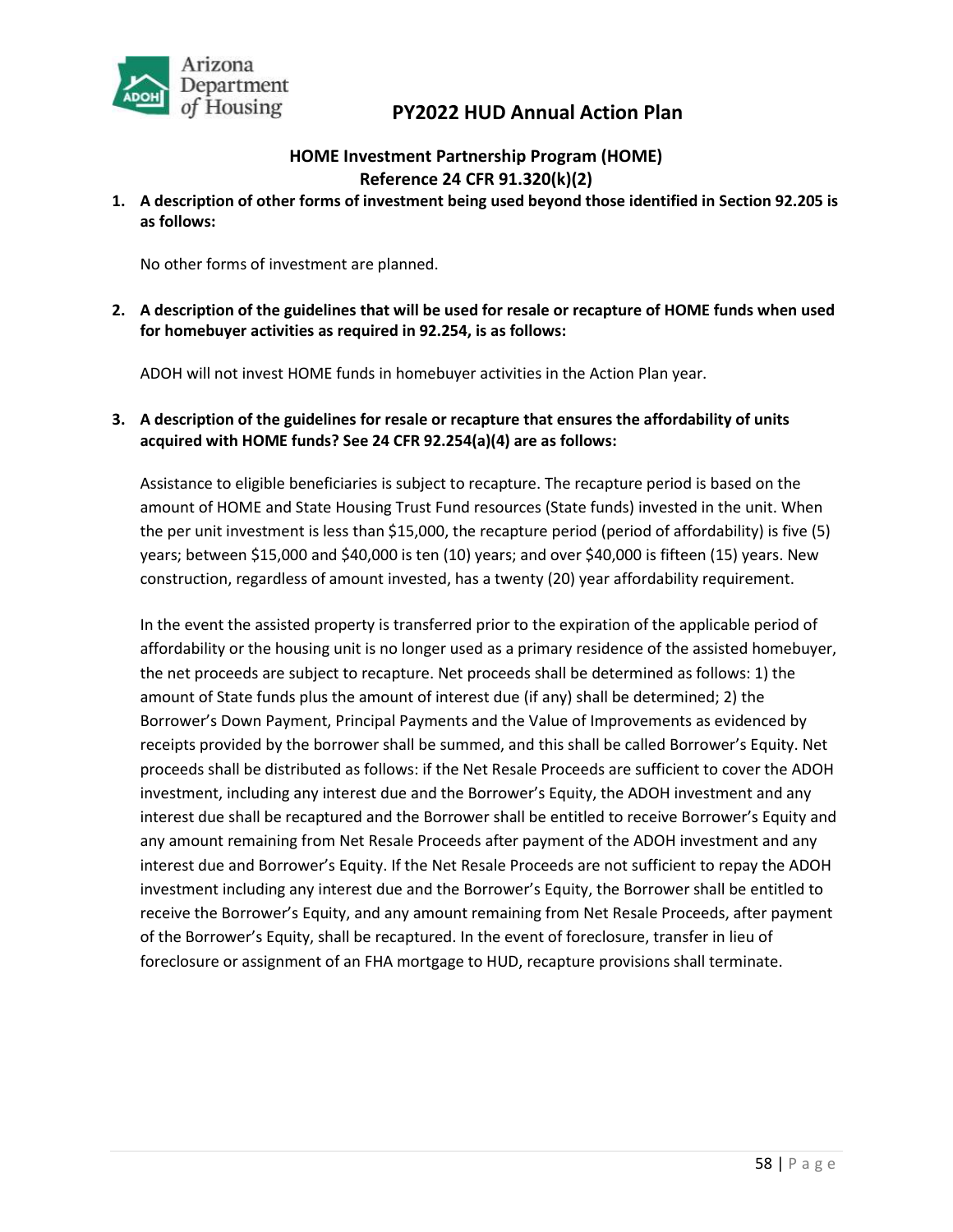

**4. Plans for using HOME funds to refinance existing debt secured by multifamily housing that is rehabilitated with HOME funds along with a description of the refinancing guidelines required that will be used under 24 CFR 92.206(b), are as follows:**

HOME funds will not be used to refinance existing multi-family housing debt during the coming fiscal year.

### **Emergency Solutions Grant (ESG) Reference 91.320(k)(3)**

#### **1. Include written standards for providing ESG assistance (may include as attachment)**

The DES Homeless Coordination Office requires all subcontractors to adhere to program policies and procedures in accordance with the federal HEARTH Act. In addition, subcontractors must adhere to the State of Arizona, DES written standards and terms and conditions. Eligible activities include: 1) Emergency Shelter; 2) Rapid Re-Housing; 3) Homeless Prevention; and 4) Street Outreach.

Target populations: At least 60% of all Rapid Re-Housing and/or Homeless Prevention participants shall meet at least one of the priority population criteria: 1) chronically homeless; 2) disabled; 3) experiencing substance abuse issues; 4) being released from an institution; 5) being released from a substance abuse facility; 6) aging or aged-out of child foster care; 7) domestic violence survivor; 8) youth eighteen 18-24 years of age; 9) veteran; or 10) 62 years of age or older.

Subcontractors must: provide all services in a culturally relevant manner for the population to be served; participate in the Coordinated Assessment System; maintain a case file for each participant with all items required by DES; maintain appropriate documentation of participant eligibility; ensure no income barriers are associated with initial eligibility for services and programs; provide Case Management services at least monthly and document progress towards independence; complete required vulnerability/needs assessment in HMIS at program entry and exit; assist all participants to obtain mainstream services and benefits such as housing, health care, social services, employment and education; attend at least seventy-five percent (75%) of Continuum of Care meetings annually.

Subcontractors are required to submit monthly, quarterly and annual program and financial reports: Monthly Reports must include 1) Copies of the completed Rapid Re-Housing Eligibility Determination form for each participant with initial billing; 2) Copies of all receipts and/or copies of checks with detailed costs issued for Housing Relocation and Rental Financial Assistance for each Rapid Re-Housing participant served; 3) Rapid Re-Housing Tracking Sheet with invoices; and 4) Accurate and complete Contractor's Invoice and Statement of Expenditures. Quarterly Reports must be submitted by the 15th day of the beginning of each quarter and include a completed Emergency Shelter, Rapid Re-Housing Data and Homeless Prevention Report of demographic and exit data. Annual Reports must include: 1) Funding Expenditure Report for the prior year; and 2) Completed ESG report as required by DES.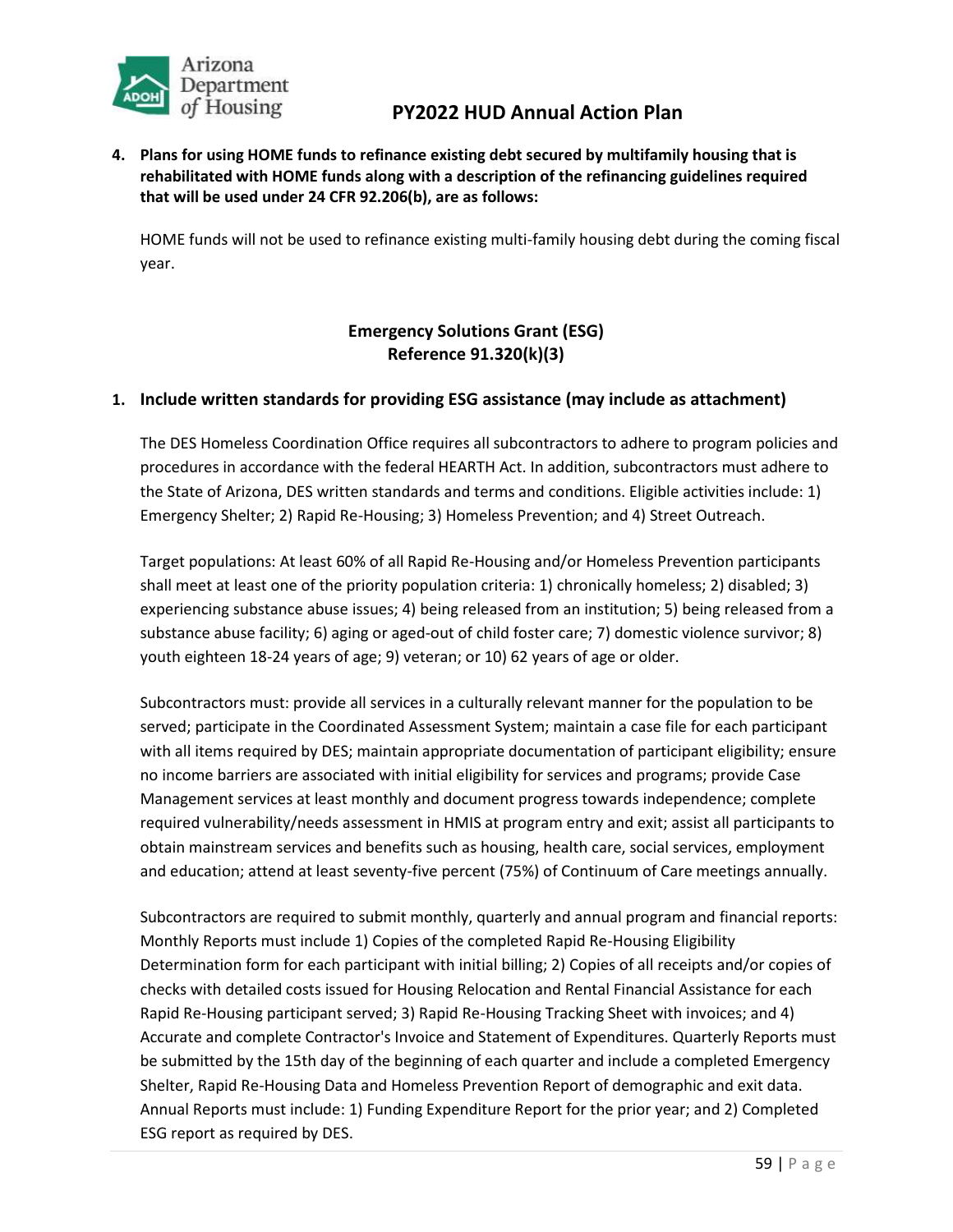

#### **2. If the Continuum of Care has established centralized or coordinated assessment system that meets HUD requirements, describe that centralized or coordinated assessment system.**

The AZBOSCOC, in implementing Coordinated Entry strategies, requires that all HMIS providers utilize appropriate VI-SPDAT assessments to determine housing appropriate rankings. These rankings are used as a guide to assist in making referrals and assessing eligibility for the most client-appropriate projects within the Continuum of Care, which includes case conferencing.

Per HUD Notice CPD-16-11, priority is given to those individuals and families who meet the HUD definition of "chronic homeless". If there is availability in a project and there is not an eligible household that meets the definition of chronic homeless, then the order of priority will be as delineated in the CPD notice as follows: First Priority - Homeless Individuals and Families with a Disability with Long Periods of Episodic Homelessness and Severe Service Needs. Second Priority - Homeless Individuals and Families with a Disability with Severe Service Needs. Third Priority - Homeless Individuals and Families with a Disability Coming from Places Not Meant for Human Habitation, Safe Haven, or Emergency Shelter Without Severe Service Needs. Fourth Priority - Homeless Individuals and Families with a Disability Coming from Transitional Housing.

#### **3. Identify the process for making sub-awards and describe how the ESG allocation available to private nonprofit organizations (including community and faith-based organizations).**

The ADES awards ESG funds through a competitive Request for Proposals (RFP) process. Each RFP describes in detail the criteria that will be used to select applications. The criteria may include service methodology, experience and expertise, cost, capacity, and other relevant factors. Contracts are awarded based on the needs of the service area and available service providers.

### **4. If the jurisdiction is unable to meet the homeless participation requirement in 24 CFR 576.405(a), the jurisdiction must specify its plan for reaching out to and consulting with homeless or formerly homeless individuals in considering policies and funding decisions regarding facilities and services funded under ESG.**

All three Continua of Care in the state have at least one formerly homeless person on their boards.

#### *5.* **Describe performance standards for evaluating ESG.**

All service providers and agencies contracting with DES submit ESG program reports monthly and quarterly. Fiscal back -up documentation and participant tracking reports are attached to fiscal claims for reimbursement. DES contracts require agencies to submit quarterly reports that are designed to capture client data, fiscal expenditures billed, and services provided. At least once each year, DES will conduct desk reviews of the programs and at least once every two years, a comprehensive audit and site visit will be conducted of the program and facilities. Upon completion of the review and audits a written report is sent to the provider and a copy is maintained in the contract file.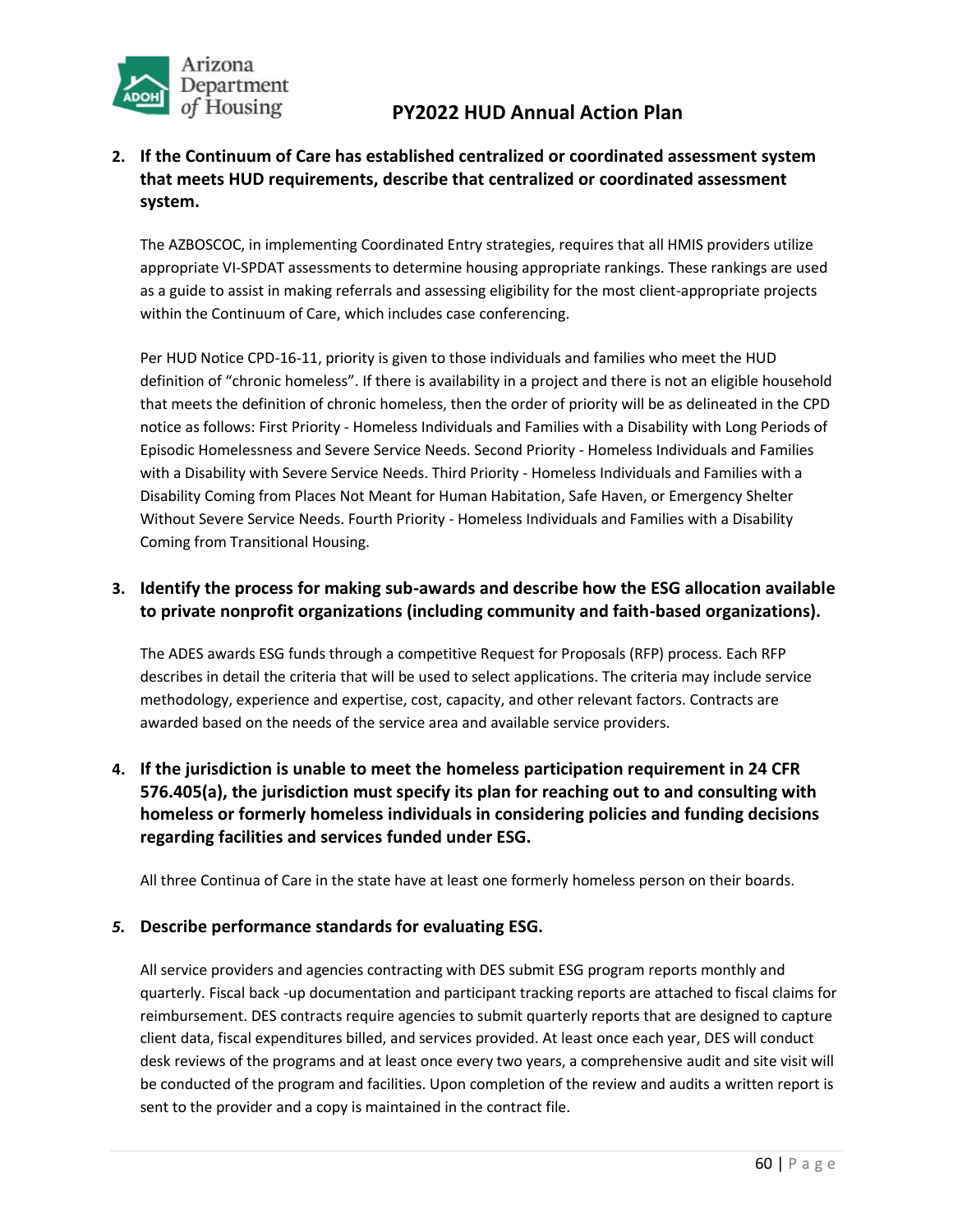

#### **Housing Trust Fund (HTF) Reference 24 CFR 91.320(k)(5)**

#### **1. How will the grantee distribute its HTF funds? Select all that apply:**

 $\boxtimes$  Applications submitted by eligible recipients

**2. If distributing HTF funds through grants to subgrantees, describe the method for distributing HTF funds through grants to subgrantees and how those funds will be made available to state agencies and/or units of general local government. If not distributing funds through grants to subgrantees, enter "N/A".**

N/A

#### **3. If distributing HTF funds by selecting applications submitted by eligible recipients,**

### **a. Describe the eligibility requirements for recipients of HTF funds (as defined in 24 CFR § 93.2).**

Eligible activities for National HTF are the production, preservation and rehabilitation of affordable rental housing developments in which all or a portion of the rental units are set aside for extremely low income (thirty percent (30%) of the HUD AMI or less), including Permanent Supportive Housing for individuals and families who are chronically homeless. Supportive Services, where appropriate, must be provided with the purpose of helping residents achieve maximum possible self-sufficiency and maintain their permanent housing. Rents on NHTF units must not exceed thirty percent (30%) of the income of the individual or family qualified to occupy the HTF Unit. Rent limits are published by HUD annually.

Eligible Recipients are public housing agencies, for-profit entities and nonprofit entities.

### **b. Describe the grantee's application requirements for eligible recipients to apply for HTF funds.**

The ADOH will retain 10% of NHTF funds for program administration. The remaining project funds will be made available through one or more of the following methods: 1) A Notice of Funds Availability for the construction, preservation or rehabilitation of rental housing in which NHTF may be used solely or in conjunction with HOME, State Housing Trust Fund, NSP, 4% LIHTC, 9% LIHTC or another funding source; or 2) Gap financing for rental developments awarded 4% or 9% LIHTCs in accordance with the ADOH LIHTC Qualified Allocation Plan (QAP), as well as non-LIHTC projects in accordance with the annual NOFA.

At a minimum, applicants will be required to provide documentation demonstrating the following: 1) applicant is a legally formed entity; 2) development team has sufficient capacity; 3) site control and zoning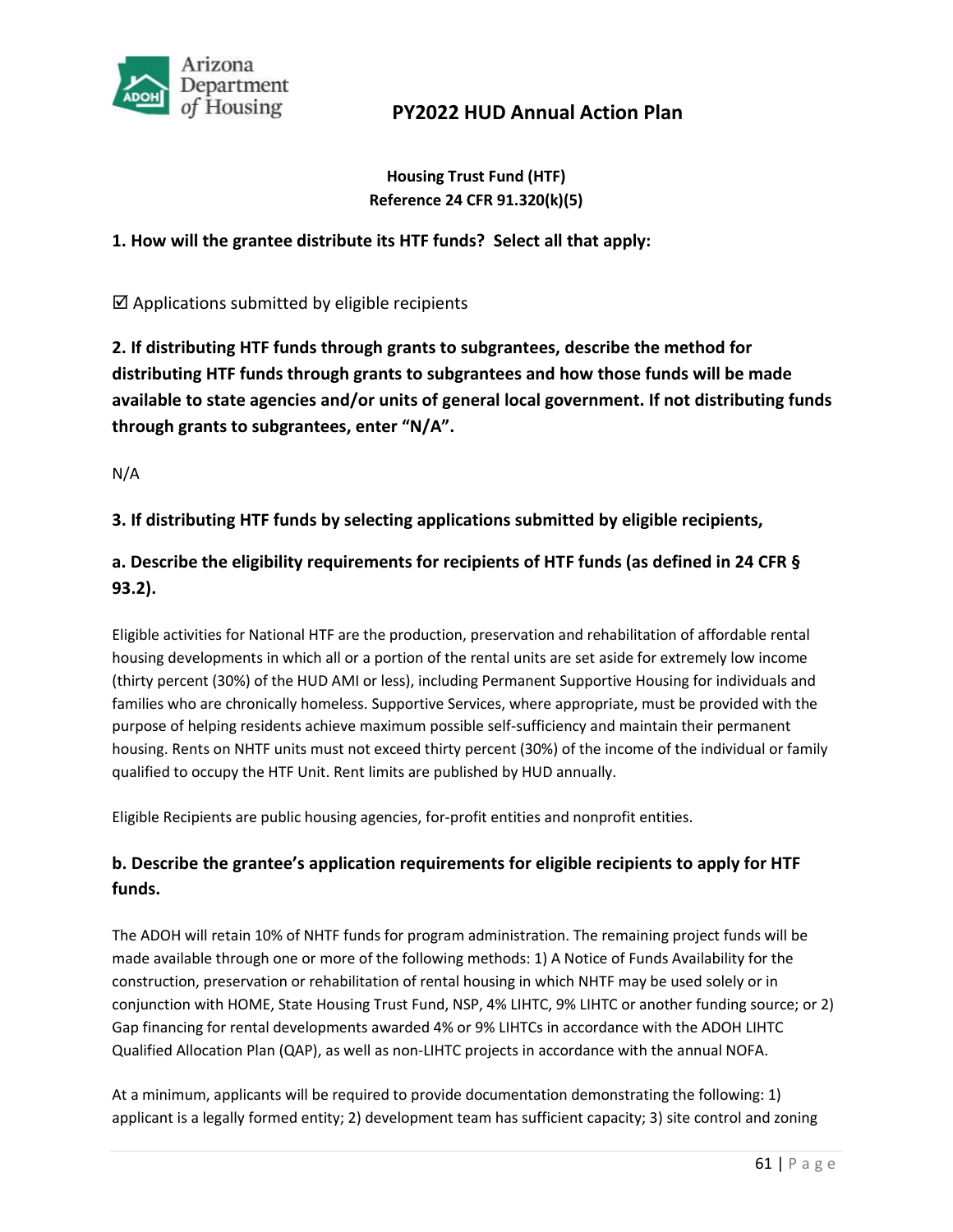

entitlements; 4) adherence to environmental regulations; 5) financial ability to proceed; 6) market demand for prospective population; 7) adherence to design standards, including energy efficiency; and 8) affordability to extremely low-income households.

### **c. Describe the selection criteria that the grantee will use to select applications submitted by eligible recipients.**

When a Notice of Funds Availability is issued, it will include the specific selection criteria that will be used to select projects for funding. Selection criteria may include: 1) demand; 2) capacity, experience and past performance of applicant; 3) extent to which units are affordable to extremely-low income individuals and families; 4) service-enriched location; 5) project readiness; 6) sustainable development (energy efficiency); 7) the duration of the affordability period; and 8) the extent to which the project leverages non-federal funding sources.

When NHTF funds are provided as gap financing for rental developments awarded 4% or 9% LIHTCs, applications will be selected following the Qualified Allocation Plan (QAP) as well as non-LIHTC projects in accordance with the annual NOFA.

### **d. Describe the grantee's required priority for funding based on geographic diversity (as defined by the grantee in the consolidated plan).**

The National HTF is available to all areas of the state. The Consolidated Plan (SP-10, Geographic Priorities), does not target specific geographic areas.

### **e. Describe the grantee's required priority for funding based on the applicant's ability to obligate HTF funds and undertake eligible activities in a timely manner**.

Only applicants that demonstrate adequate capacity and readiness to proceed will be funded. Applicants must demonstrate that the Development Team possesses the experience and financial capacity necessary to undertake and complete the Project. The Developer and/or Co-Developer, as applicable, must have developed projects of comparable size, financial complexity. The experience of the Development Team with affordable housing programs is also considered. Applicants must demonstrate site control, generally through fee simple title, a conditional purchase contract contingent upon successful Environmental Review, or longterm lease; that the prospective site has all zoning entitlements; and that all financing necessary to complete the project has been secured. Only projects that set aside rental units affordable to households with extremely low income (30% AMI adjusted for family size with utility costs deducted) will be funded. Projects may be awarded points in the competitive selection process for project-based rental assistance.

**f. Describe the grantee's required priority for funding based on the extent to which the rental project has Federal, State, or local project-based rental assistance so that rents are affordable to extremely low-income families.**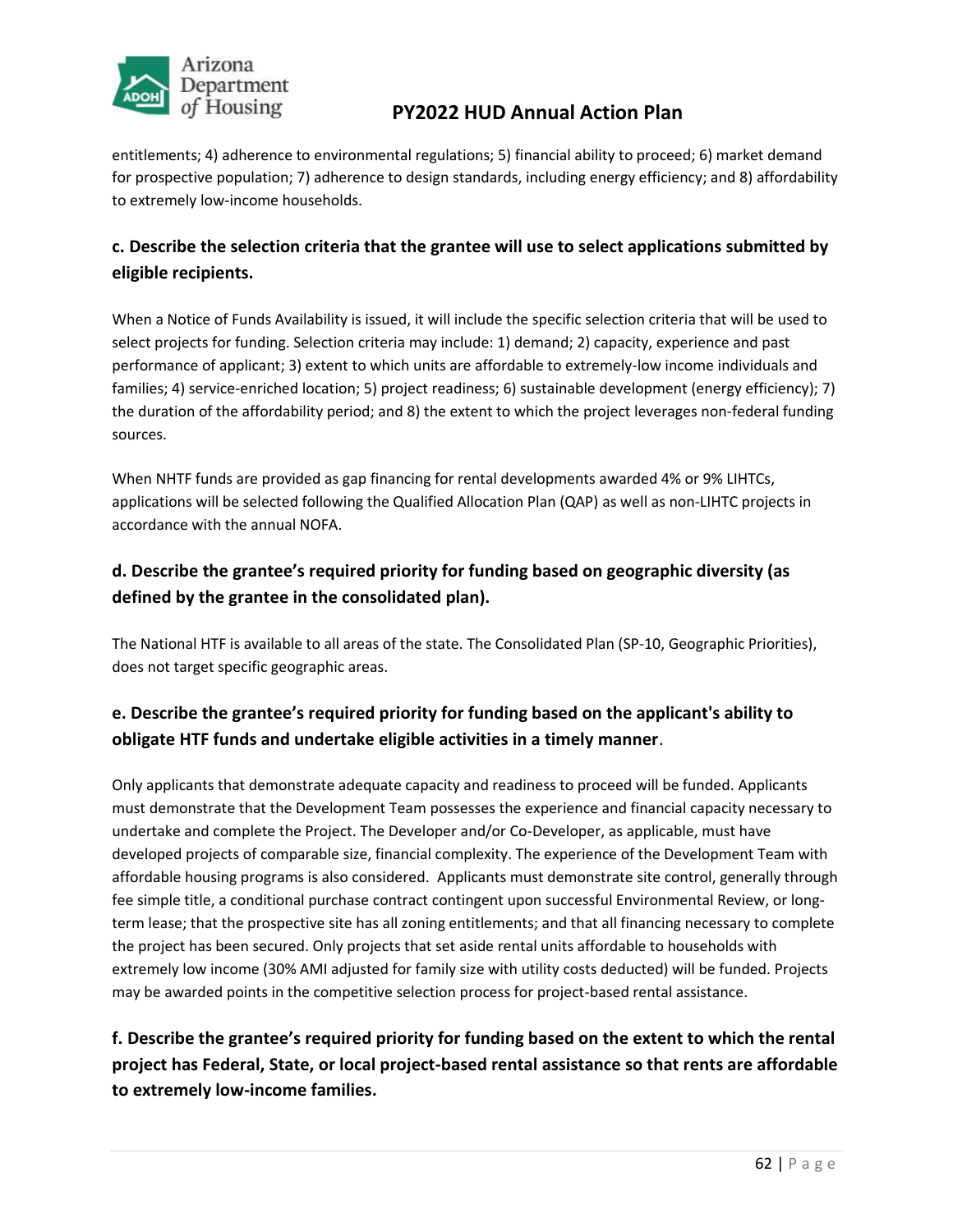

Only projects that set aside rental units affordable to households with extremely low income (30% AMI adjusted for family size with utility costs deducted) will be funded. Projects may be awarded points in the competitive selection process for project-based rental assistance.

### **g. Describe the grantee's required priority for funding based on the financial feasibility of the project beyond the required 30-year period.**

Projects will not be required to exceed the 30-year period, yet projects that demonstrate financial feasibility beyond the required 30-year period may receive points in the competitive application scoring process. Based on information submitted and other relevant information available, ADOH analyzes and adjusts the financial considerations in accordance with its underwriting criteria. The ADOH will review development costs, permanent financing sources and amounts, public funding amounts, Developer Fees, projected rents, projected Operating Expenses, vacancy rates, and other financial considerations of a Project.

### **h. Describe the grantee's required priority for funding based on the merits of the application in meeting the priority housing needs of the grantee (such as housing that is accessible to transit or employment centers, housing that includes green building and sustainable development features, or housing that serves special needs populations).**

When a Notice of Funds Availability is issued, it will include the specific selection criteria that will be used to select projects for funding. Consistent with state and federal certifications to affirmatively further fair housing, selection criteria may include: 1) demand; 2) capacity, experience and past performance of applicant; 3) extent to which units are affordable to extremely-low income individuals and families; 4) service-enriched location; 5) project readiness; 6) sustainable development (energy efficiency); 7) the duration of the affordability period; and 8) the extent to which the project leverages non-federal funding sources.

### **I. Describe the grantee's required priority for funding based on the extent to which the application makes use of non-federal funding sources**.

When a Notice of Funds Availability is issued, it will include the specific selection criteria that will be used to select projects for funding. Consistent with state and federal certifications to affirmatively further fair housing, selection criteria may include: 1) demand; 2) capacity, experience and past performance of applicant; 3) extent to which units are affordable to extremely-low income individuals and families; 4) service-enriched location; 5) project readiness; 6) sustainable development (energy efficiency); 7) the duration of the affordability period; and 8) the extent to which the project leverages non-federal funding sources.

### **4. Does the grantee's application require the applicant to include a description of the eligible activities to be conducted with HTF funds?**

Yes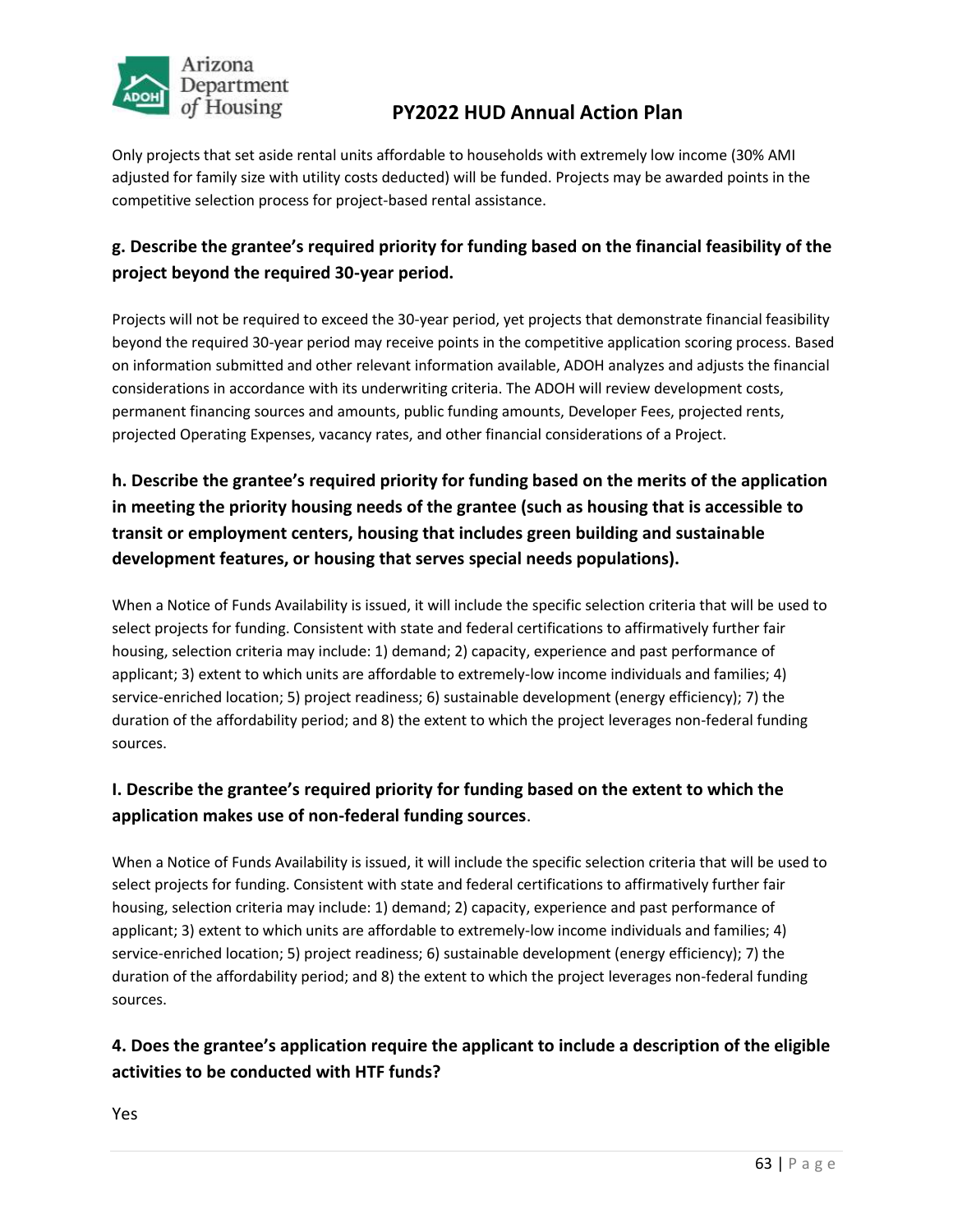

**5. Does the grantee's application require that each eligible recipient certify that housing units assisted with HTF funds will comply with HTF requirements?** 

Yes

**6. Performance Goals and Benchmarks.** The grantee has met the requirement to provide for performance goals and benchmarks against which the grantee will measure its progress, consistent with the grantee's goals established under 24 CFR 91.315(b)(2), by including HTF in its housing goals in the housing table on the SP-45 Goals and AP-20 Annual Goals and Objectives screens.

Yes

#### **6. Maximum Per-unit Development Subsidy Amount for Housing Assisted with HTF Funds.**

The maximum NHTF per-unit development subsidy amount is calculated by bedroom size and based on the FY2021 HOME program maximum per-unit subsidy amounts, which are considered reasonable and based on the costs of developing non-luxury housing in Arizona, as follows:

0-bedroom - \$153,314 1-bedroom - \$175,572 2-bedroom - \$213,718 3-bedroom - \$276,482

#### 8. **Rehabilitation Standards.**

The ADOH National Housing Trust Fund Rehabilitation Standards are attached.

9. **Resale or Recapture Guidelines.** Below, the grantee must enter (or attach) a description of the guidelines that will be used for resale or recapture of HTF funds when used to assist firsttime homebuyers. If the grantee will not use HTF funds to assist first-time homebuyers, enter  $M/A''$ .

#### N/A

10. **HTF Affordable Homeownership Limits.** If the grantee intends to use HTF funds for homebuyer assistance and does not use the HTF affordable homeownership limits for the area provided by HUD, it must determine 95 percent of the median area purchase price and set forth the information in accordance with §93.305. If the grantee will not use HTF funds to assist firsttime homebuyers, enter "N/A".

N/A